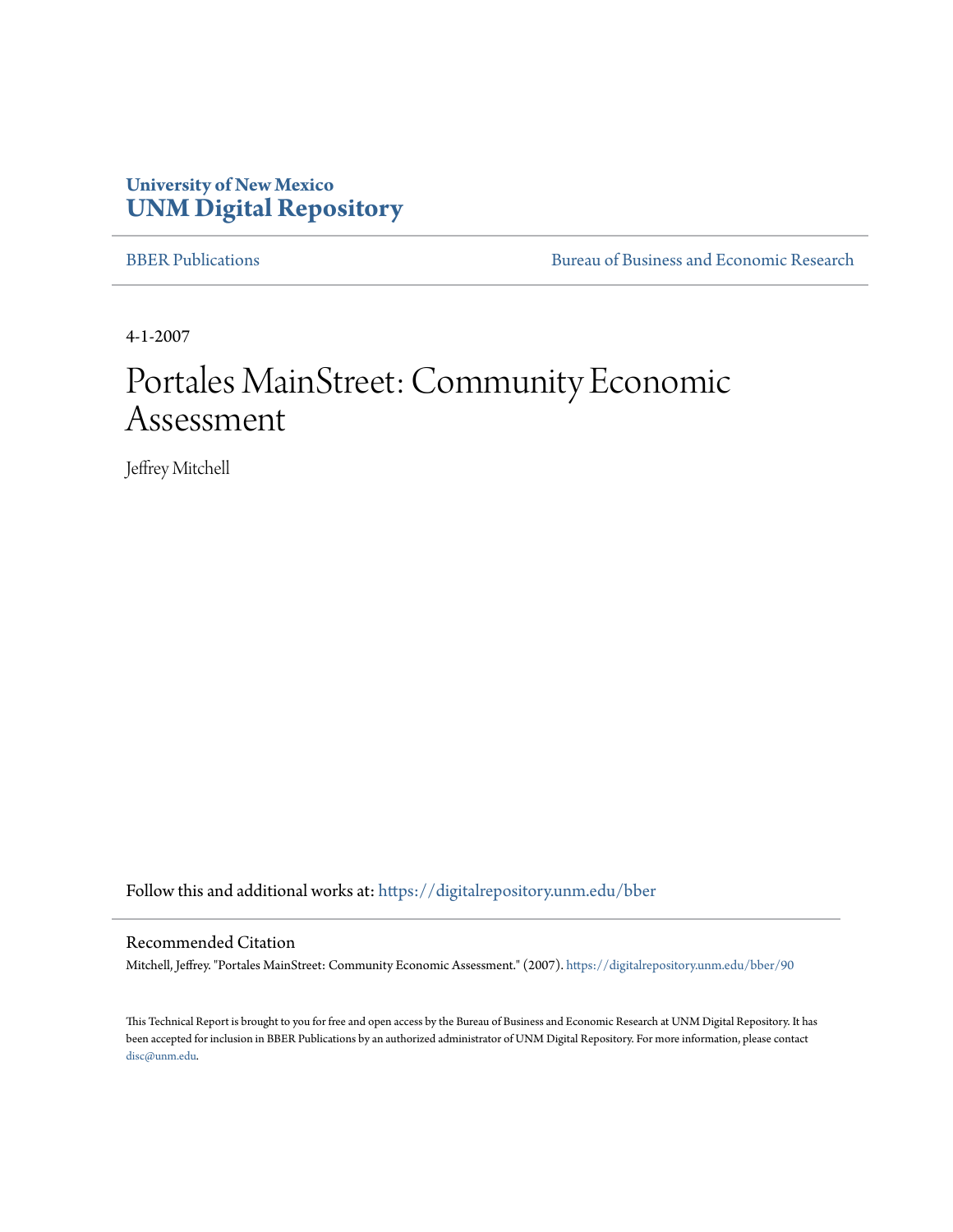

# PORTALES MAINSTREET: COMMUNITY ECONOMIC ASSESSMENT

Dr. Jeffrey Mitchell April 2007

Funding provided by: New Mexico MainStreet New Mexico Economic Development Department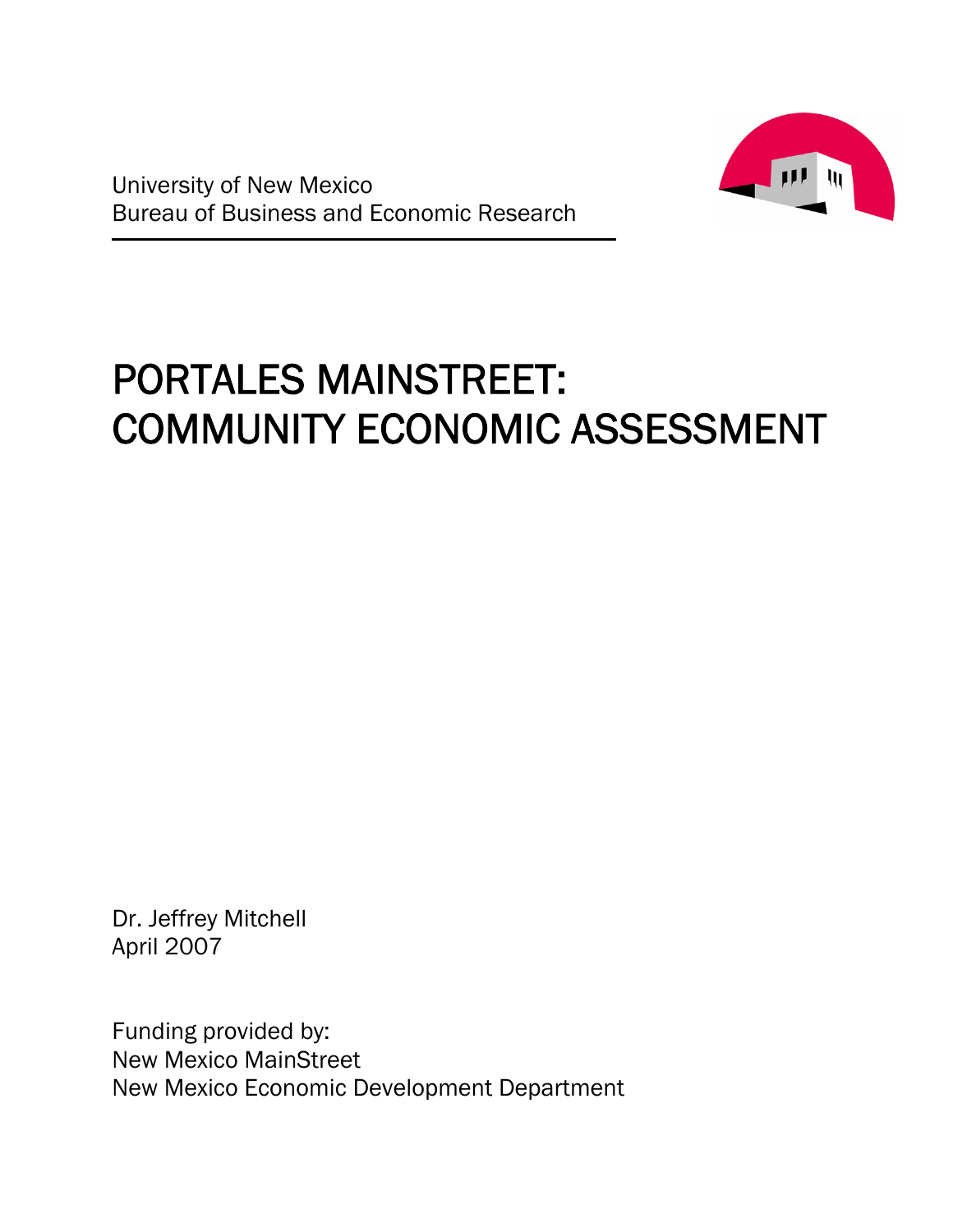## **TABLE OF CONTENTS**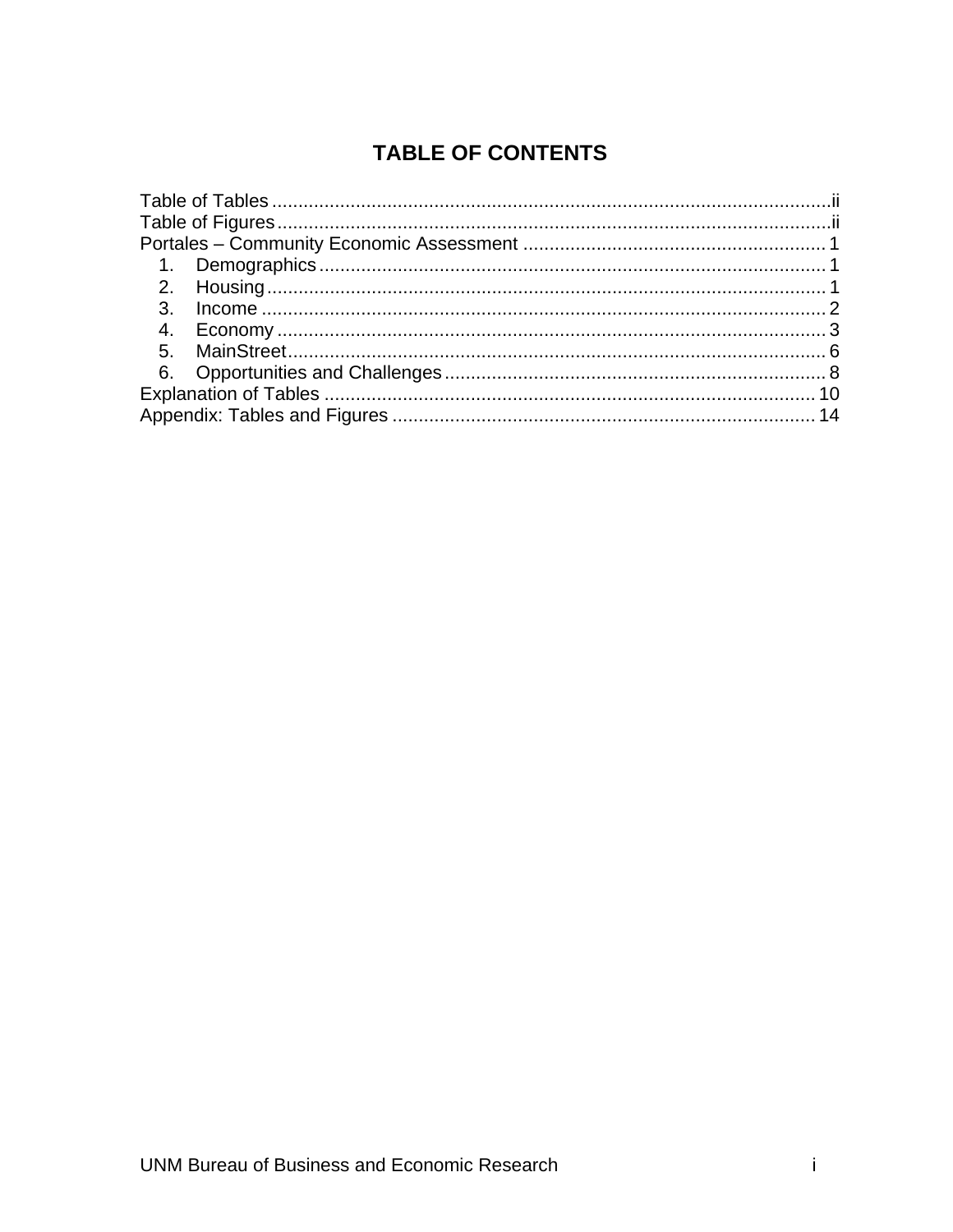## **TABLE OF TABLES**

| Table 1: Selected Demographic, Economic, and Housing Characteristics  15                                                                                                                                                                                                                                                        |  |
|---------------------------------------------------------------------------------------------------------------------------------------------------------------------------------------------------------------------------------------------------------------------------------------------------------------------------------|--|
|                                                                                                                                                                                                                                                                                                                                 |  |
|                                                                                                                                                                                                                                                                                                                                 |  |
| Table 4: Portales Taxable Gross Receipts and Pull Factors, 1989 & 2002 27                                                                                                                                                                                                                                                       |  |
| Table 5: Roosevelt County Taxable Gross Receipts and Pull Factors, 1989 & 2002<br>. 28                                                                                                                                                                                                                                          |  |
| Table 6: Portales Taxable Gross Receipts and Pull Factors, 2005 29                                                                                                                                                                                                                                                              |  |
| Table 7: Location Quotient: Portales Employment, by Industry, in Relation to<br>Roosevelt County, the Eastern Plains New Mexico Region, and New Mexico;<br>Roosevelt County in Relation to the Eastern Plains New Mexico Region and New<br>Mexico; and the Eastern Plains New Mexico Region in Relation to New Mexico  31       |  |
| Table 8: Location Quotient: Portales Employment, by Occupation, in Relation to<br>Roosevelt County, the Eastern Plains New Mexico Region, and New Mexico;<br>Roosevelt County in Relation to the Eastern Plains New Mexico Region and New<br>Mexico; and the Eastern Plains New Mexico Region in Relation to New Mexico  32     |  |
| Table 9: Location Quotient: Portales Employment, by Business Ownership, in<br>Relation to Roosevelt County, the Eastern Plains New Mexico Region, and New<br>Mexico; Roosevelt County in Relation to the Eastern Plains New Mexico Region and<br>New Mexico; and the Eastern Plains New Mexico Region in Relation to New Mexico |  |
| Table 10: Portales Businesses by Industry, by Local Geography, 2005  36                                                                                                                                                                                                                                                         |  |
| Table 11: Portales Employment by Industry, in Mainstreet Area, 2005 37                                                                                                                                                                                                                                                          |  |
| Table 12: Portales Employment by 3-Digit Retail & Service Subsector, In Mainstreet<br>40                                                                                                                                                                                                                                        |  |

## **TABLE OF FIGURES**

| Figure 3: Portales Taxable Gross Receipts Gain/Loss, by Industry, 2005 30 |  |
|---------------------------------------------------------------------------|--|
|                                                                           |  |
| Figure 5: Portales Employment, by Industry and Local Geography, 2005  38  |  |
| Figure 6: Portales Employment in Mainstreet Area, by Industry, 2005  39   |  |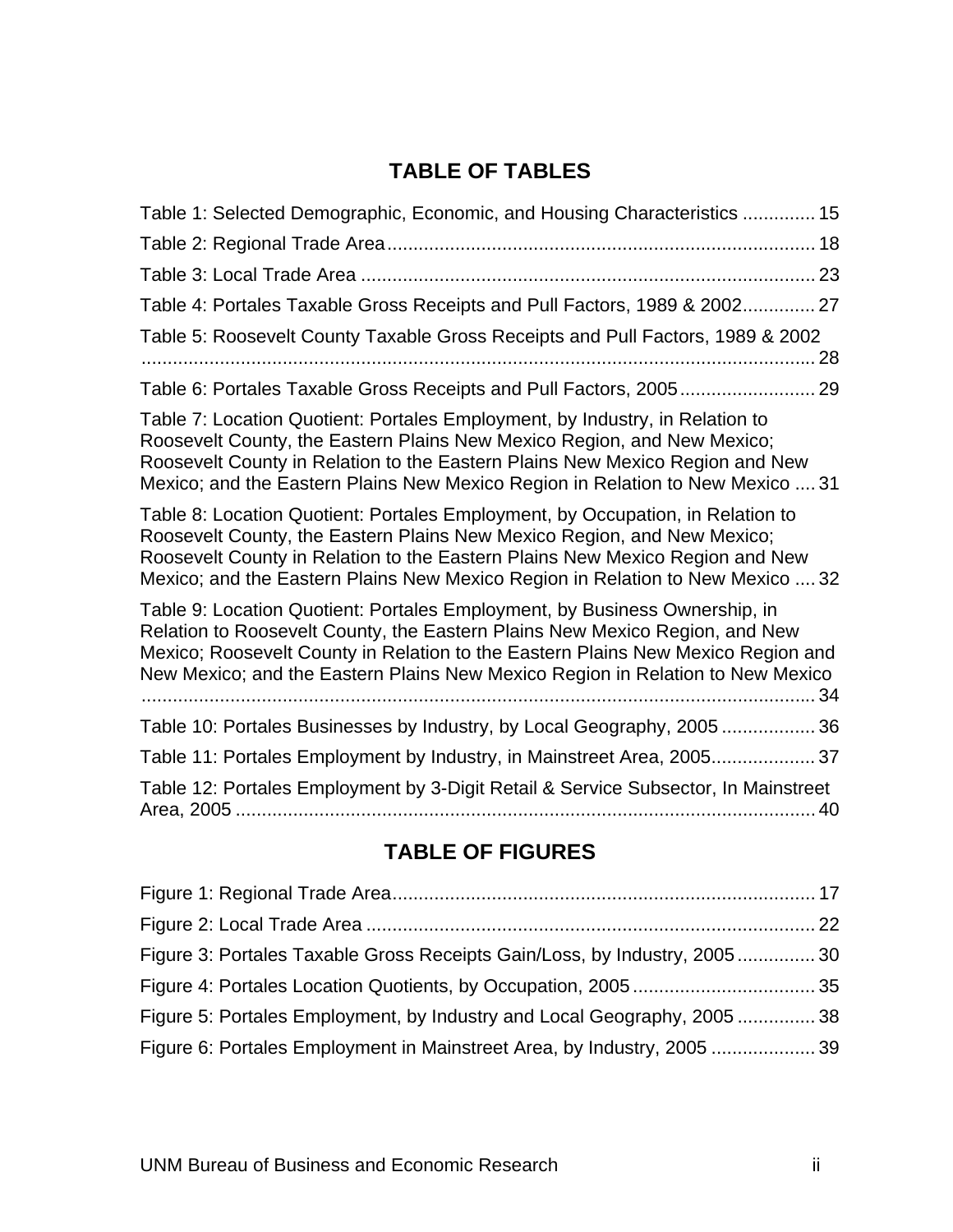## **PORTALES – COMMUNITY ECONOMIC ASSESSMENT**

#### **1. Demographics<sup>1</sup>** :

- a. Portales' population in 2000 was 10,848, up slightly from 1990.<sup>2</sup> The age structure is somewhat more favorable than in other parts of the New Mexico Eastern Plains region (NMEP), at least in terms of economic prospects. $3$  The median age of the population is only 28 years old, largely a result of the large Eastern New Mexico University (ENMU) student population. While the number of children declined slightly over the 1990-2000 period, working age adults are far more likely to remain in town than in other communities in the region. The population between 22 and 40 increased slightly, those between 40 and 64 increased significantly, and the number of seniors declined by 5.5%. Overall, the labor force grew by 7 percent. This contrasts sharply with patterns evident in other communities in eastern New Mexico, where only the senior population is growing in numbers.
- b. As the home of ENMU, Portales has a relatively high level of educational attainment, at least at higher levels. Nearly 1 of 3 (32 percent) adults over the age of 25 has a post-secondary degree. This is above the statewide rate of 29 percent – a highly unusual characteristic for smaller cities and towns, as the statewide rate is significantly distorted by well-educated populations in Los Alamos, Santa Fe, and Albuquerque. However, on the other end of the spectrum, Portales also has a high prevalence of adults without a high school diploma. The 26 percent rate, while a significant improvement over the 1990 rate of 38 percent, remains higher than the 24 percent rate in other parts of the NMEP region and the statewide rate of 21 percent.

#### **2. Housing<sup>4</sup> :**

 $\overline{a}$ 

a. Again, compared to other eastern New Mexico communities, the housing situation is Portales is relatively healthy. Between 1990

<sup>1</sup> See Table 1 in the appendix. Local area demographic, housing, and economic data is not available beyond the 2000 Decennial Census.

 $2^2$  The US Census tabulates population according to place of residence at the time of the census count. The student population of Eastern New Mexico University is included in this count. Student demographics can be further studied according to residential settings (e.g., dormitories are considered 'group quarters', non-institutionalized; by age, and so forth). 3

 $3$  For the purposes of this report, the NMEP is comprised of Roosevelt, Guadalupe, De Baca, and Quay Counties.

 $4$  See Table 1 in the appendix. As housing patterns are quicker to change than demographic and most economic data, generalizations about housing based on 2000 data must be interpreted with caution.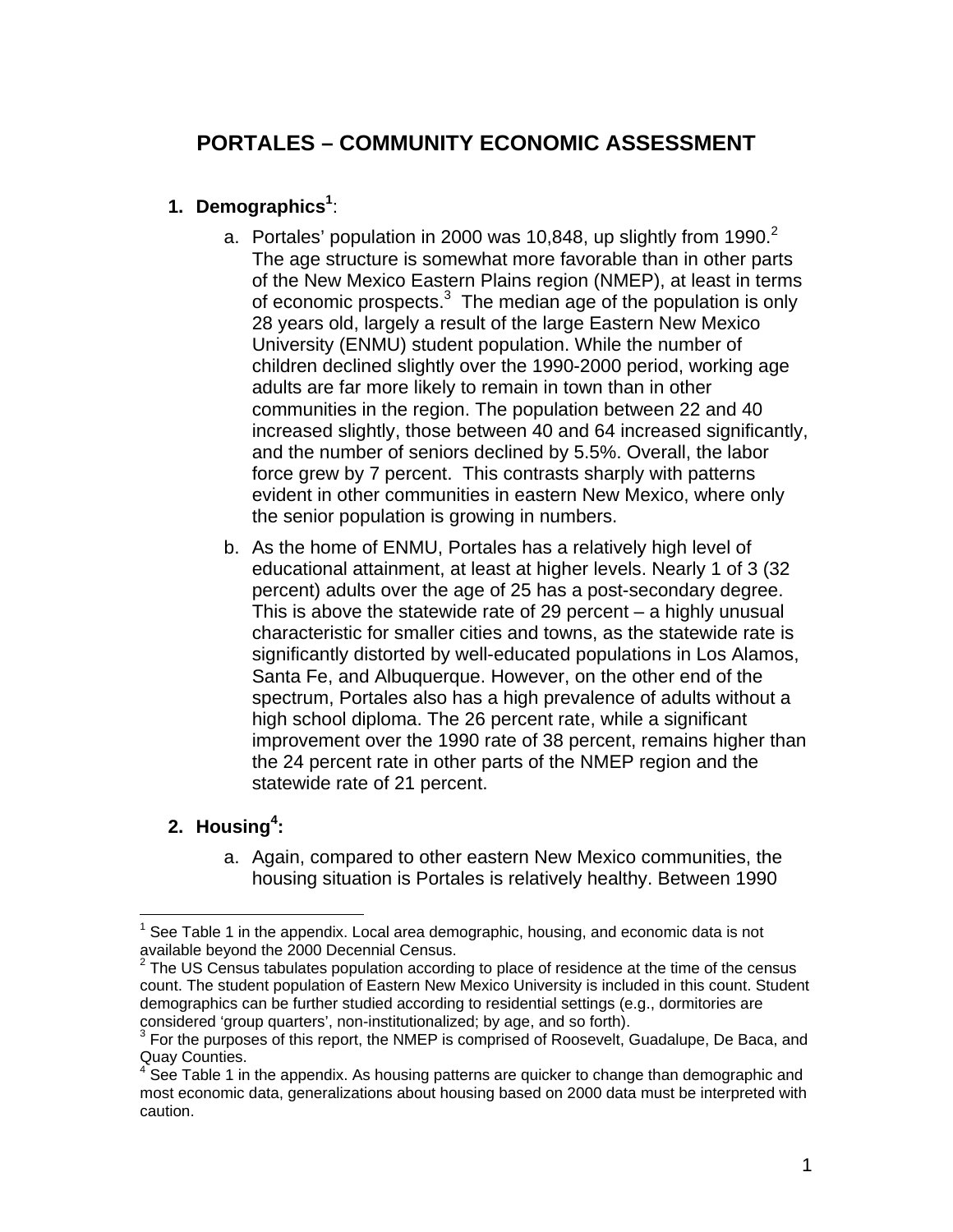and 2000, Portales' housing stock grew by 13 percent, slightly ahead of the 9 percent increase in new household formation. Growth was much stronger in the rental sector (15 percent) than in the owner-occupied sector (4 percent). Vacancy rates were reasonable – 13 percent of rental units were unoccupied at the time of the 2000 Census, which is not surprising in a college town; 4 percent of housing units for owner-occupancy were on the market.

- b. The reasonable supply of housing on the market ensured that the property values and rental rates remained stable. Between 1990 and 2000, real property values (corrected for inflation) in Portales fell by 2 percent for owner-occupied units while rents (again, corrected for inflation) increased more sharply. With property values in check, housing in Portales remained affordable. The median share of household income dedicated to homeownership increased only slightly, from 19.1 to 20.1 percent, comfortably below the statewide average of 22.2 percent in 2000. The share of incomes spent on rental housing declined from 28.5 percent to 27.9. This rate is above the state average of 26.6 percent, but it is difficult to compare this value given the unique influence of the university population.
- c. Consistent and comparable data on housing costs are not available beyond 2000. However, in parts of New Mexico, property values have risen sharply, while builders have been slow to respond in areas outside the principal metropolitan areas. The result is tightening housing markets. Cursory review of available information suggests a similar pattern in Portales, but compared to areas to the south (e.g. Hobbs, Roswell, and Carlsbad) the situation is within bounds.
- **3. Income**<sup>5</sup>: Portales has been historically characterized by very wide disparities in its socioeconomic structure, with a very large share of its population living below the poverty line<sup>6</sup>. During the period 1990-2000, these disparities narrowed significantly. In 2000, the average per capita income in Portales was \$12,935, 11 percent below the \$14,591 NMEP regional average and 25 percent below the statewide level. Increases were greatest among lower earners. Declining income disparity is consistent with community-wide improvements in educational attainment.
	- a. Between 1990 and 2000, real average per capita incomes in Portales increased by 16 percent, just above the statewide 15 percent increase. During the same period, the median household

<sup>&</sup>lt;u>Fallen 2008</u><br>The See Table 1 in the appendix.

<sup>&</sup>lt;sup>6</sup> High rates of poverty in Portales are not explained by low student incomes. In 1990, poverty in Portales exceeded New Mexico rates for nearly every age group, whether in group quarters (which include dormitories) or in family households.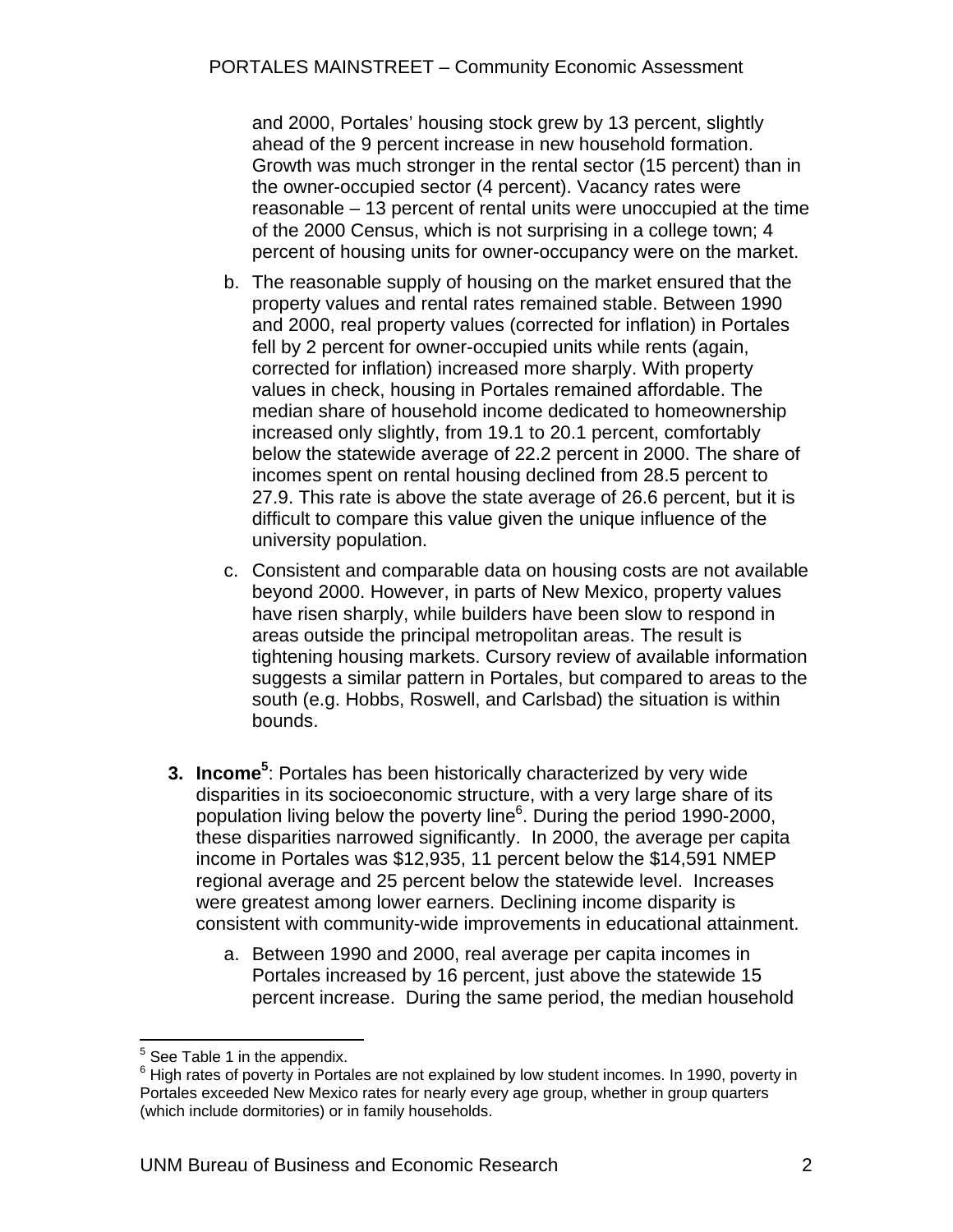income increased by 14.3 percent. This reveals an unusual pattern in Portales. In nearly all parts of the state (and the U.S. as a whole) average incomes rose much more rapidly than median household incomes, as the rate of income growth at the top pulled up averages much more sharply than among households in the middle. This indicates that the pattern of socioeconomic polarization found in most areas was, at least during the 1990-2000 period, less pronounced in Portales.

- b. While the rate of poverty in Portales declined significantly during the 1990-2000 period, it remains very high. In 2000, 25 percent of the town's residents – one in four – lived below the poverty line.<sup>8</sup> This was much higher than the 20.2 percent rate for the NMEP region and well above the 18.4 percent rate for the state. Portales has a long way to go to reduce poverty, but data from the 1990- 2000 period suggest significant improvements.
- c. Gains in income and a reduction in poverty rates are correlated with changes in the structure of incomes in Portales. In 2000, more households received income from wages, salaries, and profits from proprietary businesses; far fewer received incomes from social security and public assistance; and only slightly more received retirement incomes than in 1990. With the exception of public assistance, each of these patterns is contrary to those of other eastern New Mexico communities, which are faced with stagnant incomes and pronounced 'graying' of populations.
- **4. Economy<sup>9</sup>:** Portales is a university town that also serves as the seat and service center for Roosevelt County and its agricultural economy. In terms of taxable gross receipts, Portales stands in a negative and declining balance with respect to New Mexico as a whole, but this outflow of about \$35 million (2005) is at least partially offset by public sector and nontaxable revenues generated by ENMU.
	- a. Trade area: Due to its proximity to Clovis, a regional center serving the eastern plains, and the very low population density of Roosevelt County, Portales' trade area is very small. Portales' businesses provide frequently purchased and less costly goods and services to

<sup>1</sup>  $7$  The other possible explanation for the difference in Portales' experience – that the rate of household formation relative to population growth was lower in Portales than in other areas – can be ruled out. Average household size declined less sharply in Portales than in other parts of the state.

 $^8$  In 2000, the Census Bureau defined the poverty line at \$13,861 for a family of three, including one child; in 2006, the poverty line was set at \$16,277.

 $9$  Tables and figures to correspond to this section can be found in the appendix. See tables 2 and 3 and figures 1 and 2 for Portales' regional and local trade area data; see tables 4-6 and figure 3 for gross receipts data; see tables 7-9 and figure 4 for location quotient data.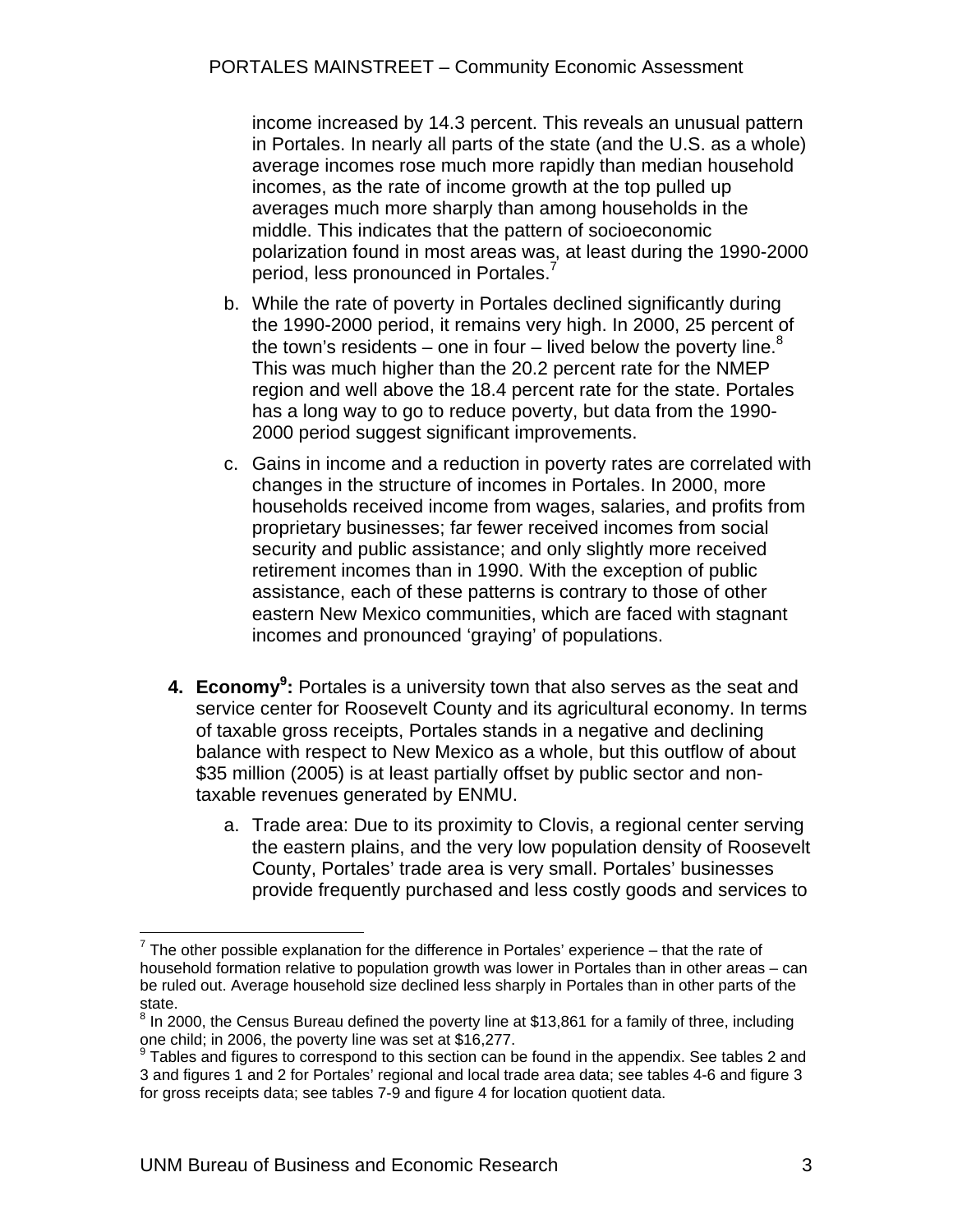the local population and those living nearby in Roosevelt County. For less frequently purchased and more costly 'higher order' goods and services, locals travel 20 minutes to Clovis, or an hour and a half to Lubbock or Amarillo. Agricultural businesses from Roosevelt County utilize Portales for a variety of services. The exception to this generally constrained trade area is, again, ENMU, which draws students and financial support from all parts of New Mexico, though mostly from eastern New Mexico.

- b. Strengths: The principal strength of Portales' economy derives from state-owned ENMU and the town's role as Roosevelt County seat.<sup>10</sup> These activities also create business opportunities in the private sector.
	- i. The sectors that draw the greatest volume of taxable gross receipts into Portales are retail trade, utilities, and eating and drinking establishments. In 2005, the pull factor for retail trade was 144 percent, accounting for a net inflow of about \$26 million.<sup>11</sup> By far, the principal within the retail sector is miscellaneous store retail, which includes 'Big Box' retailers. Utilities, which include the electric and water cooperatives, had a pull factor of 147 percent, generating a nearly \$4 million inflow. Eating and drinking establishments, no doubt linked to the large presence of ENMU, drew in an additional \$1.5 million.
	- ii. The impact of the public sector and other activities that do not generate taxable gross receipts can be evaluated with location quotients.<sup>12</sup> These data very clearly reveal the importance of ENMU and county administration to Portales'

 $\overline{a}$  $10$  This report draws upon taxable gross receipts data filed with the New Mexico Taxation and Revenue Department. This data does not include public activities that form a core of Portales' economy. These activities can be captured through other means and are considered below.

 $11$  A 'pull factor' measures the capacity of an economy or industry to generate revenues and economic growth. A local industry that generates gross receipts proportionate to the state average (corrected for level of incomes within the economy) has a pull factor of 100 percent; values above 100 percent reflect the capacity of the sector to draw new revenues into the economy and values below 100 percent reflect a loss (or 'leakage') of revenues. In theory, local economic growth is, in part, a function of the capacity of a community to generate a surplus of revenues.

 $12$  Location quotients indicate the ratio of employment by industry, occupation, or class of employer relative to the comparable value in a base geography (Roosevelt County, Eastern Plains or New Mexico). A value of 1.0 indicates that employment in a given industry in the local economy, relative to total employment, is in proportion to that of the base geography; values greater than 1.0 indicate a higher share, and values less than 1.0 indicate a less than proportionate share. In other words, a value well above 1.0 for educational services (industry) or educational occupations indicates that these employment categories are more strongly represented in Portales than in the geography against which Portales is compared (the base geography). Note: the data is drawn from the US Decennial Census, and is organized according to residence rather than place of work.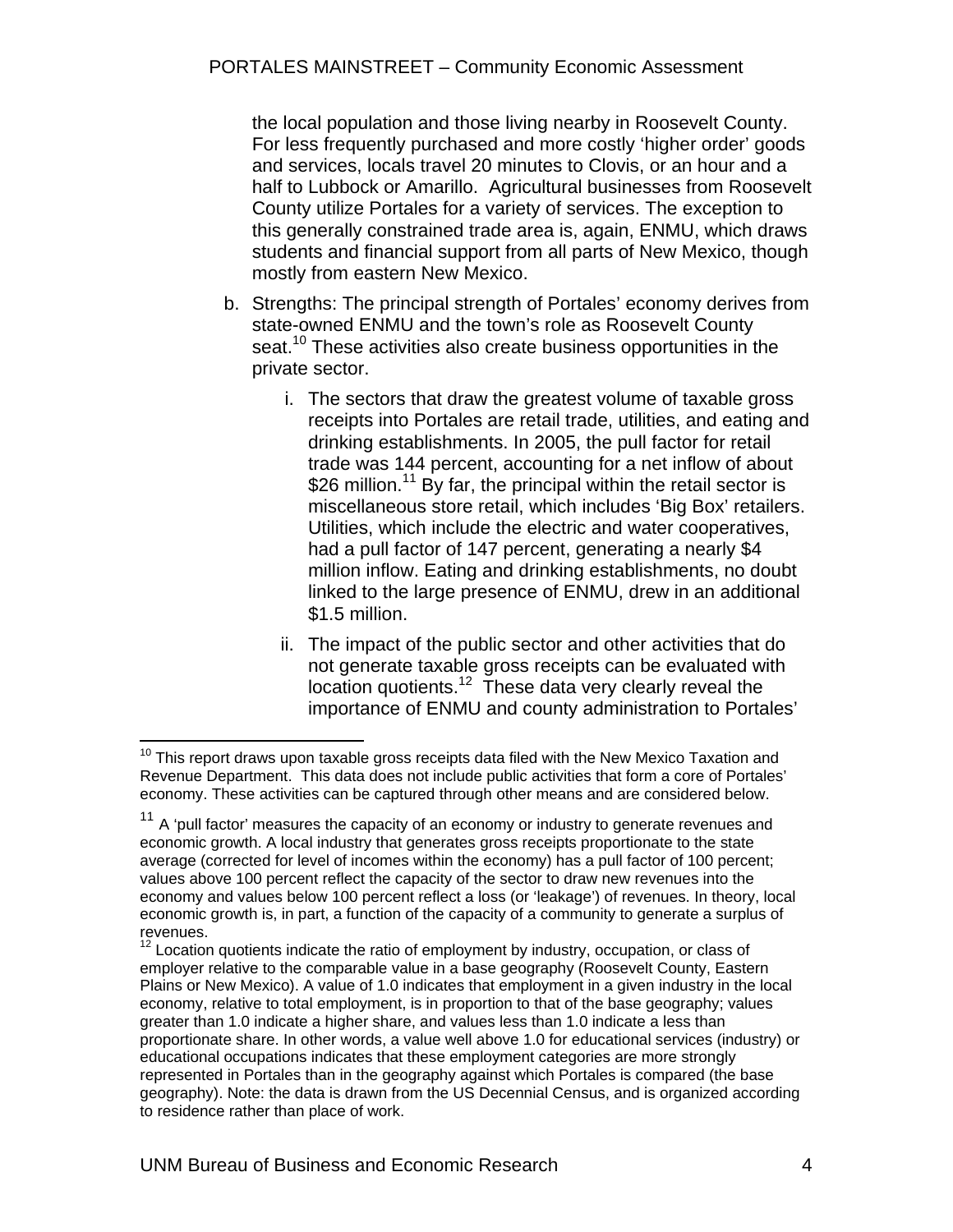economy. Industrial sectors with the highest location quotients, compared to the NMEP region, are information services (2.01), educational services (1.86), and real estate and rental (1.54). Manufacturing is also high (1.31), likely reflecting the residence of these workers rather than their place of work. The importance of ENMU and public administration to Portales' economy is also reflected in occupational location quotients. Professional occupations are highly represented in Portales (1.54), particularly in subcategories such as computer and mathematical occupations (2.51), life, physical, and social science occupations (1.73), engineers (1.40), education, training, and library occupations (1.66) and arts, design, entertainment, sports, and media occupations (3.26). Finally, class of ownership directly reveals the importance of the public sector to the economy; private sector and self-employed workers are rare, while state (ENMU employees) and local (including county) workers are very common. Private, not-for-profit workers are also common in Portales.

- c. Weaknesses: The foremost challenge is the high level of poverty. This is principally due to the scarcity of employment opportunities for workers with limited skill sets.
	- i. During recent decades and continuing today in nearly all parts of New Mexico and the U.S., changes in agricultural practices have resulted in a decline in agricultural employment. Workers displaced from the agricultural sector move to smaller urban centers in search of employment, but find that their skills do not match the changing needs of the economy. Two strategies are employed to address this problem: training to help workers to develop the needed skills, and the creation of employment that utilizes the available skills. Both are necessary. In Portales, there have been significant improvements in educational attainment and a corresponding decline in poverty. But there are still too few jobs that pay reasonable wages for workers without higher levels of education.
	- ii. Location quotients again help to document this problem. By industry, Portales has very low levels of employment, compared to the NMEP region, in construction (0.76), wholesale trade (0.60), transportation and warehousing (0.61), utilities (0.17), and social assistance (0.82); by occupation, in service occupations such as personal care (0.92), building and grounds maintenance (0.80), protective services (0.74), sales (0.81), construction (0.94), installation,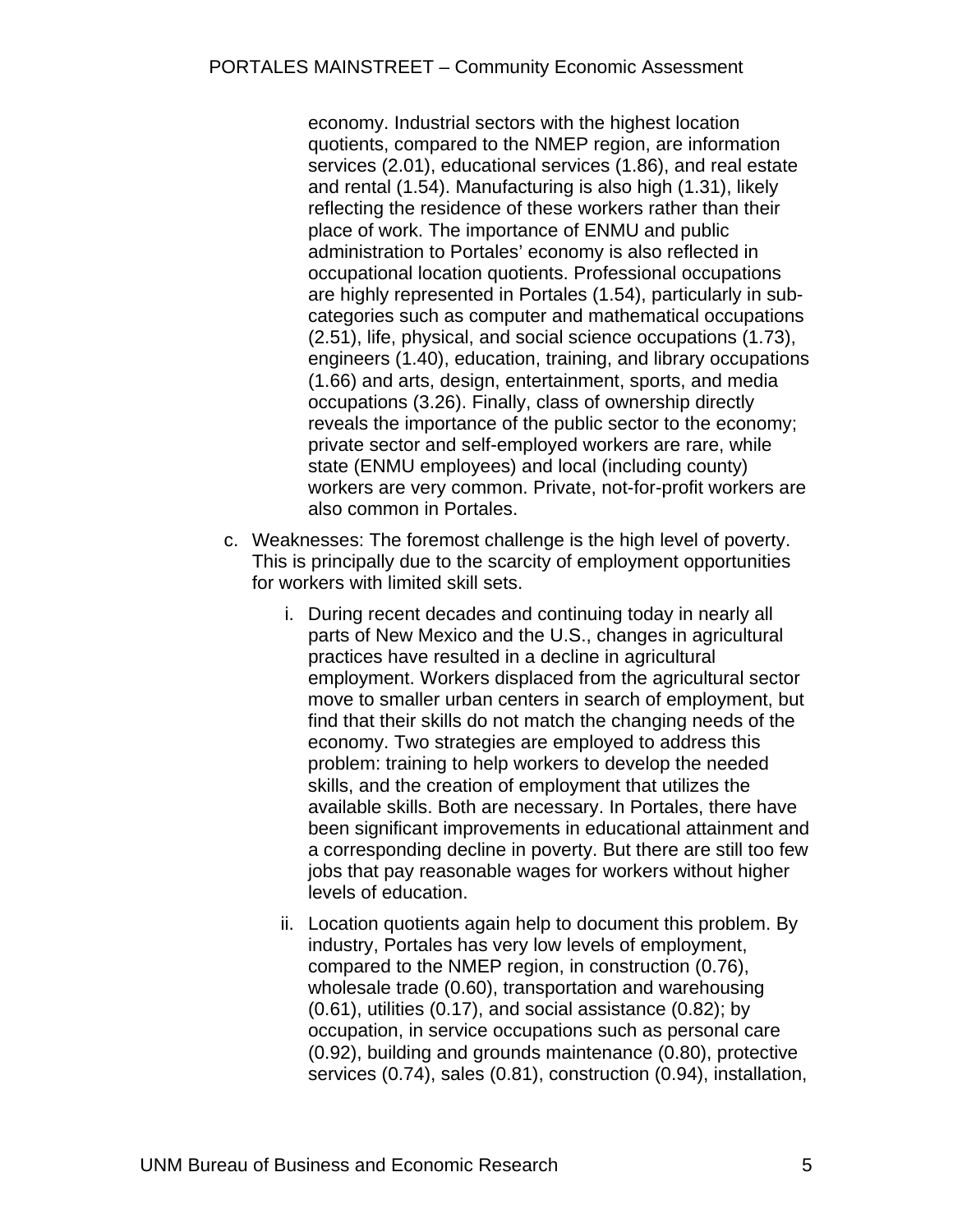maintenance, and repair (0.84), and transportation and material moving occupations (0.88).

- iii. New industrial developments, including Southwest Cheese, Mesa Ingredient, American Renewable Fuels, Elida Wind and even new construction at Cannon AFB may help to create employment opportunities for lower skilled workers living in Portales. Further, some of these new businesses will help strengthen the demand for agricultural products from Roosevelt County, renewing the demand for workers in that sector.
- **5. MainStreet<sup>13</sup>:** Portales's MainStreet district encompasses a 16 squareblock area bounded by Commercial Street to the east, South Avenue C to the south, Abilene to the north, and  $4<sup>th</sup>$  Street to the west. The district has an impressive concentration of 'white collar' services balanced with a business mix that includes retail and arts and entertainment. Downtown Portales has some residential development, mainly for renters, with household incomes slightly below average for the town as a whole.
	- a. In 2005, 79 businesses were located in the MainStreet district, which is 21 percent of all Portales businesses; these businesses employed 614 workers, 10 percent of the total; wages paid by MainStreet employers were very slightly higher than those paid by employers in other parts of town.
	- b. Tables 10 through 12 in the appendix present 2005 data on the MainStreet business community, including the number of businesses and employees, with various levels of detail. The most notable characteristic of the MainStreet business community is the clustering of professional service businesses and employment. Information businesses located in MainStreet account for 86 percent of all information industry employment in Portales; information includes the newspaper and other publishers, recording studios, telecommunications, and internet service provides. Likewise, 84 percent of all Portales' employment in finance (banking) and insurance is located in the MainStreet district; 66 percent of all employment in professional, scientific, and technical service businesses (excluding education) is downtown; and 31 percent of all public administration jobs are located in the MainStreet district. This strong cluster of professional services downtown is balanced by retail and arts, entertainment, and recreational establishments, giving the area a notable diversity. There are 13 retail shops, providing 101 jobs in the MainStreet district, and more than one half of employment in Portales' small

 $\overline{a}$  $13$  See tables 10-12 and figures 5 and 6 in the appendix.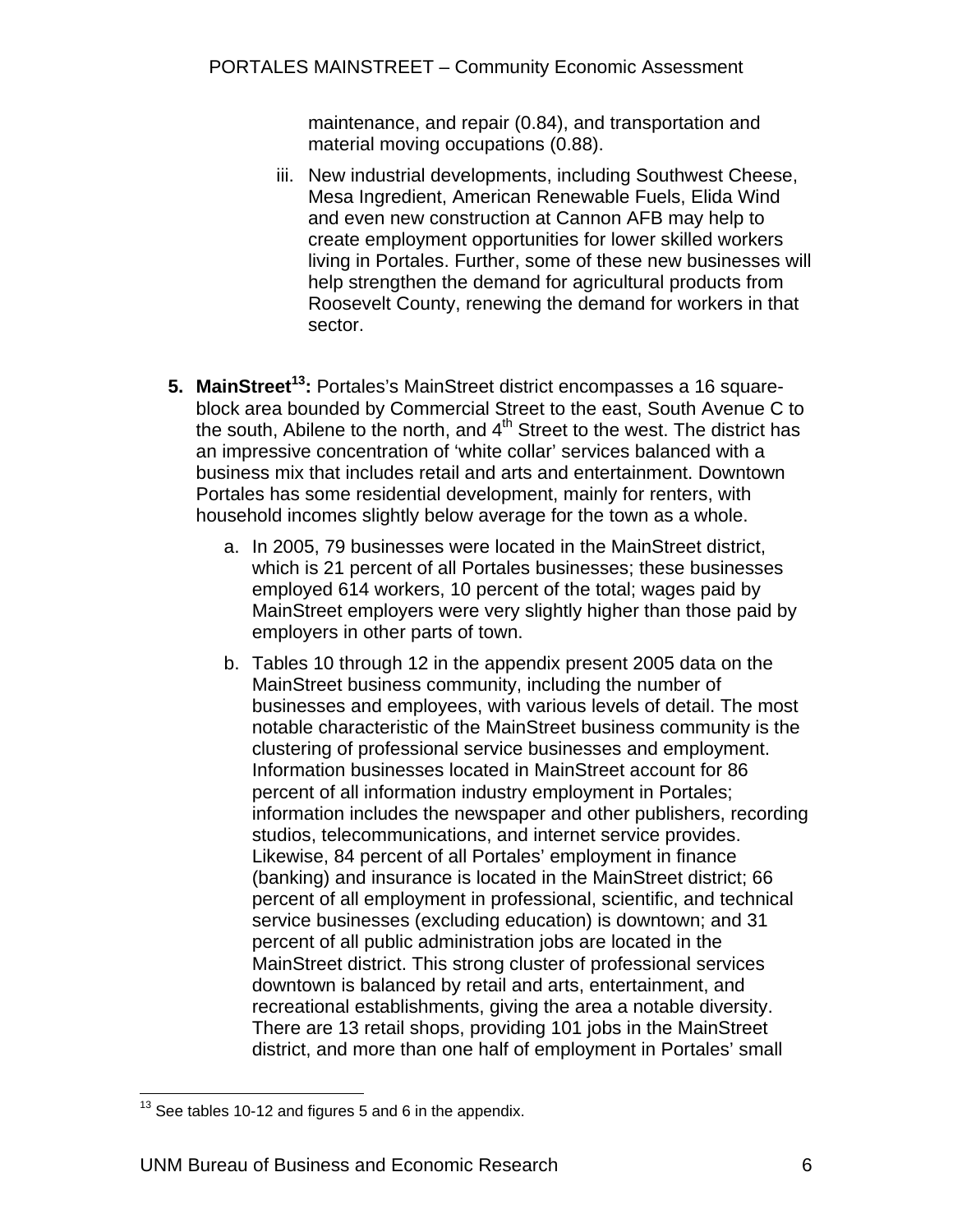arts and entertainment industry is downtown. A small bed and breakfast, located just outside the MainStreet boundaries, provides accommodations. Only five small food and drinking establishments are located in Portales' MainStreet district, suggesting an opportunity for this small university town.

- c. The depth of the professional services cluster, coupled with a diverse mix of specialty retail, accommodations, and arts and entertainment opportunities, provides Portales' MainStreet with an opportunity to grow while maintaining a stable foundation. The most obvious direction forward – true in most downtown areas with a stable employment base – is to lengthen the hours of operation from 40 hours per week to include more activities during evenings and weekends. The employment base provides a market foundation for retail, restaurants, accommodations, and arts and entertainment businesses, reducing the risks associated with business recruitment and expansion. The principal strategy to broaden that market is residential development, particularly marketed towards younger professional workers employed in the area.
- d. Table 3 in the appendix provides detailed demographic information for the current downtown residential community. The data does not correspond narrowly to the MainStreet area, but the first column does cover the downtown area within a one minute drive to the center of the MainStreet district, with about a ½ mile radius. A map of the area is shown in figure 2 in the appendix. The population of the downtown is 1,193, about 10 percent of the total population of Portales. The area has a somewhat larger than proportionate number of young families – a more than average number of adults 20 to 29 years of age (including some students), and children under 10 years old. Few seniors live downtown. The Hispanic population is slightly better represented in the downtown area. In Portales, incomes tend to rise with distance from downtown. Average incomes within the first half mile of MainStreet are \$13,695; the average of the next half mile is \$15,320; and the third half mile is \$18.085. Median net worth of households – typically a function of equity in homeownership – likewise rises with distance from the downtown area, though the differences are much less significant in Portales than in other larger cities.
- e. Notwithstanding the increase in incomes with distance, spending by downtown residents is substantial; indeed, downtown residents tend to spend a greater share of their income than do residents of the city as a whole. Specifically, downtown residents spend about \$5.9 million per year (or \$4,942 per person) on retail, housing expenditures total an additional \$3.3 million, and groceries ('food at home') add \$1.3 million. Compared to other parts of the city,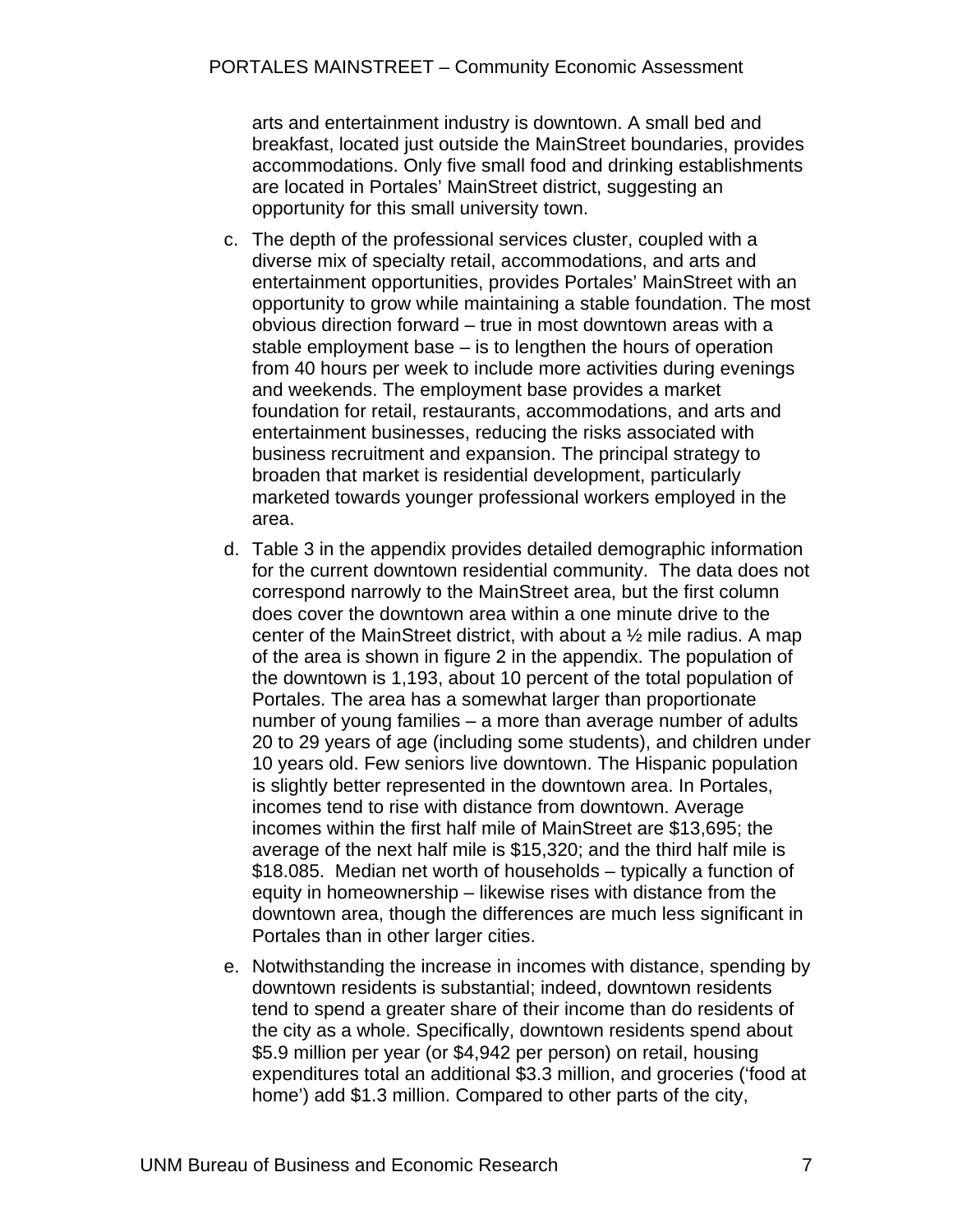downtown residents spend a greater share of their income on housing, groceries, eating in restaurants, household furnishings, personal care products, school books, and apparel (especially for children).

#### **6. Opportunities and Challenges**:

- a. ENMU, Roosevelt County offices, and the number of new economic development initiatives in the Eastern Plains region provide the city of Portales with a relatively solid economic foundation, particularly in comparison to many other communities in eastern New Mexico. Likewise, ENMU gives the town a leg up on many other communities in the state in attracting and retaining the much valued skilled 20-40 year old workforce. The principal challenge the city as a whole is facing is the high level of poverty, associated at least in part with the long term stagnation of the agricultural economy. Improvements in levels of basic educational attainment (completion of high school) and the new development initiatives are beginning to have a real impact in this area, but the effort must be sustained.
- b. Portales' MainStreet is also in an enviable position. The MainStreet district has a solid cluster of professional service businesses, giving the area a unique and defensive position within the Portales economy. In key sectors, more than two-thirds of the town's total employment is located in the MainStreet district. Beyond this core cluster, MainStreet has a reasonably diverse business community, with specialty retail, arts and entertainment, accommodations, and restaurants also located downtown.
- c. Upon this foundation, Portales' MainStreet has significant room to grow. Downtown residential development, targeted at middle income earners and perhaps younger professionals, should be a cornerstone of this initiative. Graduates of ENMU and professionals who work downtown provide a potentially strong market for new residential developments. In turn, residential development will broaden the market for downtown restaurants, drinking places, arts and entertainment establishments, and specialty retail shops, lengthening commercial hours to include evenings and weekends. Continued revitalization of downtown will also enhance the allure of nearby ENMU and, equally, encourage ENMU graduates to remain in Portales, giving the economy an invaluable advantage in further developing its core education and professional-service economy. Residential development could be coupled with the development of additional accommodations in the MainStreet, serving both ENMU and the downtown business community. A small hotel would again broaden the market for downtown businesses, particularly during evenings and weekends.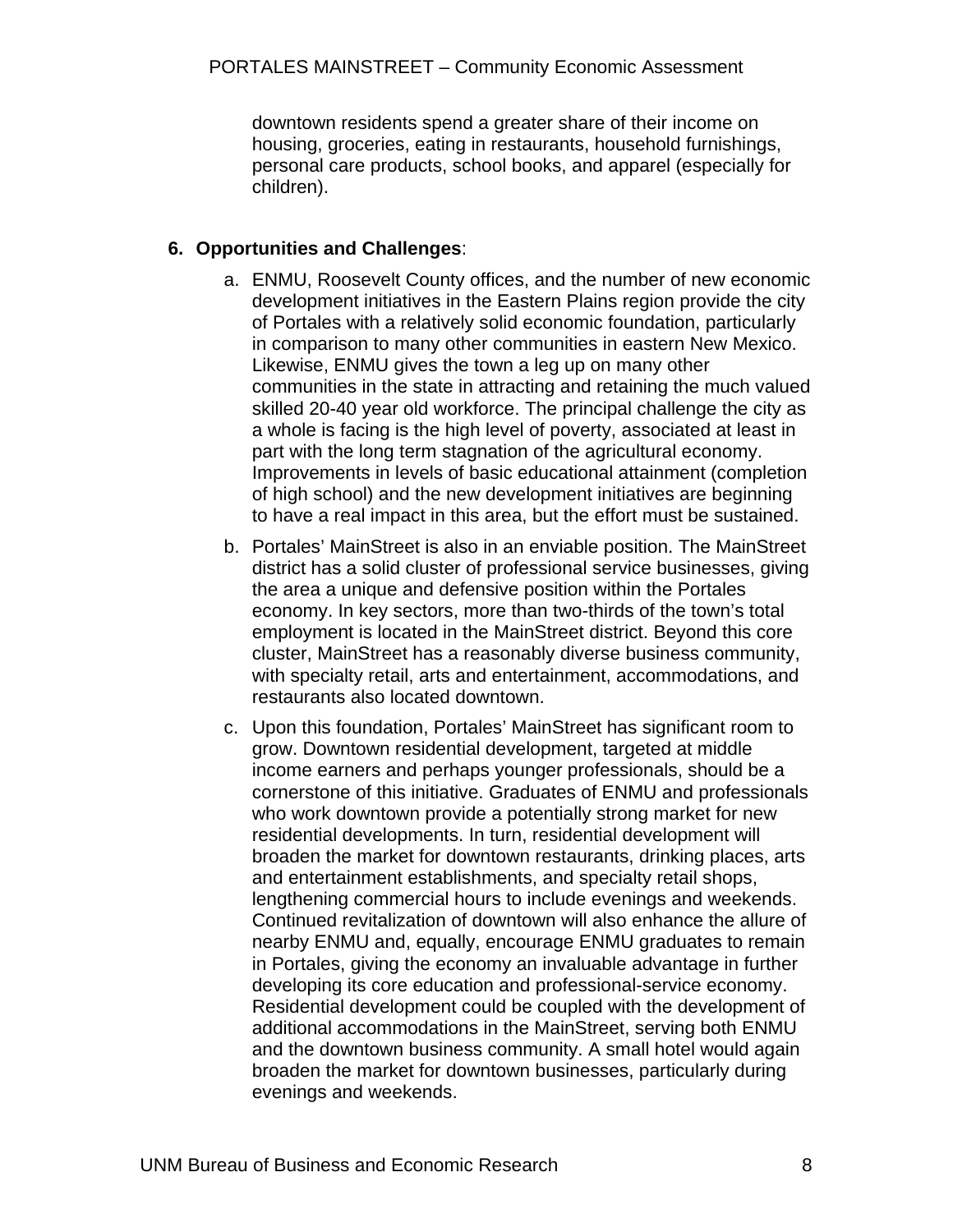d. Initiatives to promote downtown residential development should take into consideration potential impacts on existing residents in the area, many of whom already struggle with economic changes impacting the region. By embracing and incorporating the existing downtown community, the MainStreet district can leverage its growth to address one for the pressing problems facing Portales. Indeed, some of the most vibrant professional and commercial districts succeed precisely because they embrace diversity, creating a richness that sets the area apart from more uniform patterns of development characteristic of suburban environments. Uniform development increasingly characterizes Clovis, allowing Portales to more clearly differentiate itself. Portales' MainStreet could be a leading regional model for this kind of unique and diverse development.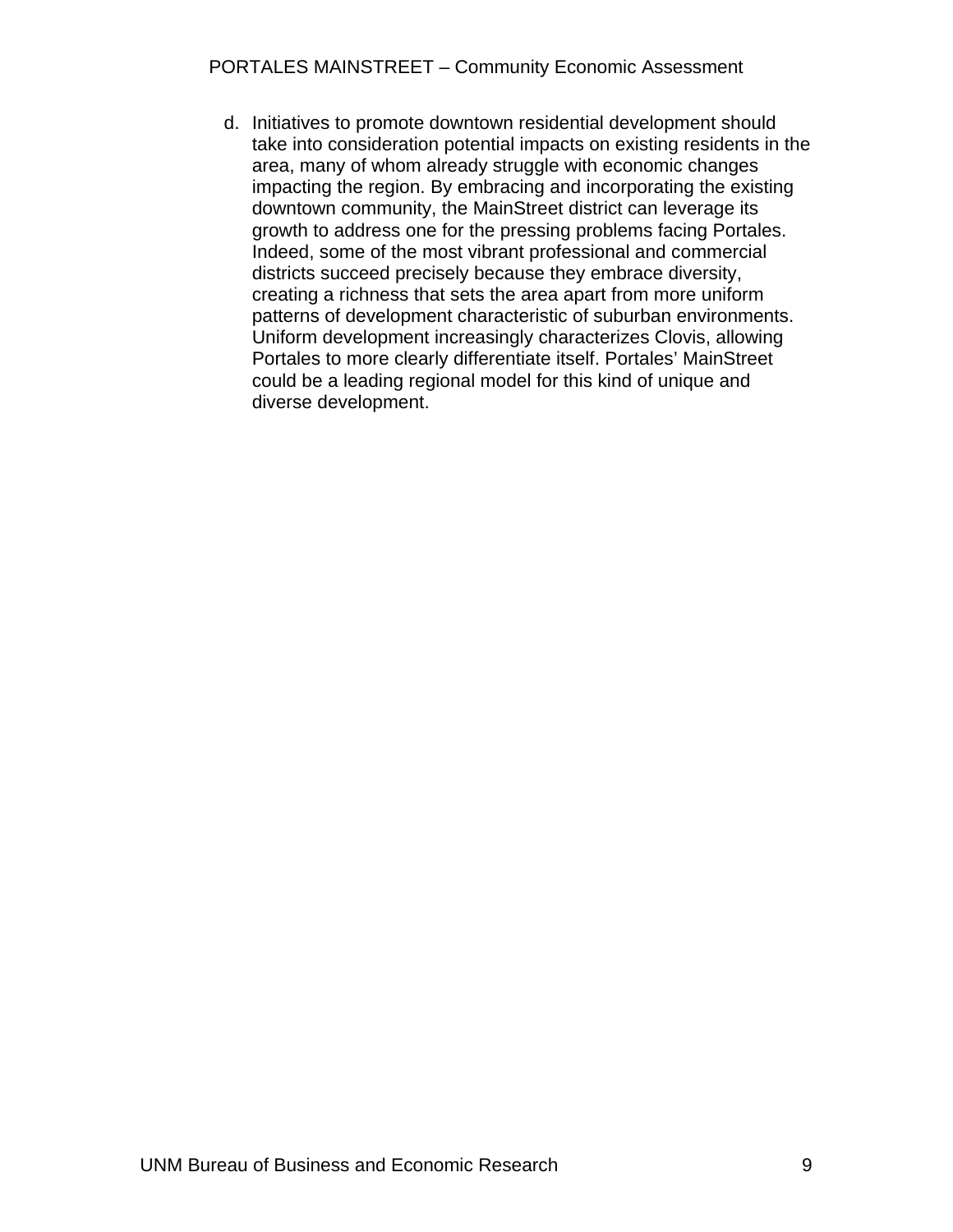## **EXPLANATION OF TABLES**

#### **Selected Demographic, Economic, and Housing Characteristics**

Source: US Census Bureau, 1990 & 2000 Decennial Census.

Data is provided for your community, county, and the state of New Mexico for the years 1990 and 2000. For the city and county, values are given in absolute terms and in percentages. For comparison, data is also provided for the county, region, and the state of New Mexico.

Eastern Plains Region is classified as Curry, De Baca, Guadalupe, Quay, and Roosevelt counties.

#### **Taxable Gross Receipts and Pull Factors**

Source: New Mexico Taxation and Revenue Department (NMTRD); calculations by UNM/BBER. Data is provided for the years 1989 and 2002 (SIC classification) and 2005 (NAICS classification).

In 2003, NMTRD switched from SIC (Standard Industrial Classification) to NAICS (North American Industrial Classification System) as a basis for statistical tabulation. It is not possible to compare most data from the two classification systems. Data from 1989 and 2002 are presented to allow for historical comparison. Data from 1989 is adjusted for inflation and is presented in 2002 dollars. Data from 2005 provides the most up-to-date account of gross receipts activities; the data is presented in 2005 dollars.

There are several problems associated with gross receipts data.

- The data does not account for the value of the products sold. Rather data is categorized according to the type of business, i.e., sales of food from gasoline convenience stores are included in gasoline stations; groceries sold at Wal-Mart are included in Miscellaneous Retailers.
- Businesses are self-classified, and sometimes inaccurately so.
- Not all products are taxable as gross receipts in New Mexico; a notable example is gasoline. 2005 data includes both taxable gross receipts and deductions associated with food and medical spending.

A 'pull factor' indicates the capacity of an industrial sector (e.g., services, retail, and so on) to draw revenues into the local economy. A value of 100% is the break-even point – values greater than 100% indicate that the business sector is drawing revenues into the local economy (more money is spent in the economy by those whose income is earned outside the community than money is spent by locals outside the community), whereas values less than 100% indicate that the sector is leaking money to other communities. Net gain/loss is derived from the pull factors. It is calculated as the difference between actual gross receipts and the 'expected value' of gross receipts (i.e., that which would be associated with a pull factor of 100%). As with all 1989 gross receipts data, it is presented in terms of 2002 dollars.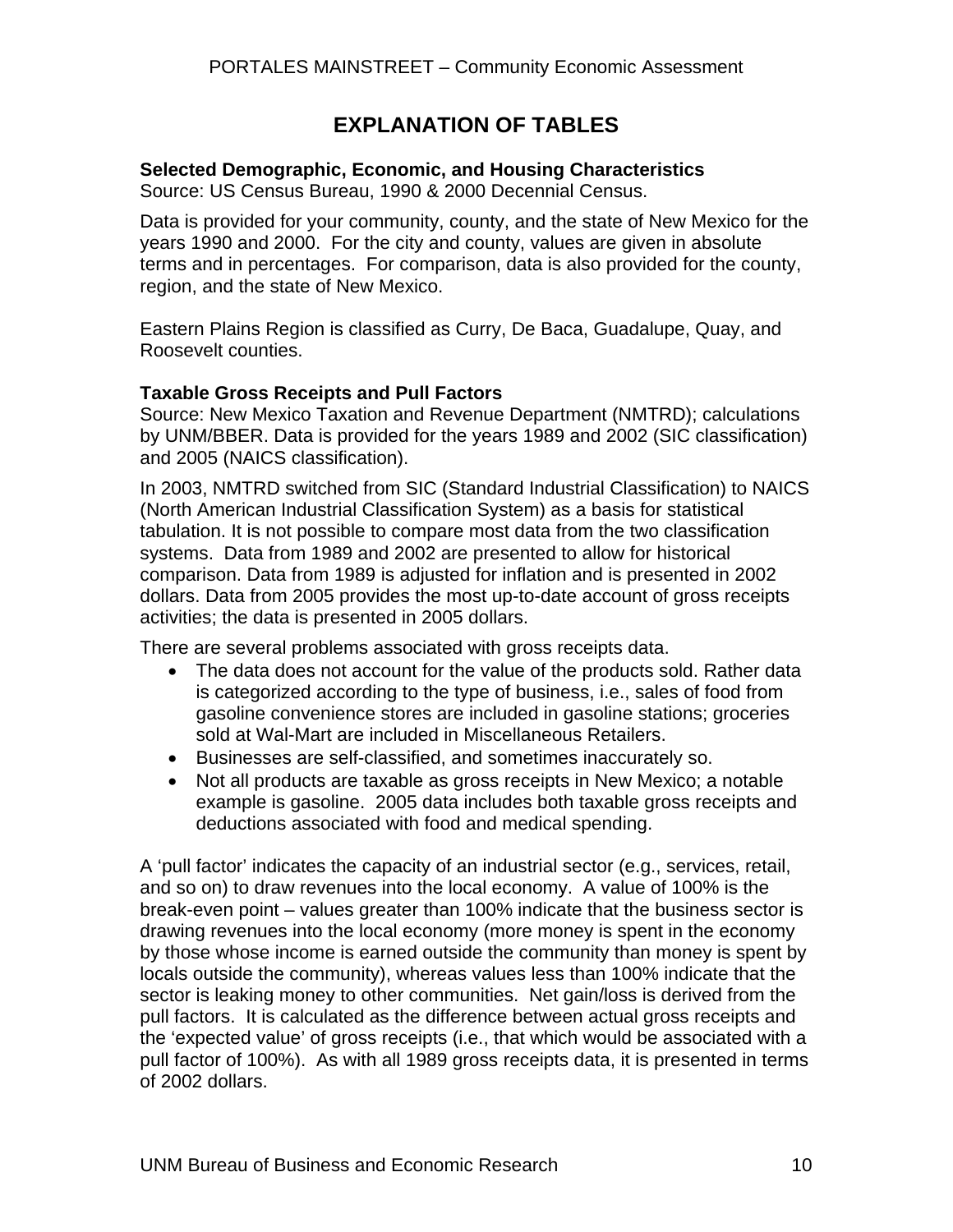Note that it is natural that not all sectors will have a positive balance – every economy has its strengths and weaknesses. From a policy perspective, policies that reduce leakages and that exploit strengths are equally valid. The decision is a practical one – should energies be spent plugging holes or exploiting existing strengths?

#### **Businesses by Industry, in MainStreet Service Area, 1995 and 2004**  Source: NM Department of Labor, ES-202 (Covered Employment Statistics), 2005; calculations by UNM-BBER.

ES-202 data is provided to UNM-BBER by the New Mexico Department of Labor under terms of confidentiality. Under the terms of this agreement, data can be reported only in aggregate or summary format, so that it is not possible to infer information pertaining to a specific business.

ES-202 data used in this report is 'establishment-level', meaning that UNM-BBER has information on industrial classification (NAICS), employment, and wages of each business establishment in the study area. Establishment-level data indicates that data is provided for each individual establishment; i.e., as opposed to a chain or brand. The key advantage of establishment-level data is that UNM-BBER is able to code the data according to the specific address of the establishment, allowing for analysis on a micro-geographical scale. In this report, UNM-BBER has coded the data according to locations within the MainStreet district (MS), in other parts of the town (town name) or in unincorporated parts of the county (COUNTY).

#### **Location Quotients**

Source: Census 2000 Summary File 3 (SF3); Tables 59-61. Calculations by UNM-BBER.

A location quotient indicates the relative concentration of employment by industry, occupation, and type of business ownership in a given community, county, or region. The measures are relative to that of a 'base geography'. A location quotient is calculated as the ratio of local employment in a given industry, occupation, or ownership type to total employment, in relation to the same ratio for the base geography. Thus, a value of 1.00 indicates that employment for a given industry, occupation, or type of business ownership compared to total employment in the economy is in exact proportion to that of the base geography. Values greater than 1.00 indicate that the industry, occupation, or ownership is more than proportionate to that of the base geography; a value less than 1.00 indicates the opposite. The location quotient can be used to indicate the structure or 'role' of a local economy within its larger geography. This applies equally to the role of a town's economy within the county, region, or state; a county's economy within the state; or a region's (multiple counties) economy within the state. As with pull factors, a location quotient helps to define the relative strengths and weaknesses of a local economy, measured in this case in terms of industrial, occupational, and ownership structures. Again, as with pull factors, this information can lead to policies that aim to strengthen weaknesses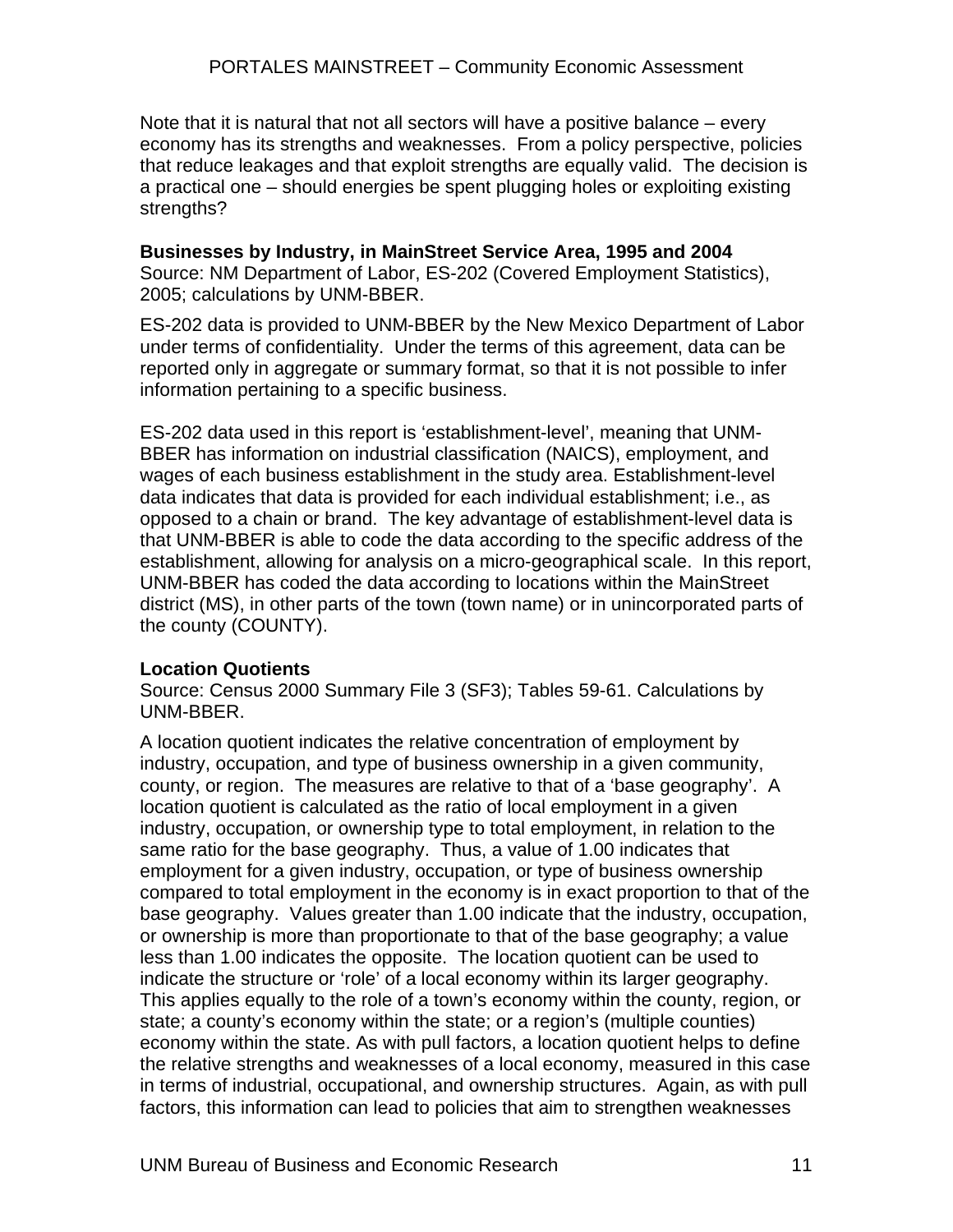or exploit strengths; the decision is again one of practicality and strategy rather than theory.

NOTE: Charts of location quotients are scaled to a value of 0, where this base indicates that employment for a given industry is the same proportion as the base geography. This is done for presentational purposes.

#### **Trade Area**

Sources: New Mexico Department of Labor, ES-202 (Covered Employment Statistics), 2005; Bureau of Labor Statistics, Product Line Data, calculations by UNM-BBER; ESRI® ArcGIS 9.0 Business Analyst; ESRI® StreetMap™ USA. ESRI data sources include: Bureau of Labor Statistics, Consumer Expenditure Surveys (CEX), 2001, 2002, and 2003; U.S. Bureau of the Census, Population Division. ("ESRI® Demographic Update Methodology 2006/2011, An ESRI® White Paper," Redlands, CA, June 2006.)

Market or trade areas were established by generating drive time polygons around each city, the foci being the MainStreet districts. A target location was established for each MainStreet area based upon descriptions and maps provided by each of the New Mexico MainStreet (NMMS) cities. This provided a representative focal point within the MainStreet boundaries, without specifying any one particular location.

Trade areas were based upon drive times to the MainStreet site. Drive time polygons are generated using actual street networks in ESRI StreetMap. Drive times are calculated using road access, road types, and speed limits. Trade areas were determined by creating drive time polygons on two different scales, local and regional. A local scale polygon was drawn for the area that would be within a 1 minute drive time, or about  $\frac{1}{2}$  mile walking distance, from the MainStreet site. Additional polygons were calculated at the local scale for 3 and 5 minute drive times. These times were chosen to reflect a short and convenient route from a home or hotel. On a regional scale, drive time polygons were calculated for times ranging from 5 to 45 minutes. The regional scale represents travel for dedicated purposes, such as supply replenishment, large item purchases, etc.

Trade area reports were generated for each of the drive time polygons. Reports included demographic, marketing, and retail expenditure data. The data is directly associated with the geographic areas overlaid by the drive time polygons. All of the population and marketing data for a particular polygon is representative of the people living within the boundaries of that region. This data is derived from the ESRI® ArcGIS 9.0 Business Analyst. The population data provided by this program are geographically derived at the census block point level. The demographic, income, and expenditure data and projections utilized by ESRI® are derived from the U.S. Census Bureau and the Bureau of Labor Statistics' Consumer Expenditure Surveys.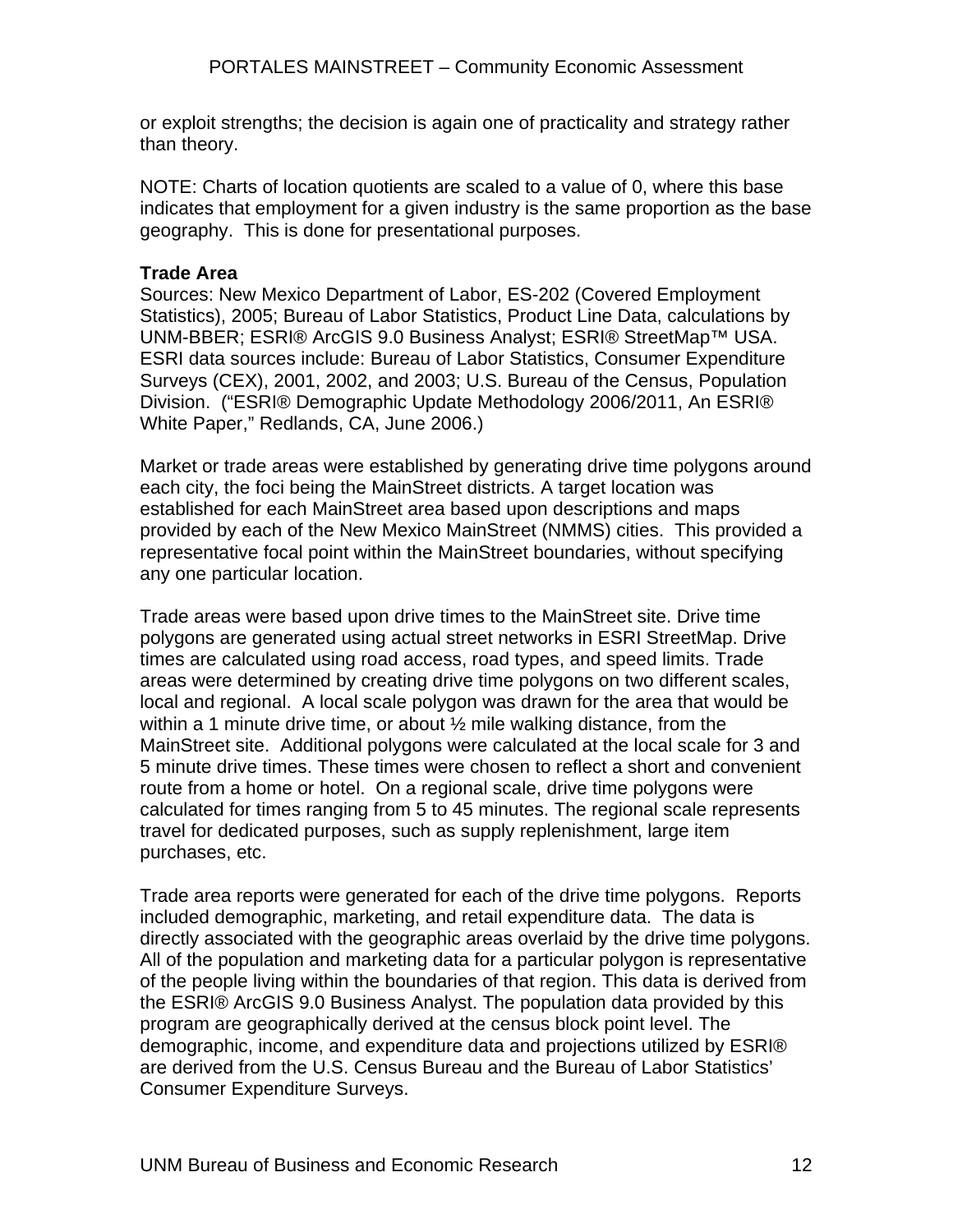The competition layers represented in the trade area analyses were derived from the New Mexico Department of Labor data combined with product line data from the Bureau of Labor Statistics. The proxy revenues, calculated by BBER, reflect the degree to which the competition has derived sales from the product line of interest.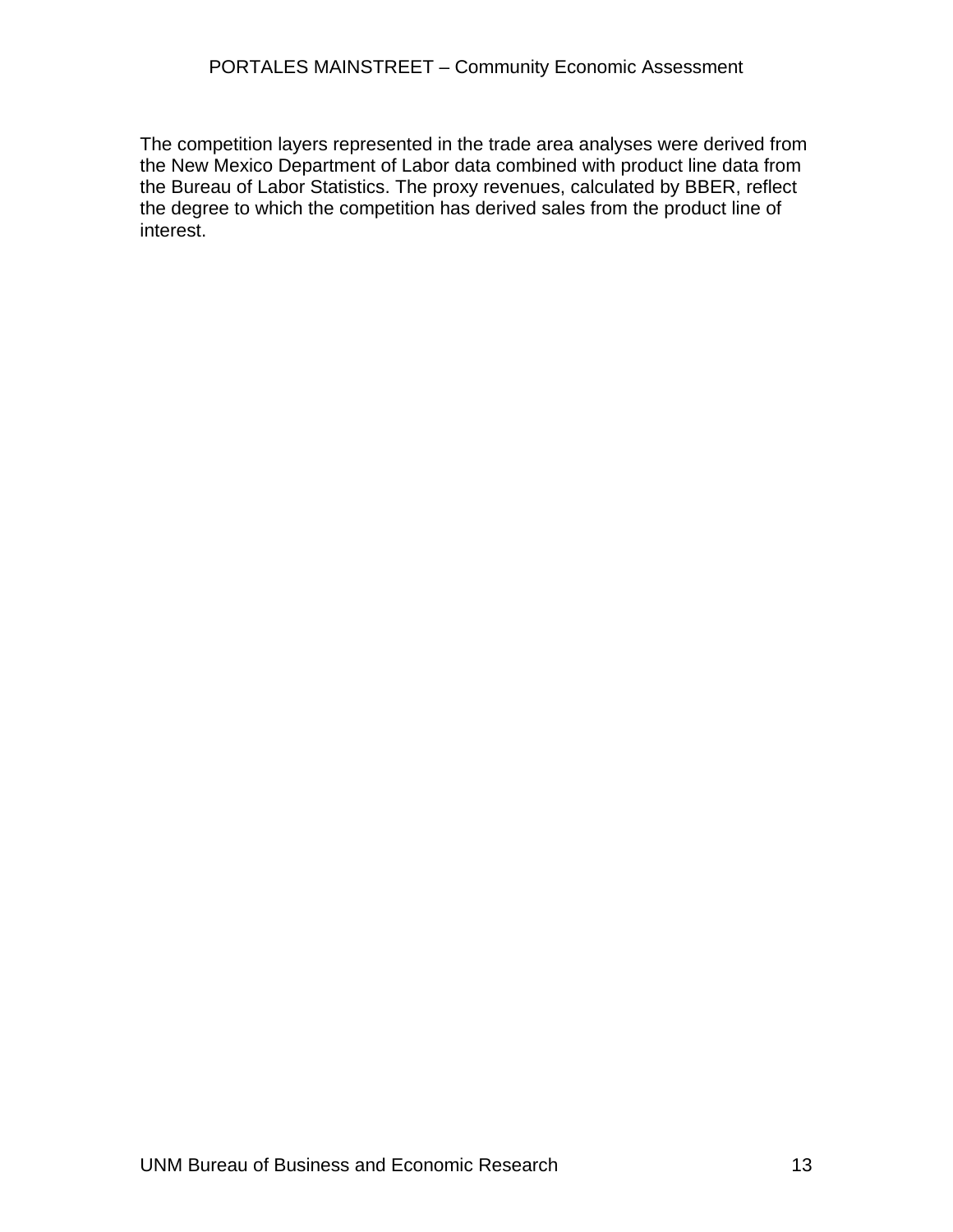## **APPENDIX: TABLES AND FIGURES**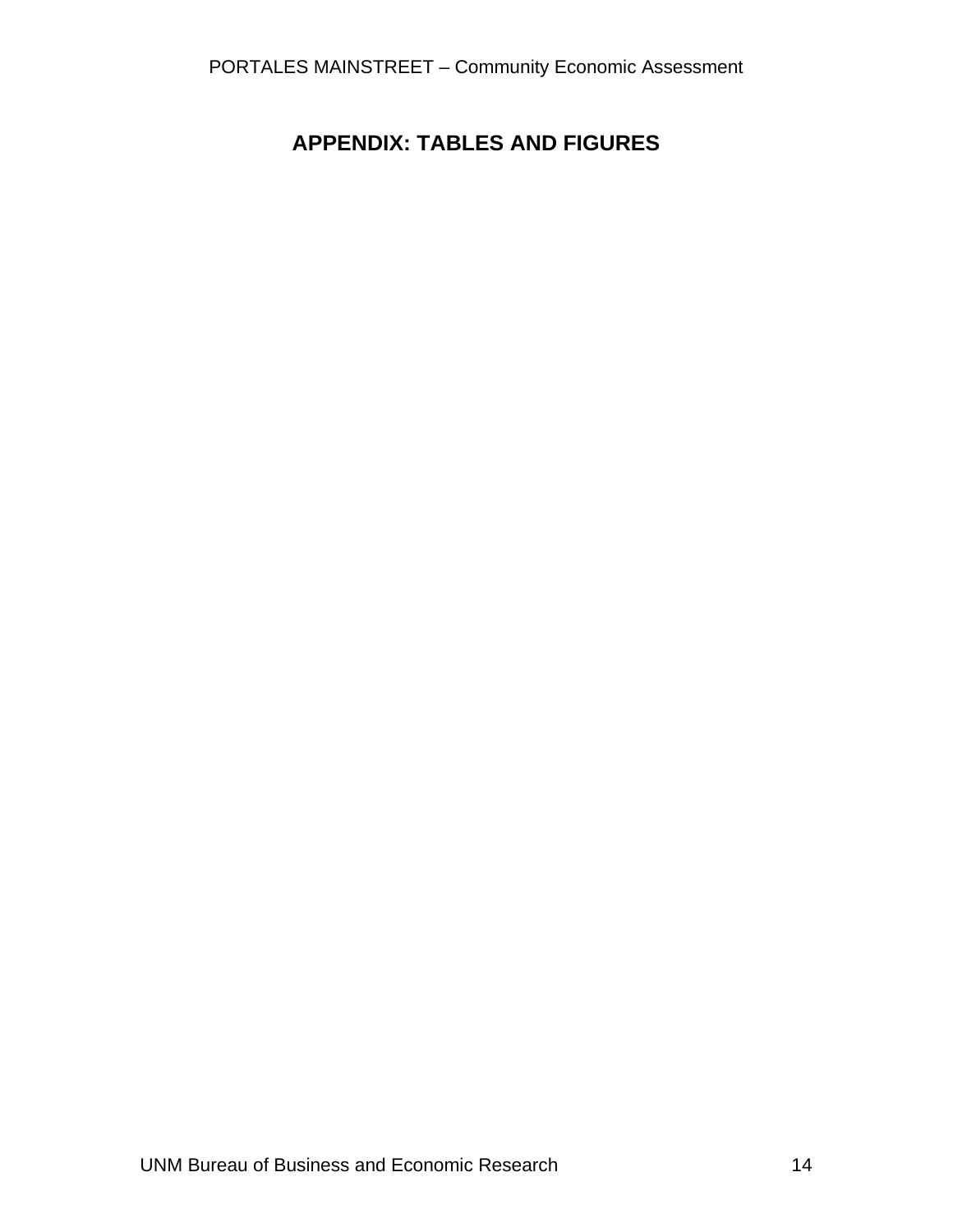#### **TABLE 1: SELECTED DEMOGRAPHIC, ECONOMIC, AND HOUSING CHARACTERISTICS**

|                                                                                                                                                                                                                                                                  |                                       | <b>PORTALES</b>                      |                   | <b>ROOSEVELT</b><br><b>COUNTY</b>     | <b>EASTERN</b><br><b>PLAINS</b>        | <b>NEW</b><br><b>MEXICO</b>                |
|------------------------------------------------------------------------------------------------------------------------------------------------------------------------------------------------------------------------------------------------------------------|---------------------------------------|--------------------------------------|-------------------|---------------------------------------|----------------------------------------|--------------------------------------------|
|                                                                                                                                                                                                                                                                  | 1990                                  | 2000                                 | Change<br>(%)     | 2000                                  | 2000                                   | 2000                                       |
| <b>POPULATION</b>                                                                                                                                                                                                                                                |                                       |                                      |                   |                                       |                                        |                                            |
| <b>Total Population</b><br>Urban<br>Rural<br>Households<br>Household Size (Average)                                                                                                                                                                              | 10,690<br>100%<br>0%<br>3,778<br>2.51 | 10,848<br>99%<br>1%<br>4,123<br>2.46 | 1%<br>9%<br>$-2%$ | 18,018<br>64%<br>36%<br>6,630<br>2.60 | 80,137<br>73%<br>27%<br>30,236<br>2.56 | 1,819,046<br>75%<br>25%<br>678,032<br>2.63 |
| <b>AGE</b>                                                                                                                                                                                                                                                       |                                       |                                      |                   |                                       |                                        |                                            |
| Under 5 yrs<br>5 to 17 y/o<br>18 to 64 y/o<br>65 yrs and over                                                                                                                                                                                                    | 8%<br>18%<br>61%<br>13%               | 8%<br>18%<br>62%<br>13%              |                   | 8%<br>20%<br>60%<br>12%               | 7%<br>21%<br>58%<br>13%                | 7%<br>21%<br>60%<br>12%                    |
| <b>RACE &amp; ETHNICITY<sup>1</sup></b>                                                                                                                                                                                                                          |                                       |                                      |                   |                                       |                                        |                                            |
| White, non-Hispanic<br>Black or African American, non-Hispanic<br>Native American, non-Hispanic<br>Hispanic or Latino (of any race)<br>Speak Spanish, linguistically isolated <sup>2,4</sup><br>Speak other than Spanish, linguistically isolated <sup>2,4</sup> | 33%<br>5%<br>0%                       | 56%<br>3%<br>1%<br>39%<br>2%<br>0%   |                   | 63%<br>2%<br>1%<br>34%<br>2%<br>0%    | 57%<br>4%<br>1%<br>35%<br>2%<br>0%     | 45%<br>2%<br>9%<br>42%<br>2%<br>1%         |
| <b>EDUCATIONAL ATTAINMENT</b>                                                                                                                                                                                                                                    |                                       |                                      |                   |                                       |                                        |                                            |
| Population 25 yrs or older<br>Less than high school graduate <sup>3</sup><br>High school graduate; and some college <sup>3</sup><br>Associate, bachelor's, or graduate degree <sup>3</sup>                                                                       | 5,748<br>38%<br>37%<br>25%            | 5,995<br>26%<br>42%<br>32%           | 4%                | 10,245<br>25%<br>47%<br>28%           | 48,301<br>24%<br>54%<br>23%            | 1,134,801<br>21%<br>49%<br>29%             |
| <b>MIGRATION</b>                                                                                                                                                                                                                                                 |                                       |                                      |                   |                                       |                                        |                                            |
| Moved since $1985/1995^2$<br>Moved to new house in county since 1985/1995 <sup>2</sup><br>Moved into county since 1985/1995 <sup>2</sup>                                                                                                                         | 5,772<br>23%<br>35%                   | 5,555<br>24%<br>32%                  | $-4%$             | 8,146<br>23%<br>26%                   | 35,091<br>24%<br>24%                   | 731,488<br>24%<br>20%                      |
| <b>TRAVEL TO WORK</b>                                                                                                                                                                                                                                            |                                       |                                      |                   |                                       |                                        |                                            |
| Less than 15 minutes<br>15-29 minutes<br>More than 30 minutes                                                                                                                                                                                                    | 76%<br>10%<br>15%                     | 69%<br>25%<br>6%                     |                   | 64%<br>29%<br>7%                      | 65%<br>29%<br>7%                       | 40%<br>48%<br>13%                          |

1 Racial breakdown by ethnicity not available in the 1990 decennial census. Categories may not sum to 100% because some racial groups were left out.

 $2$  Includes persons 5 y/o and older.

 $3$  Includes persons 25 y/o and older.

4 A household in which all members 14 years old and over speak a non-English language and also speak English less than "very well" (have difficulty with English).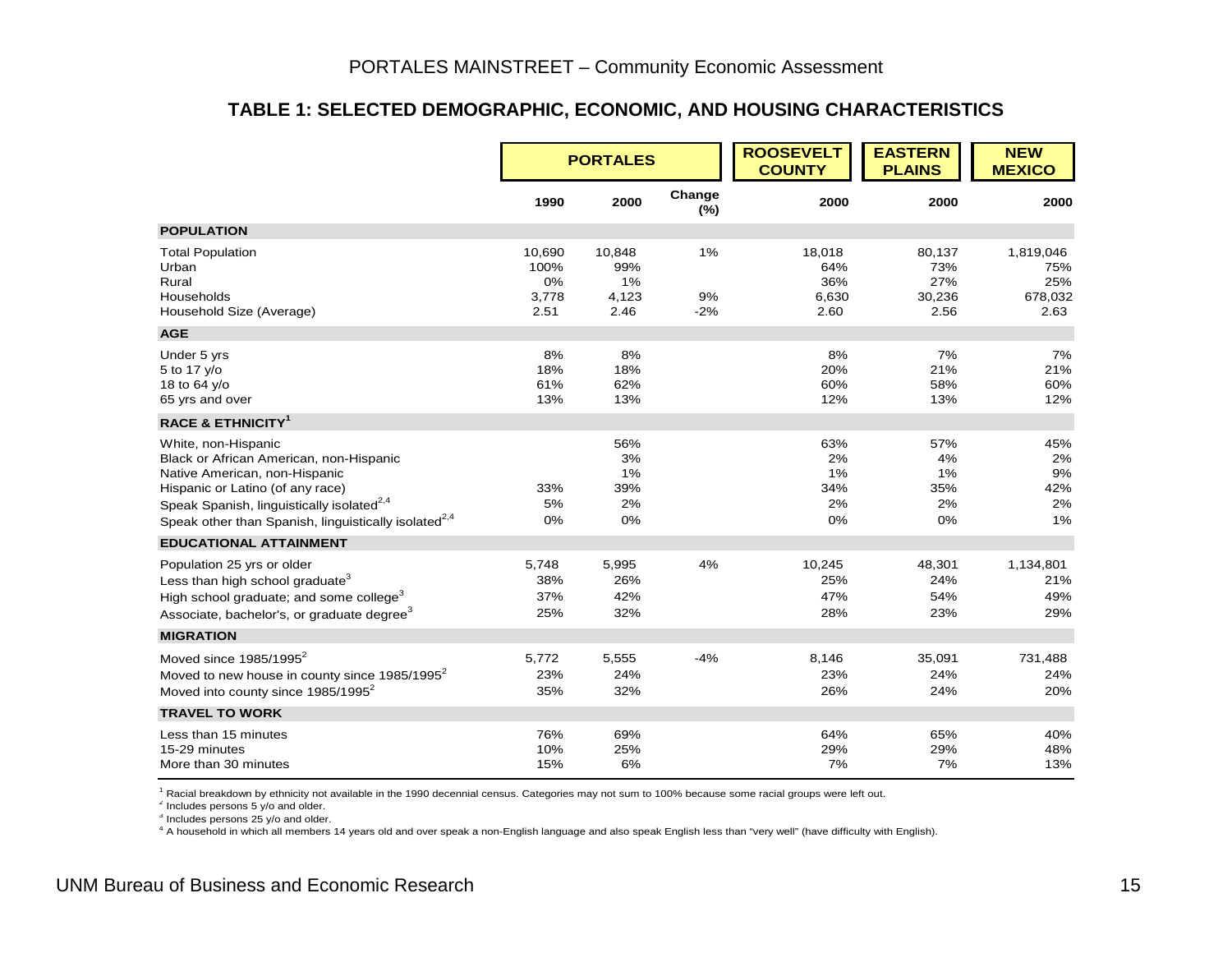#### **TABLE 1: SELECTED DEMOGRAPHIC, ECONOMIC, AND HOUSING CHARACTERISTICS, CONTINUED**

|                                                                                                                                                                                                                                                                                                                                                    |                                                                       | <b>PORTALES</b>                                                      |                      | <b>ROOSEVELT</b><br><b>COUNTY</b>                                    | <b>EASTERN</b><br><b>PLAINS</b>                                   | <b>NEW</b><br><b>MEXICO</b>                                            |
|----------------------------------------------------------------------------------------------------------------------------------------------------------------------------------------------------------------------------------------------------------------------------------------------------------------------------------------------------|-----------------------------------------------------------------------|----------------------------------------------------------------------|----------------------|----------------------------------------------------------------------|-------------------------------------------------------------------|------------------------------------------------------------------------|
|                                                                                                                                                                                                                                                                                                                                                    | 1990                                                                  | 2000                                                                 | Change (%)           | 2000                                                                 | 2000                                                              | 2000                                                                   |
| <b>HOUSEHOLD INCOME &amp; POVERTY</b>                                                                                                                                                                                                                                                                                                              |                                                                       |                                                                      |                      |                                                                      |                                                                   |                                                                        |
| Real per capita income (1999 dollars)<br>Median household income (1999 dollars)<br>Households with earnings<br>Households with social security income<br>Households: with interest; dividends; or rental income<br>Households with public assistance income<br>Households with retirement income<br>Persons below the poverty line<br>Poverty rate | 11,178<br>21,571<br>75%<br>33%<br>33%<br>15%<br>14%<br>3,311<br>35.0% | 12,935<br>24,658<br>76%<br>28%<br>25%<br>4%<br>15%<br>2,523<br>24.9% | 16%<br>14%<br>$-24%$ | 14,185<br>26,586<br>77%<br>27%<br>26%<br>4%<br>15%<br>3,928<br>22.7% | 14,591<br>na<br>77%<br>29%<br>25%<br>5%<br>16%<br>16,179<br>20.2% | 17,261<br>34,133<br>80%<br>25%<br>30%<br>5%<br>17%<br>328,933<br>18.4% |
| <b>LABOR CHARACTERISTICS</b>                                                                                                                                                                                                                                                                                                                       |                                                                       |                                                                      |                      |                                                                      |                                                                   |                                                                        |
| In labor force (population 16 yrs and over)<br>Unemployment rate                                                                                                                                                                                                                                                                                   | 4,696<br>9.7%                                                         | 5,038<br>10.2%                                                       | 7%                   | 8,255<br>7.8%                                                        | 35,915<br>6.4%                                                    | 834,632<br>7.2%                                                        |
| <b>HOUSING CHARACTERISTICS</b>                                                                                                                                                                                                                                                                                                                     |                                                                       |                                                                      |                      |                                                                      |                                                                   |                                                                        |
| Total housing units (#)<br>Home ownership (%)<br>Owner-occupied housing units<br>Vacancy rate (for sale)<br>Renter-occupied housing units<br>Vacancy Rate (for rent)<br>Median age of housing structures                                                                                                                                           | 4,277<br>55%<br>2,184<br>1,634<br>29                                  | 4,832<br>53%<br>2,267<br>4.3%<br>1,878<br>13.3%<br>35                | 13%<br>4%<br>15%     | 7,746<br>4,165<br>3.7%<br>2,474<br>11.5%<br>34                       | 36,089<br>60%<br>19,028<br>4.5%<br>11,155<br>11.5%<br>na          | 780,579<br>68%<br>474,435<br>2.5%<br>203,536<br>11.6%<br>23            |
| <b>HOUSING AFFORDABILITY</b>                                                                                                                                                                                                                                                                                                                       |                                                                       |                                                                      |                      |                                                                      |                                                                   |                                                                        |
| Median value of owner-occupied housing (1999 dollars)<br>Median costs of homeownership (% of income)<br>Median rent (1999 dollars)<br>Median cost of rental housing (% household income)                                                                                                                                                           | 53,119<br>19.1%<br>358<br>28.5%                                       | 52,300<br>20.1%<br>394<br>27.9%                                      | $-2%$<br>10%         | 56,700<br>20.0%<br>391<br>26.2%                                      | na<br>na<br>na<br>na                                              | 94,600<br>22.2%<br>503<br>26.6%                                        |

Source: US Census Bureau, 1990 and 2000 Decennial Census; calculations by BBER, 2007.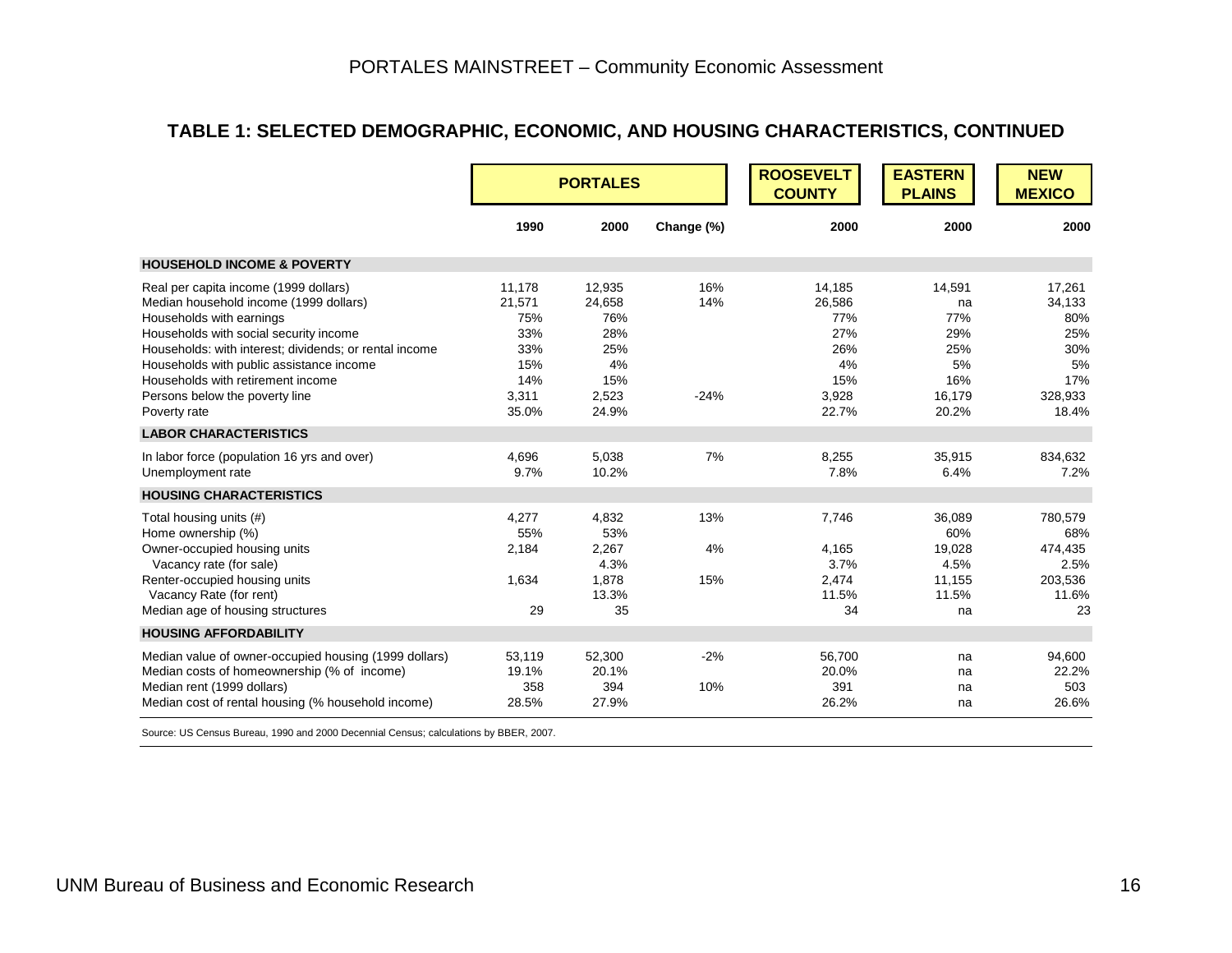#### **FIGURE 1: REGIONAL TRADE AREA**

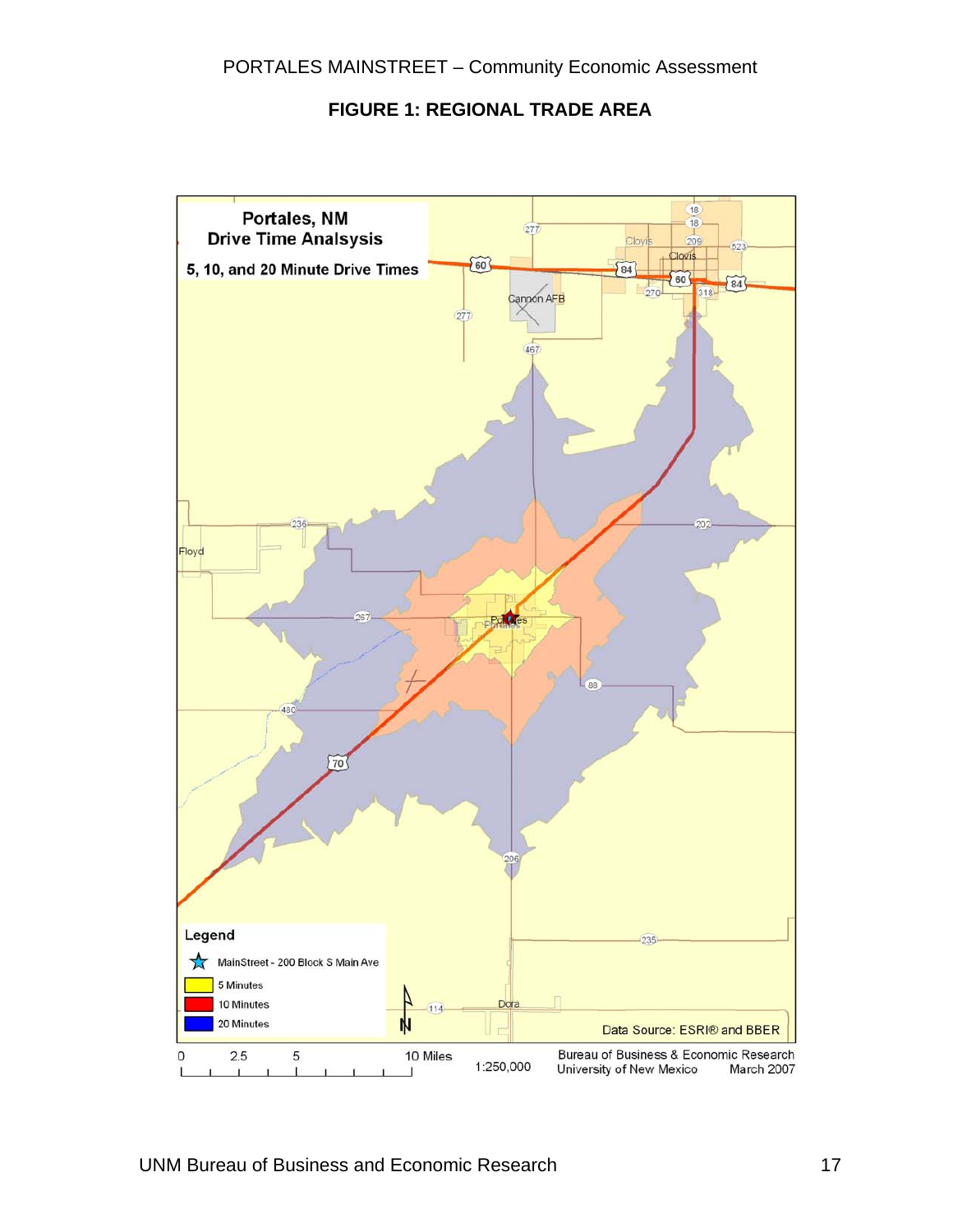#### **TABLE 2: REGIONAL TRADE AREA**

 $\mathbf{r}$ 

| <b>Portales Regional Trade Area</b>                      |         |                             |          |  |  |
|----------------------------------------------------------|---------|-----------------------------|----------|--|--|
| <b>Center Point: 200 Block S Main Ave</b>                |         | <b>Drive Time (Minutes)</b> |          |  |  |
|                                                          | $0 - 5$ | $0 - 10$                    | $0 - 20$ |  |  |
| Population by Age (2006):                                |         |                             |          |  |  |
| <b>Total</b>                                             | 12,524  | 14,424                      | 16,776   |  |  |
| $0 - 4$                                                  | 997     | 1,133                       | 1,309    |  |  |
| $5-9$                                                    | 838     | 975                         | 1,143    |  |  |
| $10 - 14$                                                | 837     | 1,018                       | 1,228    |  |  |
| $15 - 19$                                                | 1,338   | 1,494                       | 1,685    |  |  |
| 20-29                                                    | 2,708   | 2,950                       | 3,266    |  |  |
| 30-39                                                    | 1,386   | 1,619                       | 1,907    |  |  |
| 40-49                                                    | 1,387   | 1,657                       | 2,010    |  |  |
| 50-64                                                    | 1,587   | 1,926                       | 2,329    |  |  |
| 65-85                                                    | 1,208   | 1,394                       | 1,618    |  |  |
| $85+$                                                    | 238     | 258                         | 281      |  |  |
| Median Age                                               | 28.1    | 28.6                        | 29.2     |  |  |
| Projected Population Growth by Age Cohort, 2006-2011 (%) |         |                             |          |  |  |
| <b>Total</b>                                             | $-1.4%$ | $-1.4%$                     | $-1.1%$  |  |  |
| $0 - 4$                                                  | $-4%$   | $-3%$                       | $-3%$    |  |  |
| $5-9$                                                    | 1%      | 1%                          | 1%       |  |  |
| $10 - 14$                                                | 0%      | $-2%$                       | $-4%$    |  |  |
| $15 - 19$                                                | 1%      | 1%                          | $1\%$    |  |  |
| 20-29                                                    | $-16%$  | $-16%$                      | $-15%$   |  |  |
| 30-39                                                    | 17%     | 15%                         | 13%      |  |  |
| 40-49                                                    | $-8%$   | $-7%$                       | $-7%$    |  |  |
| 50-64                                                    | 12%     | 12%                         | 13%      |  |  |
| 65-85                                                    | $-7%$   | $-7%$                       | $-6%$    |  |  |
| $85+$                                                    | 20%     | 19%                         | 19%      |  |  |
| Median Age (2011 Projection)                             | 29.5    | 30.3                        | 30.8     |  |  |
| <b>Households</b>                                        |         |                             |          |  |  |
| Households                                               | 4,658   | 5,334                       | 6,127    |  |  |
| Family Households                                        | 2,921   | 3,436                       | 4,042    |  |  |
| Average Houshold Size                                    | 2.49    | 2.53                        | 2.58     |  |  |
| Race                                                     |         |                             |          |  |  |
| White                                                    | 8,760   | 10,303                      | 12,179   |  |  |
| <b>Black</b>                                             | 260     | 275                         | 310      |  |  |
| American Indian, Eskimo, Aleut                           | 152     | 174                         | 200      |  |  |
| Asian or Pacific Islander                                | 120     | 121                         | 132      |  |  |
| Other                                                    | 2,820   | 3,113                       | 3,474    |  |  |
| Two or More Races                                        | 413     | 437                         | 481      |  |  |
| Hispanic Origin                                          | 4,631   | 5,159                       | 5,846    |  |  |
| Gender                                                   |         |                             |          |  |  |
| Male                                                     | 6,075   | 7,028                       | 8,214    |  |  |
| Female                                                   | 6,450   | 7,396                       | 8,562    |  |  |

 $\blacksquare$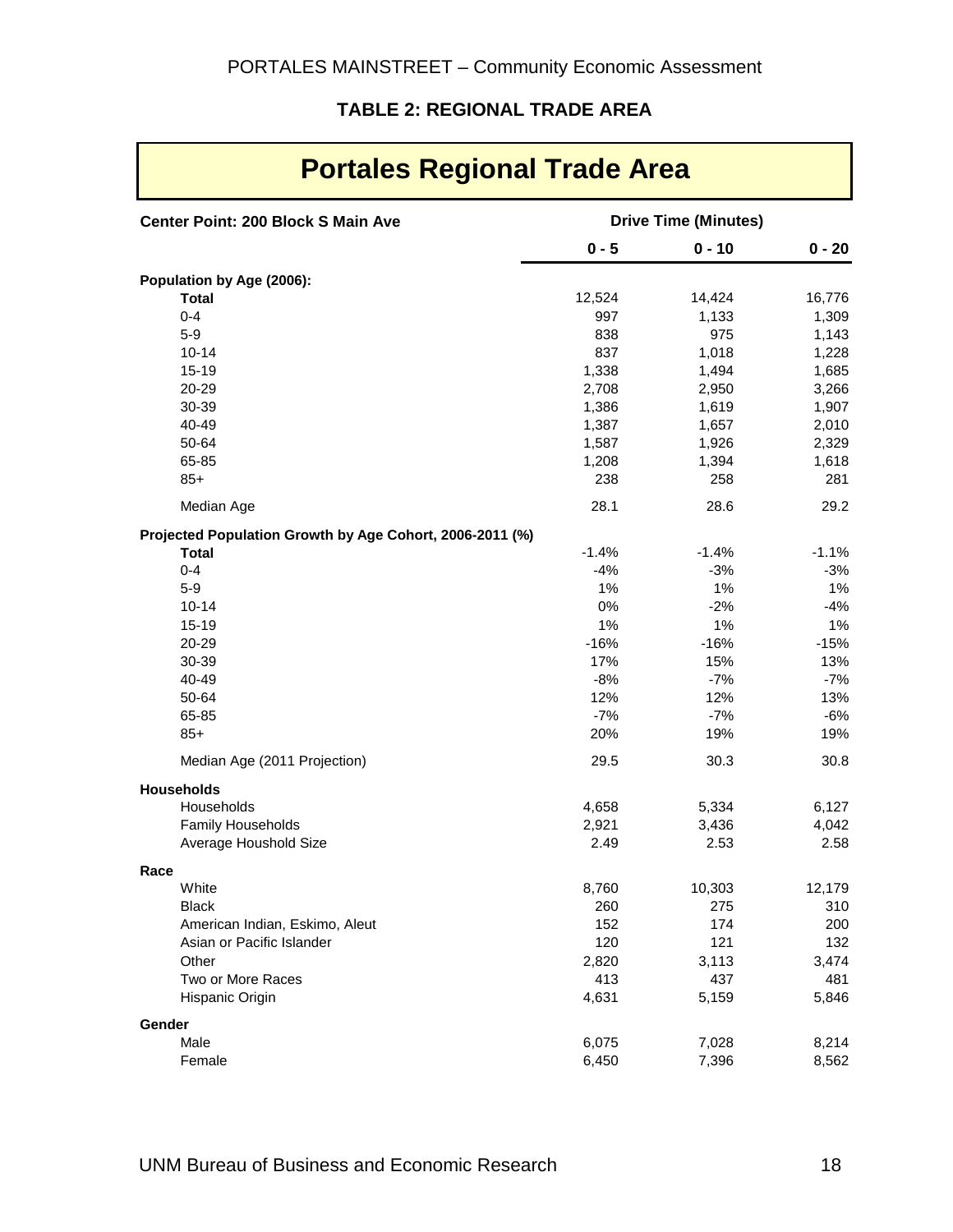| <b>Center Point: 200 Block S Main Ave</b> | <b>Drive Time (Minutes)</b> |          |          |
|-------------------------------------------|-----------------------------|----------|----------|
|                                           | $0 - 5$                     | $0 - 10$ | $0 - 20$ |
| <b>Income</b>                             |                             |          |          |
| Median Household Income                   | \$30,040                    | \$30,650 | \$31,344 |
| Median Family Income                      | \$37,779                    | \$38,115 | \$38,717 |
| Median Disposable Income                  | \$25,905                    | \$26,433 | \$27,029 |
| Average Household Income                  | \$40,149                    | \$41,422 | \$42,466 |
| Average Family Income                     | \$48,340                    | \$49,440 | \$50,294 |
| Per Capita Income                         | \$15,941                    | \$16,187 | \$16,374 |
| Households by Disposable Income (1)       |                             |          |          |
| $<$ \$15,000                              | 30.6%                       | 29.5%    | 28.4%    |
| \$15,000-\$24,999                         | 17.6%                       | 17.7%    | 17.6%    |
| \$25,000-\$34,999                         | 14.4%                       | 14.8%    | 15.1%    |
| \$35,000-\$49,999                         | 17.2%                       | 17.3%    | 17.5%    |
| \$50,000-\$74,999                         | 14.1%                       | 14.4%    | 14.8%    |
| \$75,000-\$99,999                         | 3.2%                        | 3.2%     | 3.2%     |
| \$100,000-\$149,999                       | 2.0%                        | 2.0%     | 2.1%     |
| \$150,000-\$199,999                       | 0.3%                        | 0.4%     | 0.5%     |
| \$200,000+                                | 0.5%                        | 0.7%     | 0.7%     |
| <b>Households by Net Worth</b>            |                             |          |          |
| $<$ \$15,000                              | 44.2%                       | 43.3%    | 42.2%    |
| \$15,000-\$34,999                         | 9.0%                        | 9.0%     | 9.1%     |
| \$35,000-\$49,999                         | 5.0%                        | 5.0%     | 5.0%     |
| \$50,000-\$74,999                         | 6.8%                        | 6.7%     | 6.6%     |
| \$75,000-\$99,999                         | 5.6%                        | 5.6%     | 5.6%     |
| \$100,000-\$149,999                       | 7.4%                        | 7.2%     | 7.2%     |
| \$150,000-\$249,999                       | 6.3%                        | 6.6%     | 6.9%     |
| \$250,000-499,999                         | 8.0%                        | 8.2%     | 8.4%     |
| $500,000 +$                               | 7.7%                        | 8.4%     | 8.9%     |
| <b>Median Net Worth</b>                   | \$25,361                    | \$27,767 | \$30,537 |

#### **TABLE 2: REGIONAL TRADE AREA, CONTINUED**

(1) Disposable Income is total income after direct taxes.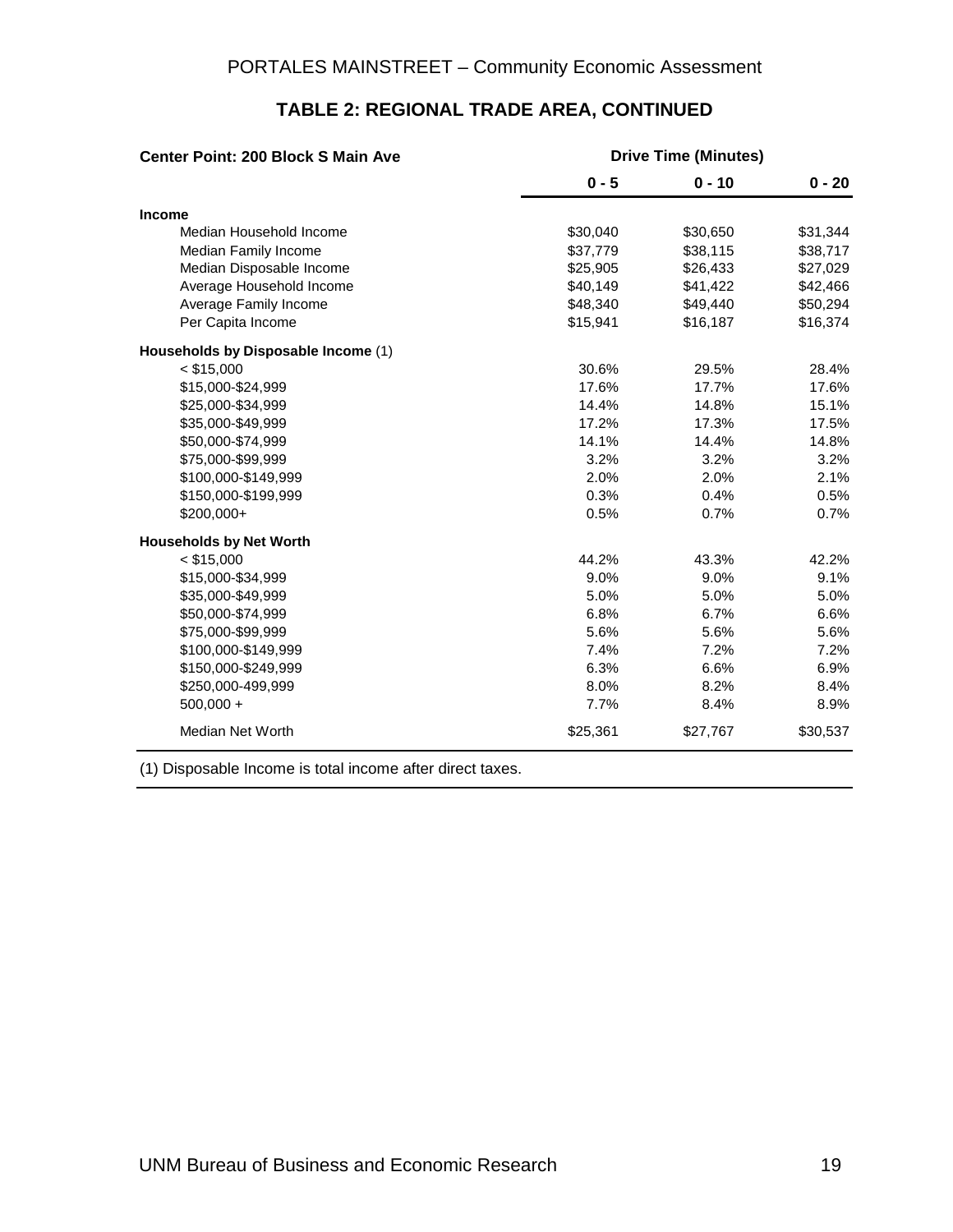#### **TABLE 2: REGIONAL TRADE AREA, CONTINUED**

#### **CONSUMER EXPENDITURES (2006)**

| <b>Retail Goods Total</b>                    | 68,728,940 | 82,263,763 | 97,449,082 |
|----------------------------------------------|------------|------------|------------|
| <b>Apparel</b>                               | 5,821,076  | 6,376,658  | 7,872,814  |
| Men's Apparel                                | 1,103,537  | 1,279,691  | 1,488,287  |
| Women's Apparel                              | 1,730,559  | 1,718,702  | 2,329,199  |
| Children's Apparel                           | 1,057,937  | 1,249,790  | 1,472,557  |
| Infant Apparel (Under 2 Years)               | 329,415    | 385,283    | 450,218    |
| Footwear                                     | 562,064    | 558,150    | 764,837    |
| Watches & Jewelry                            | 479,989    | 553,811    | 645,463    |
| <b>Apparel Products &amp; Services</b>       | 557,575    | 631,232    | 722,253    |
| <b>Computer</b>                              |            |            |            |
| Computers & Hardware for Home Use            | 623,243    | 723,649    | 843,352    |
| Software & Accessories for Home Use          | 89,265     | 103,123    | 119,905    |
| <b>Entertainment/Recreation</b>              | 8,669,195  | 10,328,021 | 12,226,230 |
| <b>Fees &amp; Admissions</b>                 | 1,511,046  | 1,747,294  | 2,040,080  |
| <b>Membership Fees</b>                       | 401,543    | 467,479    | 547,888    |
| Fees for Participant Sports excluding Trips  | 285,742    | 332,371    | 389,790    |
| Admission to Movies/Theater/Opera/Ballet     | 396,725    | 451,751    | 520,341    |
| Admission to Sporting Events excluding Trips | 144,661    | 168,103    | 197,147    |
| Fees for Recreational Lessons                | 282,375    | 327,590    | 384,914    |
| <b>TV/Video/Sound Equipment</b>              | 2,645,194  | 5,207,319  | 4,036,337  |
| Community Antenna or Cable TV                | 1,678,855  | 3,592,674  | 2,317,717  |
| Color TVs                                    | 344,339    | 400,514    | 468,241    |
| VCRs/Video Cameras & DVD Players             | 109,196    | 128,164    | 150,360    |
| Video Cassettes & DVDs                       | 154,323    | 180,127    | 210,243    |
| Video Game Hardware & Software               | 103,146    | 119,383    | 138,755    |
| <b>Satellite Dishes</b>                      | 6,013      | 7,346      | 8,819      |
| Rental of Video Cassettes & DVDs             | 189,292    | 217,818    | 252,158    |
| Sound Equipment                              | 42,615     | 541,402    | 467,178    |
| Rental/Repair of TV/VCR/Sound Equipment      | 17,415     | 19,892     | 22,865     |
| Pets                                         | 1,181,331  | 1,450,382  | 1,746,386  |
| Toys & Games                                 | 526,416    | 625,916    | 740,178    |
| Recreational Vehicles & Fees                 | 967,700    | 1,248,177  | 1,545,588  |
| Sports/Rec/Exercise Equipment                | 459,984    | 551,861    | 656,203    |
| Photo Equipment/Supplies                     | 380,630    | 446,011    | 523,206    |
| Film Processing                              | 113,893    | 134,126    | 157,569    |
| Reading                                      | 569,177    | 665,706    | 778,566    |
| <b>Food at Home</b>                          | 13,813,741 | 16,362,044 | 19,234,697 |
| <b>Bakery &amp; Cereal Products</b>          | 2,005,550  | 2,376,056  | 2,793,996  |
| Meat/Poultry/Fish/Eggs                       | 3,660,391  | 4,345,627  | 5,112,643  |
| Dairy Products                               | 1,490,592  | 4,345,627  | 2,082,381  |
| Fruit & Vegetables                           | 2,376,648  | 2,795,752  | 3,274,229  |
| Snacks/Other Food                            | 4,280,559  | 5,075,526  | 5,971,448  |
| Nonalcoholic Beverages                       | 1,191,590  | 1,419,565  | 1,673,634  |
| <b>Food Away from Home</b>                   | 9,315,349  | 10,893,438 | 12,730,572 |
| <b>Alcoholic Beverages</b>                   | 1,489,377  | 1,477,875  | 2,107,429  |
| <b>Financial</b>                             |            |            |            |
| Investments                                  | 9,673,566  | 10,889,936 | 12,584,619 |
| Vehicle Loans                                | 16,823,513 | 20,421,754 | 24,422,758 |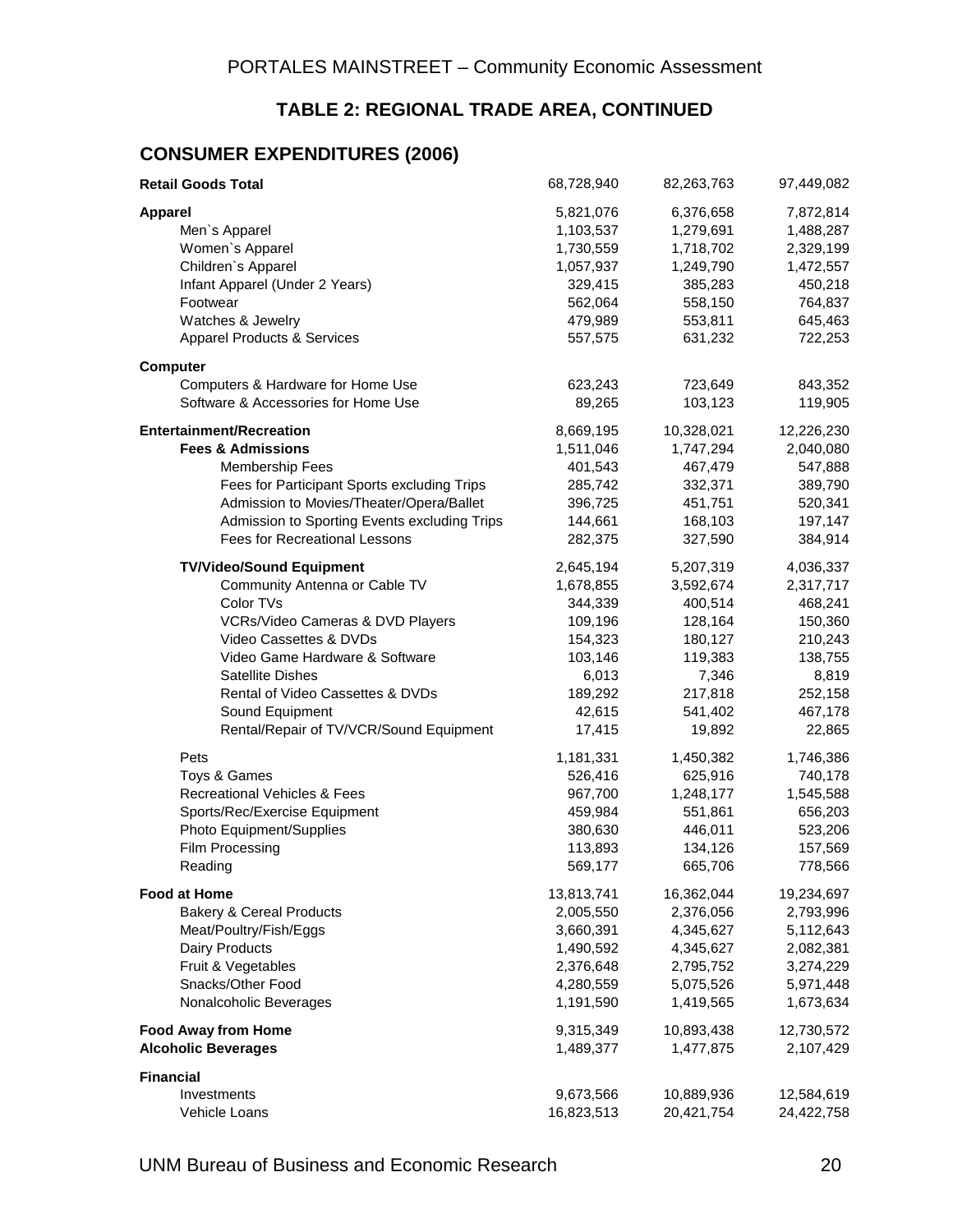#### **TABLE 2: REGIONAL TRADE AREA, CONTINUED**

#### **CONSUMER EXPENDITURES (2006) continued**

| <b>Health</b>                                 | 10,133,818 | 12,195,736 | 14,460,670 |
|-----------------------------------------------|------------|------------|------------|
| Nonprescription Drugs                         | 328,691    | 390,006    | 458,207    |
| <b>Prescription Drugs</b>                     | 1,627,759  | 1,975,822  | 2,346,943  |
| Eyeglasses & Contact Lenses                   | 227,411    | 271,171    | 320,557    |
| <b>Housing</b>                                | 36,794,490 | 42,914,531 | 50,235,253 |
| Mortgage Payment & Basics                     | 18,859,208 | 22,545,508 | 27,014,432 |
| Maintenance & Remodeling Services             | 3,940,819  | 4,740,786  | 5,682,469  |
| Maintenance & Remodeling Materials            | 840,390    | 1,054,646  | 1,292,114  |
| Utilities/Fuel/Public Services                | 11,821,675 | 14,026,568 | 16,521,134 |
| <b>Telephone Services</b>                     | 4,194,997  | 4,935,808  | 5,781,333  |
| <b>Household Furnishings &amp; Equipment</b>  | 5,042,980  | 5,967,542  | 7,048,774  |
| <b>Household Textiles</b>                     | 346,093    | 405,672    | 476,501    |
| Furniture                                     | 1,617,500  | 1,902,535  | 2,240,484  |
| <b>Floor Coverings</b>                        | 182,803    | 214,127    | 253,450    |
| Major Appliances                              | 743,323    | 894,967    | 1,066,811  |
| Housewares                                    | 219,521    | 261,157    | 308,824    |
| Small Appliances                              | 101,656    | 120,335    | 141,480    |
| Luggage                                       | 25,273     | 29,010     | 33,723     |
| Telephones & Accessories                      | 66,208     | 76,428     | 88,671     |
| <b>Household Services &amp; Supplies</b>      |            |            |            |
| <b>Computer Information Services</b>          | 451,646    | 530,579    | 623,164    |
| Child Care                                    | 1,059,517  | 1,218,832  | 1,423,170  |
| Lawn & Garden                                 | 1,064,031  | 1,322,049  | 1,600,798  |
| Moving/Storage/Freight Express                | 153,138    | 174,043    | 200,011    |
| <b>Housekeeping Services</b>                  | 297,909    | 346,694    | 407,220    |
| <b>Housekeeping Supplies</b>                  | 2,065,168  | 2,895,936  | 2,895,936  |
| <b>Miscellaneous</b>                          |            |            |            |
| <b>Personal Care Products</b>                 | 1,289,144  | 1,279,975  | 1,768,879  |
| School Books & Supplies                       | 448,371    | 500,128    | 562,624    |
| <b>Smoking Products</b>                       | 1,489,377  | 1,477,875  | 2,107,429  |
| <b>Insurance</b>                              |            |            |            |
| <b>Owners &amp; Renters</b>                   | 1,140,366  | 1,382,599  | 1,656,504  |
| Vehicle                                       | 3,756,679  | 3,728,160  | 5,277,753  |
| Health                                        | 4,945,808  | 5,965,847  | 7,081,008  |
| Life & Other Personal                         | 889,498    | 1,988,800  | 9,608,228  |
| <b>Transportation (Local)</b>                 |            |            |            |
| Transportation-Vehicle Purchases (Net Outlay) | 16,382,973 | 19,853,419 | 23,697,481 |
| Transportation - Gasoline & Motor Oil         | 5,246,989  | 6,327,666  | 7,521,557  |
| Vehicle Maintenance & Repairs                 | 2,941,994  | 3,486,432  | 4,109,307  |
| <b>Travel</b>                                 | 4,620,358  | 5,417,832  | 6,358,029  |
| <b>Airline Fares</b>                          | 1,003,991  | 1,156,584  | 1,344,506  |
| Travel - Lodging on Trips                     | 969,898    | 1,148,780  | 1,357,768  |
| Auto/Truck/Van Rental on Trips                | 107,751    | 125,212    | 146,754    |
| Travel - Food & Drink on Trips                | 1,210,204  | 1,422,892  | 1,671,222  |
|                                               |            |            |            |

**Source: ESRI, 2006 Estimates & Projections.**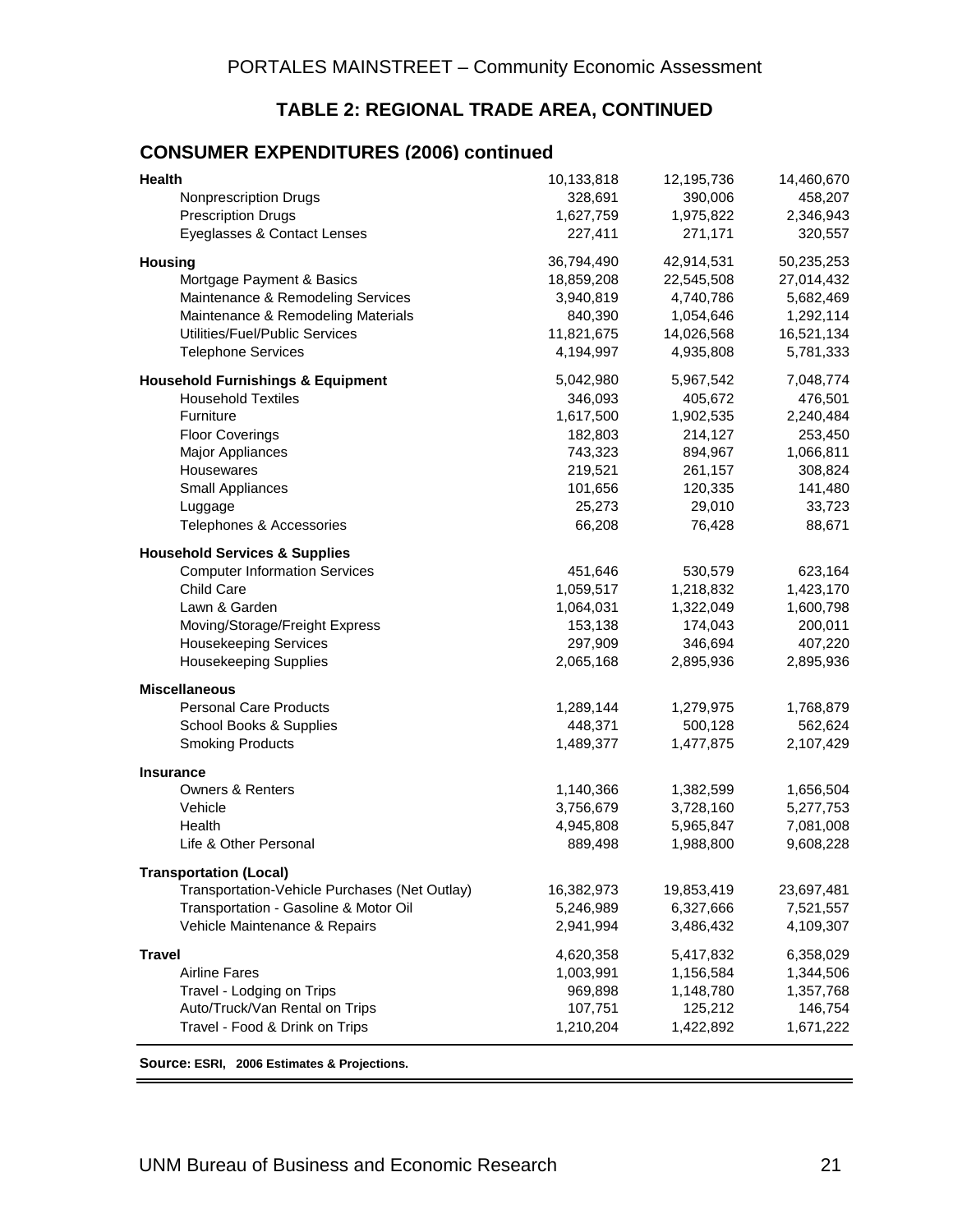#### **FIGURE 2: LOCAL TRADE AREA**

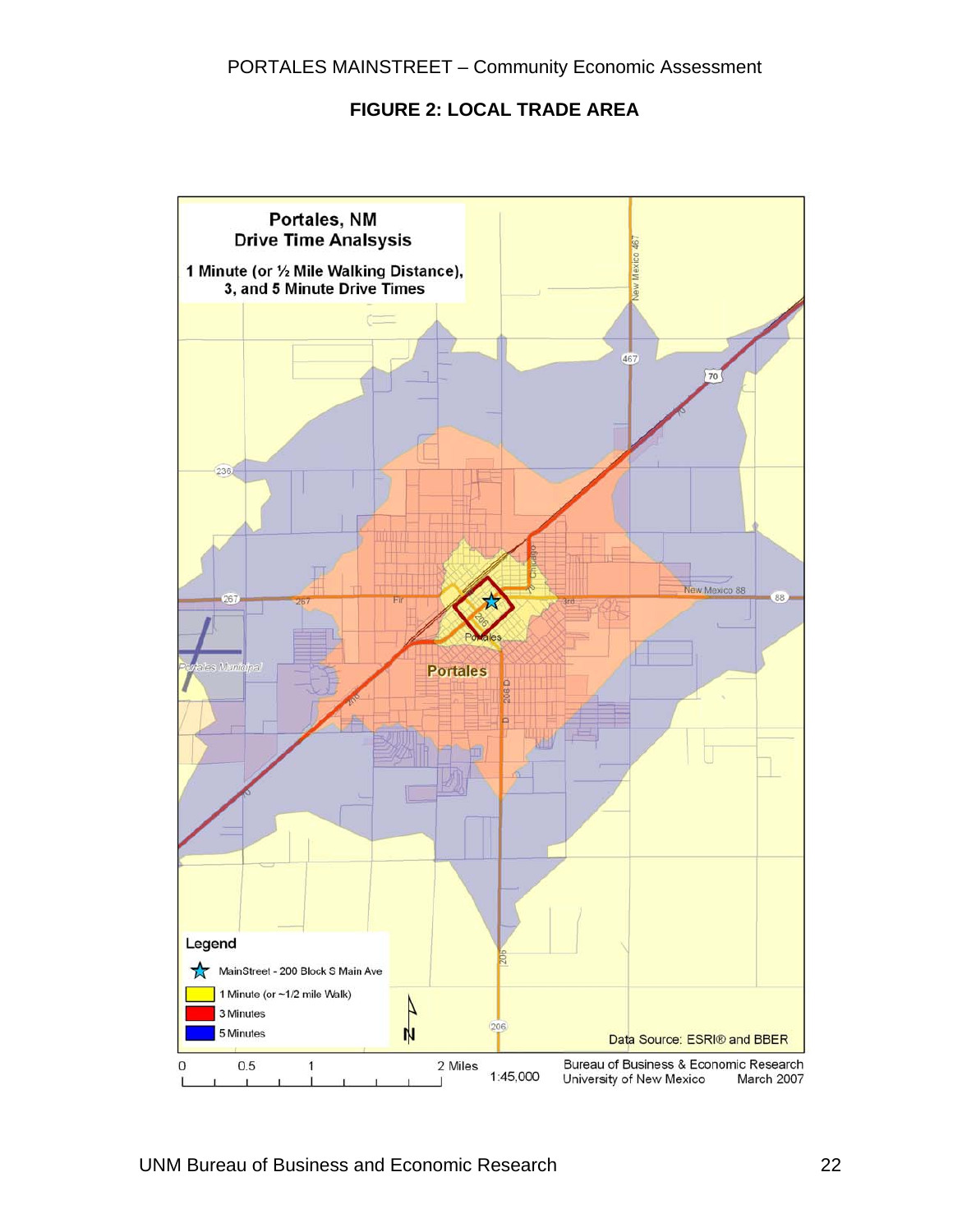#### **TABLE 3: LOCAL TRADE AREA**

| Portales Local Trade Area                                |                             |          |          |  |
|----------------------------------------------------------|-----------------------------|----------|----------|--|
| <b>Center Point: 200 Block S Main Ave</b>                | <b>Drive Time (Minutes)</b> |          |          |  |
|                                                          | $0 - 1$                     | $0 - 3$  | $0 - 5$  |  |
| Population by Age (2006):                                |                             |          |          |  |
| <b>Total</b>                                             | 1,193                       | 9,008    | 12,524   |  |
| $0 - 4$                                                  | 117                         | 770      | 997      |  |
| $5-9$                                                    | 89                          | 629      | 838      |  |
| $10 - 14$                                                | 76                          | 604      | 837      |  |
| $15 - 19$                                                | 85                          | 846      | 1,338    |  |
| 20-29                                                    | 309                         | 2,002    | 2,708    |  |
| 30-39                                                    | 136                         | 1,006    | 1,386    |  |
| 40-49                                                    | 129                         | 987      | 1,387    |  |
| 50-64                                                    | 145                         | 1,147    | 1,587    |  |
| 65-85                                                    | 92                          | 865      | 1,208    |  |
| $85+$                                                    | 15                          | 152      | 238      |  |
| Median Age                                               | 27.5                        | 28.0     | 28.1     |  |
| Projected Population Growth by Age Cohort, 2006-2011 (%) |                             |          |          |  |
| <b>Total</b>                                             | $-1.6%$                     | $-1.3%$  | $-1.4%$  |  |
| $0 - 4$                                                  | $-3%$                       | $-4%$    | $-4%$    |  |
| $5 - 9$                                                  | 4%<br>11%                   | 1%<br>4% | 1%       |  |
| $10 - 14$<br>$15 - 19$                                   | $-6%$                       | 1%       | 0%<br>1% |  |
| 20-29                                                    | $-24%$                      | $-17%$   | $-16%$   |  |
| 30-39                                                    | 43%                         | 18%      | 17%      |  |
| 40-49                                                    | $-16%$                      | $-9%$    | $-8%$    |  |
| 50-64                                                    | 15%                         | 14%      | 12%      |  |
| 65-85                                                    | $-14%$                      | $-8%$    | $-7%$    |  |
| $85+$                                                    | 20%                         | 22%      | 20%      |  |
| Median Age (2011 Projection)                             | 29.2                        | 29.5     | 29.5     |  |
| <b>Households</b>                                        |                             |          |          |  |
| Households                                               | 486                         | 3,352    | 4,658    |  |
| Family Households                                        | 284                         | 2,082    | 2,921    |  |
| Average Houshold Size                                    | 2.43                        | 2.57     | 2.49     |  |
| Race                                                     |                             |          |          |  |
| White                                                    | 750                         | 5,947    | 8,760    |  |
| Black                                                    | 27                          | 171      | 260      |  |
| American Indian, Eskimo, Aleut                           | 16                          | 107      | 152      |  |
| Asian or Pacific Islander                                | 10                          | 74       | 120      |  |
| Other                                                    | 347                         | 2,406    | 2,820    |  |
| Two or More Races                                        | 43<br>545                   | 303      | 413      |  |
| Hispanic Origin                                          |                             | 3,809    | 4,631    |  |
| Gender                                                   |                             |          |          |  |
| Male                                                     | 585                         | 4,391    | 6,075    |  |
| Female                                                   | 607                         | 4,617    | 6,450    |  |

## **Portales Local Trade Area**

UNM Bureau of Business and Economic Research 23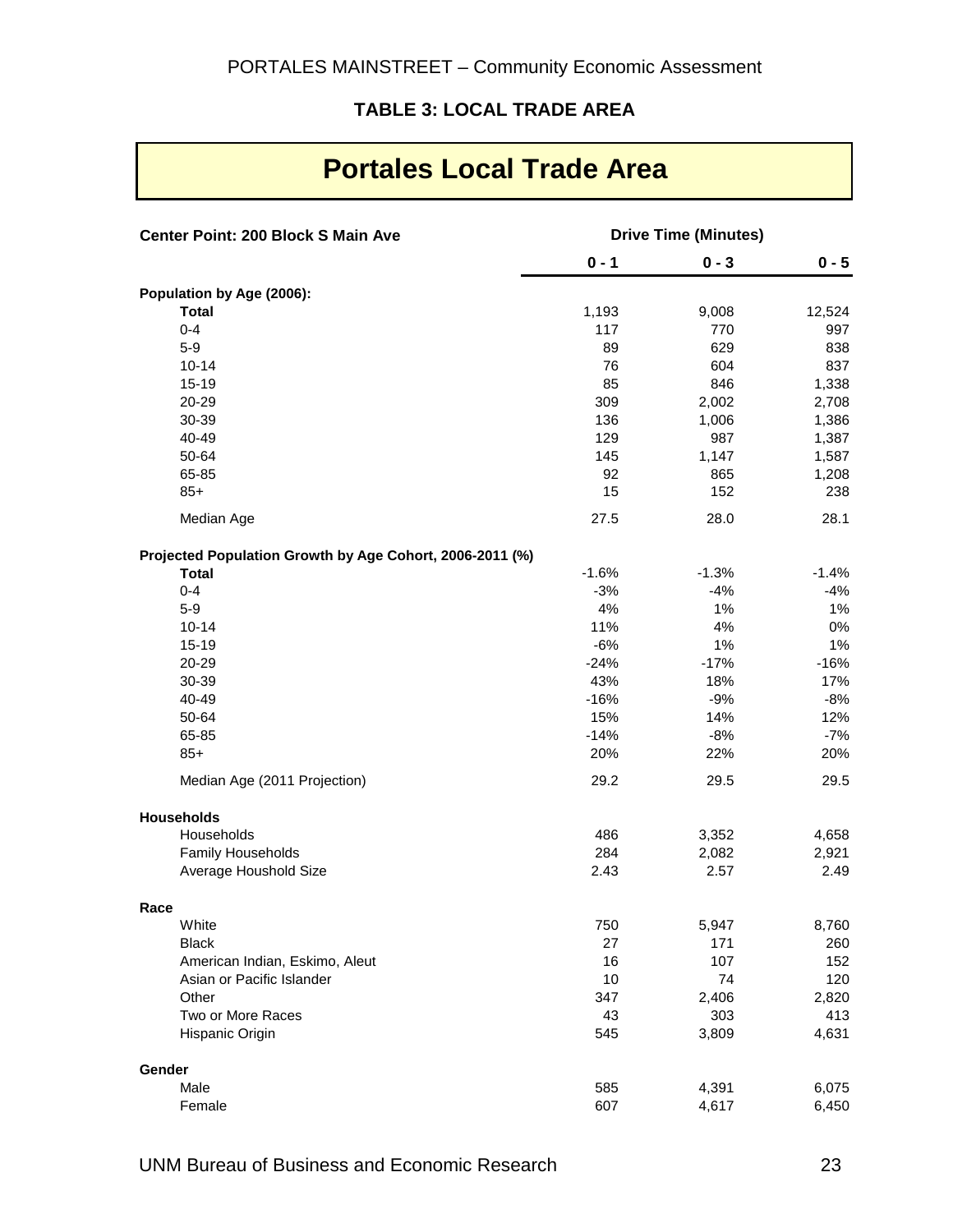| <b>Center Point: 200 Block S Main Ave</b> | <b>Drive Time (Minutes)</b> |          |          |  |
|-------------------------------------------|-----------------------------|----------|----------|--|
|                                           | $0 - 1$                     | $0 - 3$  | $0 - 5$  |  |
| <b>Income</b>                             |                             |          |          |  |
| Median Household Income                   | \$24,672                    | \$26,941 | \$30,040 |  |
| Median Family Income                      | \$28,961                    | \$34,298 | \$37,779 |  |
| Median Disposable Income                  | \$21,275                    | \$23,720 | \$25,905 |  |
| Average Household Income                  | \$33,893                    | \$37,962 | \$40,149 |  |
| Average Family Income                     | \$38,429                    | \$45,546 | \$48,340 |  |
| Per Capita Income                         | \$13,695                    | \$15,105 | \$15,941 |  |
| Households by Disposable Income (1)       |                             |          |          |  |
| $<$ \$15,000                              | 34.2%                       | 32.4%    | 30.6%    |  |
| \$15,000-\$24,999                         | 21.9%                       | 19.3%    | 17.6%    |  |
| \$25,000-\$34,999                         | 16.9%                       | 15.1%    | 14.4%    |  |
| \$35,000-\$49,999                         | 12.8%                       | 15.7%    | 17.2%    |  |
| \$50,000-\$74,999                         | 9.4%                        | 11.9%    | 14.1%    |  |
| \$75,000-\$99,999                         | 2.8%                        | 2.9%     | 3.2%     |  |
| \$100,000-\$149,999                       | 1.6%                        | 1.8%     | 2.0%     |  |
| \$150,000-\$199,999                       | 0.2%                        | 0.3%     | 0.3%     |  |
| $$200,000+$                               | 0.3%                        | 0.5%     | 0.5%     |  |
| <b>Households by Net Worth</b>            |                             |          |          |  |
| $<$ \$15,000                              | 50.7%                       | 45.9%    | 44.2%    |  |
| \$15,000-\$34,999                         | 10.3%                       | 9.4%     | 9.0%     |  |
| \$35,000-\$49,999                         | 5.2%                        | 5.2%     | 5.0%     |  |
| \$50,000-\$74,999                         | 7.3%                        | 7.1%     | 6.8%     |  |
| \$75,000-\$99,999                         | 6.3%                        | 5.9%     | 5.6%     |  |
| \$100,000-\$149,999                       | 6.0%                        | 6.7%     | 7.4%     |  |
| \$150,000-\$249,999                       | 5.5%                        | 5.9%     | 6.3%     |  |
| \$250,000-499,999                         | 4.8%                        | 7.0%     | 8.0%     |  |
| $500,000 +$                               | 3.9%                        | 6.8%     | 7.7%     |  |
| <b>Median Net Worth</b>                   | \$14,787                    | \$21,346 | \$25,361 |  |

#### **TABLE 3: LOCAL TRADE AREA, CONTINUED**

(1) Disposable Income is total income after direct taxes.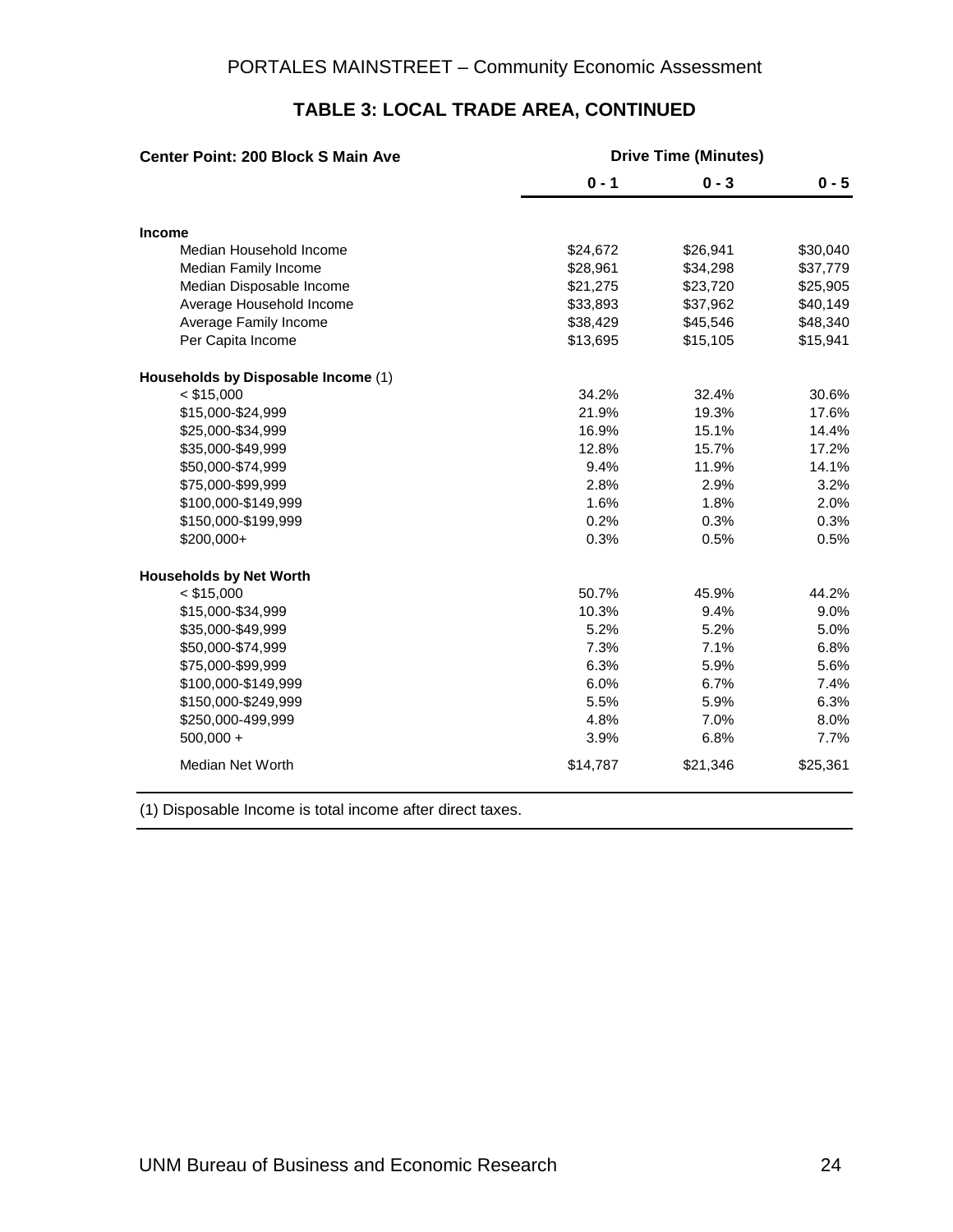### **TABLE 3: LOCAL TRADE AREA, CONTINUED**

#### **CONSUMER EXPENDITURES (2006)**

| <b>Retail Goods Total</b>                    | 5,895,625 | 46,557,745 | 68,728,940 |
|----------------------------------------------|-----------|------------|------------|
| <b>Apparel</b>                               | 527,140   | 2,614,873  | 5,821,076  |
| Men's Apparel                                | 98,756    | 752,003    | 1,103,537  |
| Women's Apparel                              | 155,863   | 155,863    | 1,730,559  |
| Children's Apparel                           | 95,243    | 722,123    | 1,057,937  |
| Infant Apparel (Under 2 Years)               | 29,868    | 223,259    | 329,415    |
| Footwear                                     | 50,861    | 50,861     | 562,064    |
| Watches & Jewelry                            | 43,775    | 326,992    | 479,989    |
| <b>Apparel Products &amp; Services</b>       | 52,774    | 383,771    | 557,575    |
| <b>Computer</b>                              |           |            |            |
| Computers & Hardware for Home Use            | 55,866    | 419,769    | 623,243    |
| Software & Accessories for Home Use          | 7,986     | 60,324     | 89,265     |
| <b>Entertainment/Recreation</b>              | 754,087   | 5,850,260  | 8,669,195  |
| <b>Fees &amp; Admissions</b>                 | 138,268   | 1,029,957  | 1,511,046  |
| <b>Membership Fees</b>                       | 35,988    | 273,974    | 401,543    |
| Fees for Participant Sports excluding Trips  | 25,596    | 195,207    | 285,742    |
| Admission to Movies/Theater/Opera/Ballet     | 36,975    | 269,678    | 396,725    |
| Admission to Sporting Events excluding Trips | 13,309    | 97,540     | 144,661    |
| Fees for Recreational Lessons                | 26,401    | 193,557    | 282,375    |
| <b>TV/Video/Sound Equipment</b>              | 273,538   | 3,048,320  | 2,645,194  |
| Community Antenna or Cable TV                | 147,609   | 2,101,440  | 1,678,855  |
| Color TVs                                    | 31,063    | 236,336    | 344,339    |
| VCRs/Video Cameras & DVD Players             | 9,758     | 73,940     | 109,196    |
| Video Cassettes & DVDs                       | 13,804    | 103,242    | 154,323    |
| Video Game Hardware & Software               | 9,481     | 69,417     | 103,146    |
| Satellite Dishes                             | 483       | 3,983      | 6,013      |
| Rental of Video Cassettes & DVDs             | 17,111    | 128,254    | 189,292    |
| Sound Equipment                              | 42,615    | 319,650    | 42,615     |
| Rental/Repair of TV/VCR/Sound Equipment      | 1,613     | 12,056     | 17,415     |
| Pets                                         | 98,794    | 787,623    | 1,181,331  |
| Toys & Games                                 | 46,779    | 355,934    | 526,416    |
| <b>Recreational Vehicles &amp; Fees</b>      | 72,827    | 621,128    | 967,700    |
| Sports/Rec/Exercise Equipment                | 39,092    | 306,478    | 459,984    |
| Photo Equipment/Supplies                     | 33,893    | 258,596    | 380,630    |
| Film Processing                              | 10,098    | 77,056     | 113,893    |
| Reading                                      | 50,895    | 389,103    | 569,177    |
| <b>Food at Home</b>                          | 1,314,538 | 9,458,495  | 13,813,741 |
| <b>Bakery &amp; Cereal Products</b>          | 176,772   | 1,371,863  | 2,005,550  |
| Meat/Poultry/Fish/Eggs                       | 319,199   | 2,515,939  | 3,660,391  |
| <b>Dairy Products</b>                        | 130,416   | 2,515,939  | 1,490,592  |
| Fruit & Vegetables                           | 210,205   | 1,633,308  | 2,376,648  |
| Snacks/Other Food                            | 374,139   | 2,919,349  | 4,280,559  |
| Nonalcoholic Beverages                       | 103,806   | 811,085    | 1,191,590  |
| <b>Food Away from Home</b>                   | 831,691   | 6,347,811  | 9,315,349  |
| <b>Alcoholic Beverages</b>                   | 130,169   | 130,169    | 1,489,377  |
|                                              |           |            |            |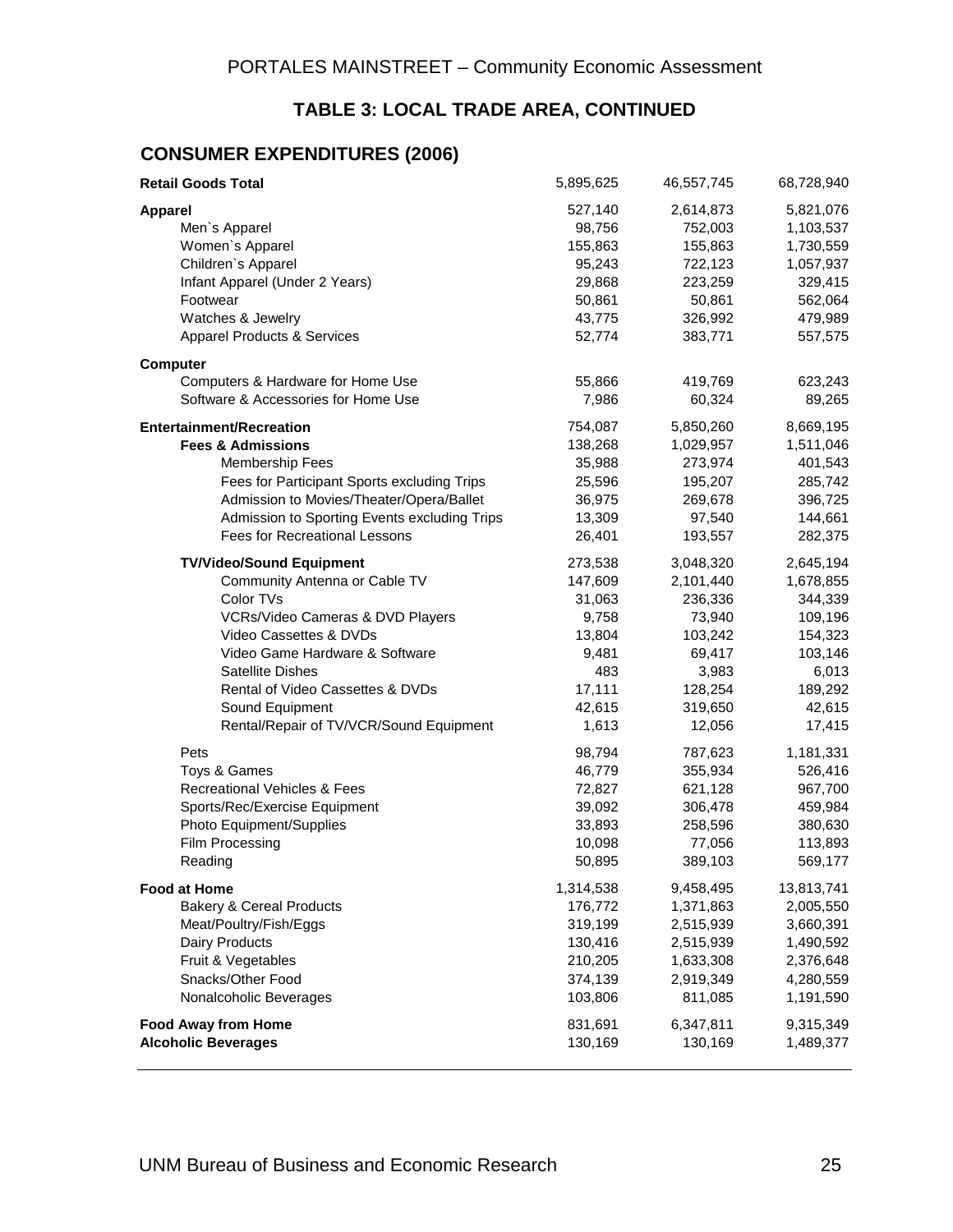#### **TABLE 3: LOCAL TRADE AREA, CONTINUED**

#### **CONSUMER EXPENDITURES (2006) continued Financial**

| <u>Filianulai</u>                             |           |            |            |
|-----------------------------------------------|-----------|------------|------------|
| Investments                                   | 889,498   | 6,643,218  | 9,673,566  |
| Vehicle Loans                                 | 1,393,028 | 11,303,085 | 16,823,513 |
| Health                                        | 839,953   | 6,957,856  | 10,133,818 |
| <b>Nonprescription Drugs</b>                  | 28,256    | 225,186    | 328,691    |
| <b>Prescription Drugs</b>                     | 130,705   | 1,124,620  | 1,627,759  |
| Eyeglasses & Contact Lenses                   | 19,761    | 155,098    | 227,411    |
| <b>Housing</b>                                | 3,332,030 | 25,072,656 | 36,794,490 |
| Mortgage Payment & Basics                     | 1,629,715 | 12,920,963 | 18,859,208 |
| Maintenance & Remodeling Services             | 335,430   | 2,696,420  | 3,940,819  |
| Maintenance & Remodeling Materials            | 69,706    | 561,000    | 840,390    |
| Utilities/Fuel/Public Services                | 1,029,352 | 8,121,152  | 11,821,675 |
| <b>Telephone Services</b>                     | 370,816   | 2,870,098  | 4,194,997  |
| <b>Household Furnishings &amp; Equipment</b>  | 440,642   | 3,419,113  | 5,042,980  |
| <b>Household Textiles</b>                     | 30,618    | 236,065    | 346,093    |
| Furniture                                     | 143,033   | 1,104,891  | 1,617,500  |
| <b>Floor Coverings</b>                        | 16,345    | 125,268    | 182,803    |
| <b>Major Appliances</b>                       | 62,555    | 504,032    | 743,323    |
| Housewares                                    | 19,119    | 148,000    | 219,521    |
| Small Appliances                              | 8,841     | 69,127     | 101,656    |
| Luggage                                       | 2,328     | 17,386     | 25,273     |
| Telephones & Accessories                      | 6,001     | 44,934     | 66,208     |
| <b>Household Services &amp; Supplies</b>      |           |            |            |
| <b>Computer Information Services</b>          | 40,064    | 307,021    | 451,646    |
| Child Care                                    | 99,762    | 722,468    | 1,059,517  |
| Lawn & Garden                                 | 85,659    | 715,292    | 1,064,031  |
| Moving/Storage/Freight Express                | 14,024    | 103,700    | 153,138    |
| <b>Housekeeping Services</b>                  | 25,784    | 207,686    | 297,909    |
| <b>Housekeeping Supplies</b>                  | 179,270   | 2,065,168  | 2,065,168  |
| <b>Miscellaneous</b>                          |           |            |            |
| <b>Personal Care Products</b>                 | 113,897   | 113,897    | 1,289,144  |
| School Books & Supplies                       | 40,933    | 299,335    | 448,371    |
| <b>Smoking Products</b>                       | 130,169   | 130,169    | 1,489,377  |
| <b>Insurance</b>                              |           |            |            |
| <b>Owners &amp; Renters</b>                   | 94,280    | 785,770    | 1,140,366  |
| Vehicle                                       | 326,379   | 326,379    | 3,756,679  |
| Health                                        | 409,753   | 3,396,209  | 4,945,808  |
| Life & Other Personal                         | 137,446   | 1,123,792  | 889,498    |
| <b>Transportation (Local)</b>                 |           |            |            |
| Transportation-Vehicle Purchases (Net Outlay) | 1,369,253 | 11,007,328 | 16,382,973 |
| Transportation - Gasoline & Motor Oil         | 444,652   | 3,540,580  | 5,246,989  |
| Vehicle Maintenance & Repairs                 | 254,841   | 1,991,123  | 2,941,994  |
| <b>Travel</b>                                 | 406,935   | 3,148,075  | 4,620,358  |
| <b>Airline Fares</b>                          | 91,100    | 686,877    | 1,003,991  |
| Travel - Lodging on Trips                     | 84,289    | 660,836    | 969,898    |
| Auto/Truck/Van Rental on Trips                | 9,797     | 73,561     | 107,751    |
| Travel - Food & Drink on Trips                | 105,863   | 822,708    | 1,210,204  |
|                                               |           |            |            |

**Source: ESRI, 2006 Estimates & Projections.**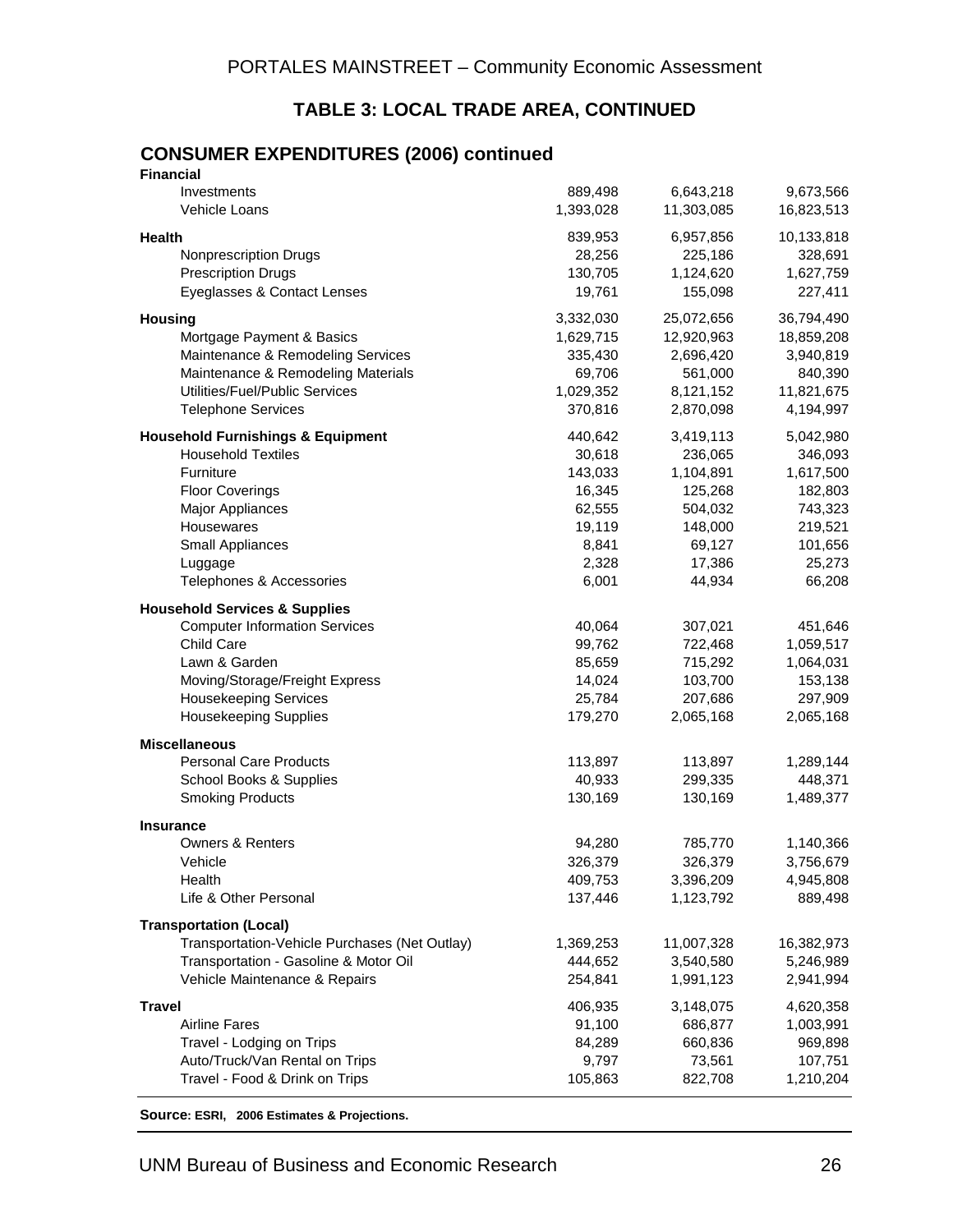#### **TABLE 4: PORTALES TAXABLE GROSS RECEIPTS AND PULL FACTORS, 1989 & 2002**

| <b>PORTALES</b>                                  |             | <b>TAXABLE GROSS</b><br><b>RECEIPTS (2002 \$)</b> | <b>PULL FACTOR</b> |      |               | <b>NET GAIN/LOSS (2002 \$)</b>    |                 | <b>CHANGE (1989-2002)</b> |
|--------------------------------------------------|-------------|---------------------------------------------------|--------------------|------|---------------|-----------------------------------|-----------------|---------------------------|
| <b>INDUSTRIES</b>                                | 1989        | 2002                                              | 1989               | 2002 | 1989          | 2002                              | <b>TGR Real</b> | Real<br>Gain/Loss         |
| <b>Contract Construction</b>                     | 12,740,093  | 22,714,449                                        | 91%                | 121% | (1, 187, 936) | 3,911,629                         | 78%             | 5,099,566                 |
| <b>Manufacturing</b>                             | 2,519,401   | 242,455                                           | 68%                | 7%   | (1, 171, 951) | (3,030,747)                       | $-90%$          | (1,858,796)               |
| <b>Transportation, Communications, Utilities</b> | 16,162,947  | 10,910,949                                        | 128%               | 108% | 3,532,196     | 795,209                           | $-32%$          | (2,736,987)               |
| <b>Wholesale Trade</b>                           | 3,129,169   | 1,935,493                                         | 42%                | 26%  | (4,269,137)   | (5,404,072)                       | $-38%$          | (1, 134, 935)             |
| <b>Building Materials</b>                        | 1,370,185   |                                                   | 95%                |      | (70, 816)     |                                   |                 |                           |
| <b>Retail Food Stores</b>                        | 21,073,561  | 7,574,506                                         | 235%               | 95%  | 12,092,694    | (431, 651)                        |                 | $-64\%$ $(12,524,345)$    |
| <b>Motor Vehicle Dealers</b>                     | 1,421,323   | 1,450,551                                         | 161%               | 148% | 538,660       | 467,446                           | 2%              | (71, 214)                 |
| <b>Gasoline Service Stations</b>                 | 3,972,545   | 3,419,279                                         | 472%               | 410% | 3,130,014     | 2,584,573                         | $-14%$          | (545, 441)                |
| Misc Vehicle and Accessory Dealers               | 3,306,476   |                                                   | 217%               |      | 1,783,170     |                                   |                 |                           |
| Furniture and Home Furnishings                   | 2,328,881   | 1,779,882                                         | 122%               | 127% | 420,706       | 375,058                           | $-24%$          | (45, 648)                 |
| Eating and Drinking Establishments               | 7,830,271   | 7,273,653                                         | 127%               | 107% | 1,680,533     | 499,820                           | $-7%$           | (1, 180, 713)             |
| <b>Liquor Dispensers</b>                         |             |                                                   |                    |      |               |                                   |                 |                           |
| Misc Retailers (ALL)*                            | 12,139,653  | 40,513,940                                        | 43%                | 131% | (15,882,714)  | 9,554,715                         | 234%            | 25,437,429                |
| <b>Total Retail Trade</b>                        | 66,479,959  | 73,612,355                                        | 134%               | 131% | 16,912,047    | 17,620,763                        | 11%             | 708,716                   |
| <b>Finance, Insurance and Real Estate</b>        | 2,241,194   | 2,544,891                                         | 67%                | 79%  | (1, 128, 448) | (686, 307)                        | 14%             | 442,141                   |
| Hotels, Motels                                   | 1,409,292   | 2,688,341                                         | 59%                | 115% | (997, 557)    | 350,187                           | 91%             | 1,347,743                 |
| <b>Personal Services</b>                         | 2,139,256   | 1,555,974                                         | 130%               | 73%  | 499,116       | (580, 406)                        | $-27%$          | (1,079,522)               |
| <b>Misc Business Services</b>                    | 1,387,263   | 3,296,731                                         | 23%                | 47%  | (4,772,931)   | (3,645,634)                       | 138%            | 1,127,297                 |
| Auto Rental and Repair                           | 2,713,105   | 1,904,776                                         | 125%               | 78%  | 548,486       | (543, 752)                        | $-30%$          | (1,092,238)               |
| <b>Misc Repair Services</b>                      | 1,115,779   | 975,309                                           | 134%               | 118% | 283,641       | 150,549                           | $-13%$          | (133,092)                 |
| <b>Physicians and Dentists</b>                   | 3,837,557   | 2,581,634                                         | 89%                | 64%  | (489, 032)    | (1,468,454)                       | $-33%$          | (979, 422)                |
| Hospitals and Other Health Services              | 10,728,708  |                                                   | 383%               |      | 7,930,700     |                                   |                 |                           |
| <b>Legal Services</b>                            | 786,404     |                                                   | 32%                |      | (1,637,400)   |                                   |                 |                           |
| <b>Misc Services</b>                             | 2,306,436   | 8,989,621                                         | 40%                | 57%  | (3,467,946)   | (6,817,262)                       | 290%            | (3,349,316)               |
| <b>Engineering and Architectural Services</b>    |             |                                                   |                    |      |               |                                   |                 |                           |
| <b>Total Services</b>                            | 26,968,610  | 24,015,390                                        | 70%                | 50%  |               | $(11, 427, 565)$ $(23, 786, 293)$ |                 | $-11\%$ (12,358,728)      |
| <b>Total Taxable Gross Receipts</b>              | 130,302,517 | 136,680,417                                       | 129%               | 90%  | 29,357,700    | (15, 209, 907)                    |                 | 5% (44,567,606)           |

\* Misc Retailers (ALL) includes Department Stores, General Merchandise, and Misc Retailers.

All values are adjusted for inflation and reported in terms of 2002 dollars.

Data is classified according to Standard Industrial Classification (SIC). 1989 and 2002 are the first and last years for which comparable data are available.

Major sectors do not sum to total taxable gross receipts because non-classified businesses are not included.

**Source: NM Taxation & Revenue Department, RP80 tables; US Census Bureau. Calculations by BBER, 2007.**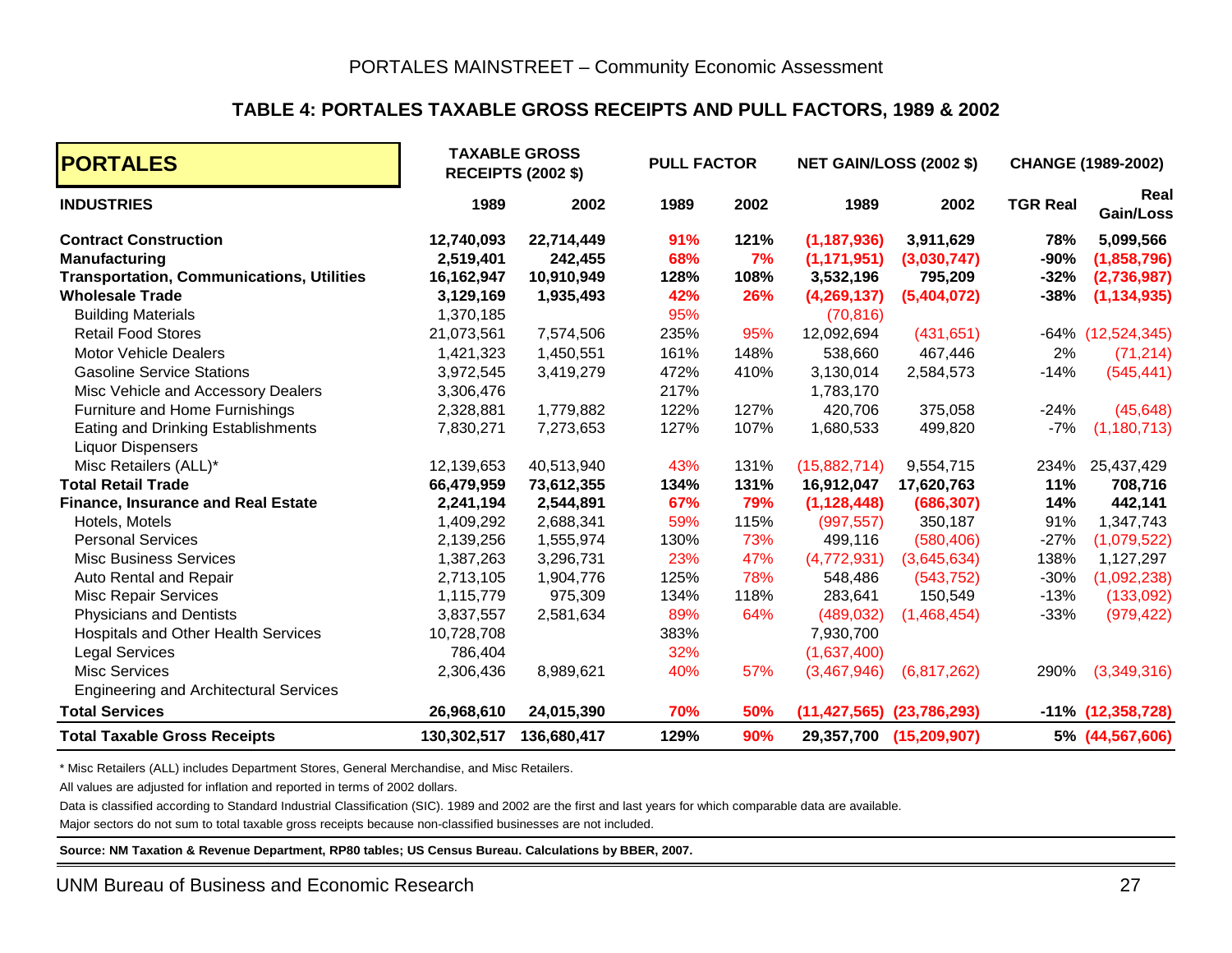#### **TABLE 5: ROOSEVELT COUNTY TAXABLE GROSS RECEIPTS AND PULL FACTORS, 1989 & 2002**

| <b>ROOSEVELT COUNTY</b>                                        |             | <b>TAXABLE GROSS</b><br><b>RECEIPTS (2002 \$)</b> | <b>PULL FACTOR</b> |      |               | <b>NET GAIN/LOSS (2002 \$)</b>    |                 | <b>CHANGE (1989-2002)</b> |
|----------------------------------------------------------------|-------------|---------------------------------------------------|--------------------|------|---------------|-----------------------------------|-----------------|---------------------------|
| <b>INDUSTRIES</b>                                              | 1989        | 2002                                              | 1989               | 2002 | 1989          | 2002                              | <b>TGR Real</b> | Real<br>Gain/Loss         |
| <b>Agriculture</b>                                             | 1,158,498   | 1,217,696                                         | 146%               | 234% | 366,782       | 697,997                           | 5%              | 331,216                   |
| <b>Contract Construction</b>                                   | 16,187,879  | 53,580,729                                        | 67%                | 156% | (7,856,351)   | 19,333,738                        | 231%            | 27,190,089                |
| <b>Manufacturing</b>                                           | 2,870,769   | 2,172,897                                         | 45%                | 36%  | (3,501,684)   | (3,788,832)                       | $-24%$          | (287, 148)                |
| <b>Transportation, Communications, Utilities</b>               | 30,858,262  | 25,824,303                                        | 142%               | 140% | 9,053,547     | 7,399,744                         | $-16%$          | (1,653,803)               |
| <b>Wholesale Trade</b>                                         | 3,860,232   | 1,244,748                                         | 30%                | 9%   |               | $(8,911,610)$ $(12,123,355)$      | -68%            | (3,211,746)               |
| <b>Building Materials</b>                                      | 1,424,599   | 969,917                                           | 57%                | 73%  | (1,063,030)   | (364, 560)                        | $-32%$          | 698,470                   |
| <b>Retail Food Stores</b>                                      | 21,612,484  | 6,820,042                                         | 139%               | 47%  | 6,108,637     | (7, 762, 174)                     |                 | -68% (13,870,811)         |
| <b>Motor Vehicle Dealers</b>                                   | 1,436,327   | 1,525,089                                         | 94%                | 85%  | (87, 431)     | (265, 514)                        | 6%              | (178,083)                 |
| <b>Gasoline Service Stations</b>                               | 4,221,887   | 5,853,550                                         | 290%               | 385% | 2,767,410     | 4,333,238                         | 39%             | 1,565,827                 |
| Misc Vehicle and Accessory Dealers                             | 3,307,444   |                                                   | 126%               |      | 677,730       |                                   |                 |                           |
| Apparel and Accessory Stores                                   | 1,623,302   | 1,066,938                                         | 37%                | 28%  | (2,778,887)   | (2,700,074)                       | $-34%$          | 78,814                    |
| Furniture and Home Furnishings                                 | 2,509,113   | 2,183,341                                         | 76%                | 85%  | (785,007)     | (375, 371)                        | $-13%$          | 409,636                   |
| Eating and Drinking Establishments<br><b>Liquor Dispensers</b> | 7,883,975   | 9,470,280                                         | 74%                | 77%  | (2,732,438)   | (2,867,412)                       | 20%             | (134, 974)                |
| Drug and Proprietary Stores                                    | 6,142,613   |                                                   | 181%               |      | 2,742,722     |                                   |                 |                           |
| Misc Retailers (ALL)*                                          | 13,577,060  | 52,384,302                                        | 28%                | 93%  | (34,798,503)  | (4,004,065)                       | 286%            | 30,794,438                |
| <b>Total Retail Trade</b>                                      | 97,716,424  | 87,933,048                                        | 114%               | 86%  | 12,146,364    | (14,048,655)                      |                 | $-10\%$ (26,195,019)      |
| <b>Finance, Insurance and Real Estate</b>                      | 2,253,333   | 3,174,781                                         | 39%                | 54%  | (3, 563, 746) | (2,710,443)                       | 41%             | 853,303                   |
| Hotels, Motels                                                 | 1,419,962   | 1,000,067                                         | 34%                | 23%  | (2,735,027)   | (3,258,589)                       | $-30%$          | (523, 562)                |
| <b>Personal Services</b>                                       | 2,146,976   | 1,954,210                                         | 76%                | 50%  | (684, 430)    | (1,936,940)                       | $-9%$           | (1,252,510)               |
| <b>Misc Business Services</b>                                  | 1,953,219   | 5,092,971                                         | 18%                | 40%  | (8,681,244)   | (7,551,681)                       | 161%            | 1,129,563                 |
| Auto Rental and Repair                                         | 2,790,571   | 2,296,393                                         | 75%                | 51%  | (946, 254)    | (2, 163, 295)                     | $-18%$          | (1,217,041)               |
| <b>Misc Repair Services</b>                                    | 1,552,863   | 1,382,205                                         | 108%               | 92%  | 116,328       | (119,992)                         | $-11%$          | (236, 320)                |
| <b>Physicians and Dentists</b>                                 | 3,837,557   | 3,233,689                                         | 51%                | 44%  | (3,631,518)   | (4, 143, 041)                     | $-16%$          | (511, 523)                |
| Hospitals and Other Health Services                            | 10,728,708  |                                                   | 222%               |      | 5,898,452     |                                   |                 |                           |
| <b>Legal Services</b>                                          | 786,404     |                                                   | 19%                |      | (3,397,856)   |                                   |                 |                           |
| <b>Misc Services</b>                                           | 5,007,248   | 13,506,934                                        | 50%                | 47%  |               | $(4,961,180)$ $(15,283,332)$      |                 | 170% (10,322,152)         |
| <b>Engineering and Architectural Services</b>                  |             |                                                   |                    |      |               |                                   |                 |                           |
| <b>Total Services</b>                                          | 30,811,894  | 30,233,928                                        | 46%                | 35%  |               | $(35,472,178)$ $(56,830,877)$     |                 | $-2\%$ (21,358,698)       |
| <b>Total Taxable Gross Receipts</b>                            | 159,534,117 | 205,851,092                                       | 92%                | 74%  |               | $(14, 728, 905)$ $(70, 798, 192)$ |                 | 29% (56,069,286)          |

\* Misc Retailers (ALL) includes Department Stores, General Merchandise, and Misc Retailers.

All values are adjusted for inflation and reported in terms of 2002 dollars.

Data is classified according to Standard Industrial Classification (SIC). 1989 and 2002 are the first and last years for which comparable data are available.

Major sectors do not sum to total taxable gross receipts because non-classified businesses are not included.

**Source: NM Taxation & Revenue Department, RP80 tables; US Census Bureau. Calculations by BBER, 2007.**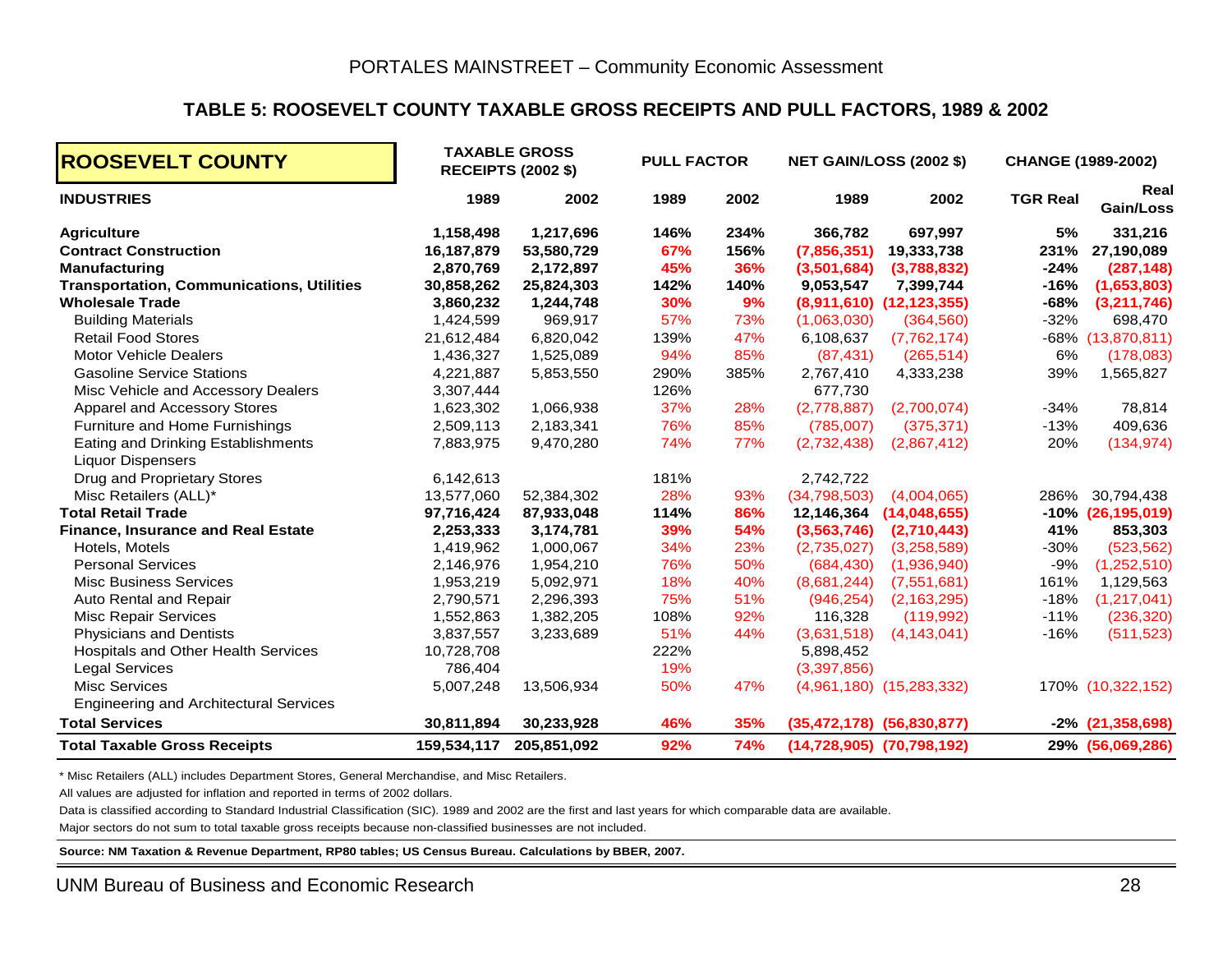#### **TABLE 6: PORTALES TAXABLE GROSS RECEIPTS AND PULL FACTORS, 2005**

| <b>PORTALES</b>                               |         |                | <b>TAXABLE GROSS RECEIPTS and</b><br><b>FOOD &amp; MEDICAL DEDUCTIONS</b><br>(Thousands \$) |                |                |       |                | <b>PULL FACTOR</b> |                |                |           |                |                | <b>NET GAIN/LOSS (Thousands \$)</b> |                |
|-----------------------------------------------|---------|----------------|---------------------------------------------------------------------------------------------|----------------|----------------|-------|----------------|--------------------|----------------|----------------|-----------|----------------|----------------|-------------------------------------|----------------|
|                                               | 2005    | Q <sub>1</sub> | Q <sub>2</sub>                                                                              | Q <sub>3</sub> | Q <sub>4</sub> | 2005  | Q <sub>1</sub> | Q <sub>2</sub>     | Q <sub>3</sub> | Q <sub>4</sub> | 2005      | Q <sub>1</sub> | Q <sub>2</sub> | Q <sub>3</sub>                      | Q <sub>4</sub> |
| <b>AGRIC, FORESTRY, FISHING &amp; HUNTING</b> | 761     |                | 422                                                                                         | 339            |                | 205%  |                | 402%               | 361%           |                | 390       |                | 317            | 245                                 |                |
| <b>UTILITIES</b>                              | 12.439  | 2,595          | 2,648                                                                                       | 3,324          | 3,873          | 147%  | 115%           | 147%               | 165%           | 162%           | 3,972     | 339            | 851            | 1,307                               | 1,476          |
| <b>CONSTRUCTION</b>                           | 17,104  | 3,625          | 5,022                                                                                       | 3,968          | 4,490          | 64%   | 63%            | <b>77%</b>         | 57%            | 59%            | (9,743)   | (2,102)        | (1, 483)       | (3,043)                             | (3, 114)       |
| <b>MANUFACTURING</b>                          | 1,117   | 207            | 321                                                                                         | 266            | 323            | 23%   | 20%            | 27%                | 22%            | 25%            | (3,678)   | (845)          | (877)          | (967)                               | (989)          |
| <b>WHOLESALE TRADE</b>                        | 2.063   | 224            | 217                                                                                         | 165            | 1,458          | 18%   | 9%             | 8%                 | 6%             | 48%            | (9, 174)  | (2, 184)       | (2,605)        | (2,824)                             | (1, 561)       |
| <b>RETAIL TRADE</b>                           | 85,014  | 19.768         | 21,320                                                                                      | 21.347         | 22,579         | 144%  | 148%           | 146%               | 148%           | 136%           | 25,981    | 6.443          | 6,685          | 6.880                               | 5,972          |
| <b>Automobile Dealers</b>                     | 791     |                | 433                                                                                         |                | 358            | 74%   |                | 155%               |                | 140%           | (275)     |                | 154            |                                     | 102            |
| Furniture & Home Furnishings Stores           | 1,990   | 419            | 599                                                                                         | 537            | 435            | 125%  | 112%           | 144%               | 143%           | 103%           | 404       | 45             | 183            | 162                                 | 13             |
| <b>Building Material &amp; Supply Dealers</b> | 1,032   |                | 328                                                                                         | 241            | 463            | 123%  |                | 141%               | 102%           | 228%           | 192       |                | 95             | 5                                   | 260            |
| <b>Grocery Stores</b>                         | 14,286  | 3,115          | 3,652                                                                                       | 3,709          | 3,810          | 172%  | 168%           | 174%               | 193%           | 156%           | 5,962     | 1,258          | 1,549          | 1,783                               | 1,371          |
| <b>Gasoline Stations</b>                      | 8.415   | 1.750          | 2,298                                                                                       | 2,430          | 1,937          | 1407% | 1294%          | 1496%              | 1530%          | 1289%          | 7.817     | 1,614          | 2,145          | 2,271                               | 1,787          |
| <b>Clothing Accessory Stores</b>              | 1.414   | 332            | 335                                                                                         | 319            | 428            | 71%   | 75%            | 70%                | 68%            | 71%            | (579)     | (110)          | (145)          | (153)                               | (171)          |
| Electronic Shopping & Mail Order Houses       | 8       | 3              | 5                                                                                           |                | $\overline{1}$ | 13%   | 23%            | 36%                |                | 2%             | (57)      | (9)            | (9)            |                                     | (28)           |
| Miscellaneous Store Retailers (All)*          | 49,252  | 11,500         | 11,836                                                                                      | 12,279         | 13,637         | 127%  | 131%           | 124%               | 129%           | 125%           | 13,401    | 3,359          | 2,917          | 3,470                               | 3,654          |
| <b>TRANSPORTATION AND WAREHOUSING</b>         | 1,272   | 335            | 463                                                                                         | 164            | 311            | 72%   | 84%            | 104%               | 39%            | 61%            | (498)     | (66)           | 18             | (253)                               | (197)          |
| <b>INFORMATION AND CULTURAL INDUSTRIES</b>    | 3.807   | 1.018          | 968                                                                                         | 920            | 900            | 97%   | 105%           | 104%               | 95%            | 86%            | (102)     | 47             | 39             | (46)                                | (142)          |
| <b>FINANCE AND INSURANCE</b>                  | 1.439   | 369            | 425                                                                                         | 319            | 326            | 123%  | 123%           | 149%               | 112%           | 107%           | 265       | 70             | 140            | 35                                  | 20             |
| <b>REAL ESTATE AND RENTAL AND LEASING</b>     | 966     | 266            | 295                                                                                         | 226            | 180            | 32%   | 45%            | 39%                | 29%            | 21%            | (2,009)   | (325)          | (467)          | (558)                               | (659)          |
| PROF, SCIENTIFIC & TECHNICAL SERVICES         | 6,654   | 1,887          | 1,725                                                                                       | 1,472          | 1,569          | 36%   | 39%            | 37%                | 34%            | 34%            | (11, 863) | (3,011)        | (2,916)        | (2,887)                             | (3,050)        |
| ADMIN & SUPPORT, WASTE MGT & REMED            | 103     | 32             | 29                                                                                          | 21             | 20             | 12%   | 18%            | 14%                | 10%            | 9%             | (729)     | (148)          | (175)          | (190)                               | (216)          |
| <b>HEALTH CARE AND SOCIAL ASSISTANCE</b>      | 3.154   | 822            | 905                                                                                         | 684            | 744            | 34%   | 37%            | 37%                | 31%            | 32%            | (6,065)   | (1, 422)       | (1, 547)       | (1, 516)                            | (1,580)        |
| <b>Ambulatory Health Care Services</b>        | 2.729   | 645            | 786                                                                                         | 697            | 601            | 68%   | 62%            | 73%                | 72%            | 63%            | (1,307)   | (389)          | (293)          | (276)                               | (350)          |
| Offices of Physical Occup & Speech Therapists | 43      | 9              |                                                                                             |                | 34             | 125%  | 124%           |                    |                | 324%           | 9         | 2              |                |                                     | 24             |
| <b>Child Day Care Services</b>                | 252     | 54             | 42                                                                                          | 102            | 55             | 333%  | 398%           | 191%               | 492%           | 279%           | 177       | 40             | 20             | 81                                  | 35             |
| ARTS, ENTERTAINMENT, AND RECREATION           | 53      |                | 31                                                                                          | 22             |                | 8%    |                | 23%                | 12%            |                | (566)     |                | (103)          | (155)                               |                |
| <b>ACCOMMODATION AND FOOD SERVICES</b>        | 13,803  | 3,230          | 3,562                                                                                       | 3,487          | 3,524          | 112%  | 115%           | 112%               | 109%           | 114%           | 1,514     | 413            | 381            | 295                                 | 426            |
| Accommodations                                | 1,030   | 233            | 248                                                                                         | 258            | 291            | 45%   | 44%            | 42%                | 39%            | 55%            | (1, 285)  | (303)          | (343)          | (398)                               | (241)          |
| Eating & Drinking Establishments              | 10,834  | 2,542          | 2,790                                                                                       | 2,780          | 2,723          | 116%  | 117%           | 115%               | 118%           | 114%           | 1,471     | 360            | 361            | 419                                 | 330            |
| OTHER SERVICES (EXCEPT PUBLIC ADMIN)          | 13,276  | 2,943          | 3,844                                                                                       | 3,194          | 3,295          | 54%   | 52%            | 63%                | 52%            | 51%            | (11, 160) | (2,675)        | (2, 259)       | (3,002)                             | (3, 225)       |
| Automotive Repair & Maintenance               | 1,595   | 401            | 385                                                                                         | 392            | 417            | 63%   | 68%            | 60%                | 56%            | 68%            | (945)     | (185)          | (255)          | (306)                               | (198)          |
| Personal & Household Goods Repair & Mntc      | 1,246   | 213            | 318                                                                                         | 322            | 393            | 146%  | 114%           | 143%               | 152%           | 168%           | 391       | 26             | 96             | 110                                 | 158            |
| Personal & Laundry Services                   | 1,697   | 468            | 442                                                                                         | 393            | 394            | 88%   | 100%           | 88%                | 86%            | 79%            | (225)     | -1             | (61)           | (62)                                | (104)          |
| <b>TOTAL</b>                                  | 163,835 | 37,646         | 42,218                                                                                      | 39,941         | 44.031         | 83%   | 82%            | 86%                | 80%            | 82%            | (34,656)  | (7,991)        | (6,780)        | (10,085)                            | (9,800)        |

**Source: State of New Mexico Taxation and Revenue Department Combined Reporting System; Report No. 80 -- NAICS Code Version; Calculations by BBER, 2007.**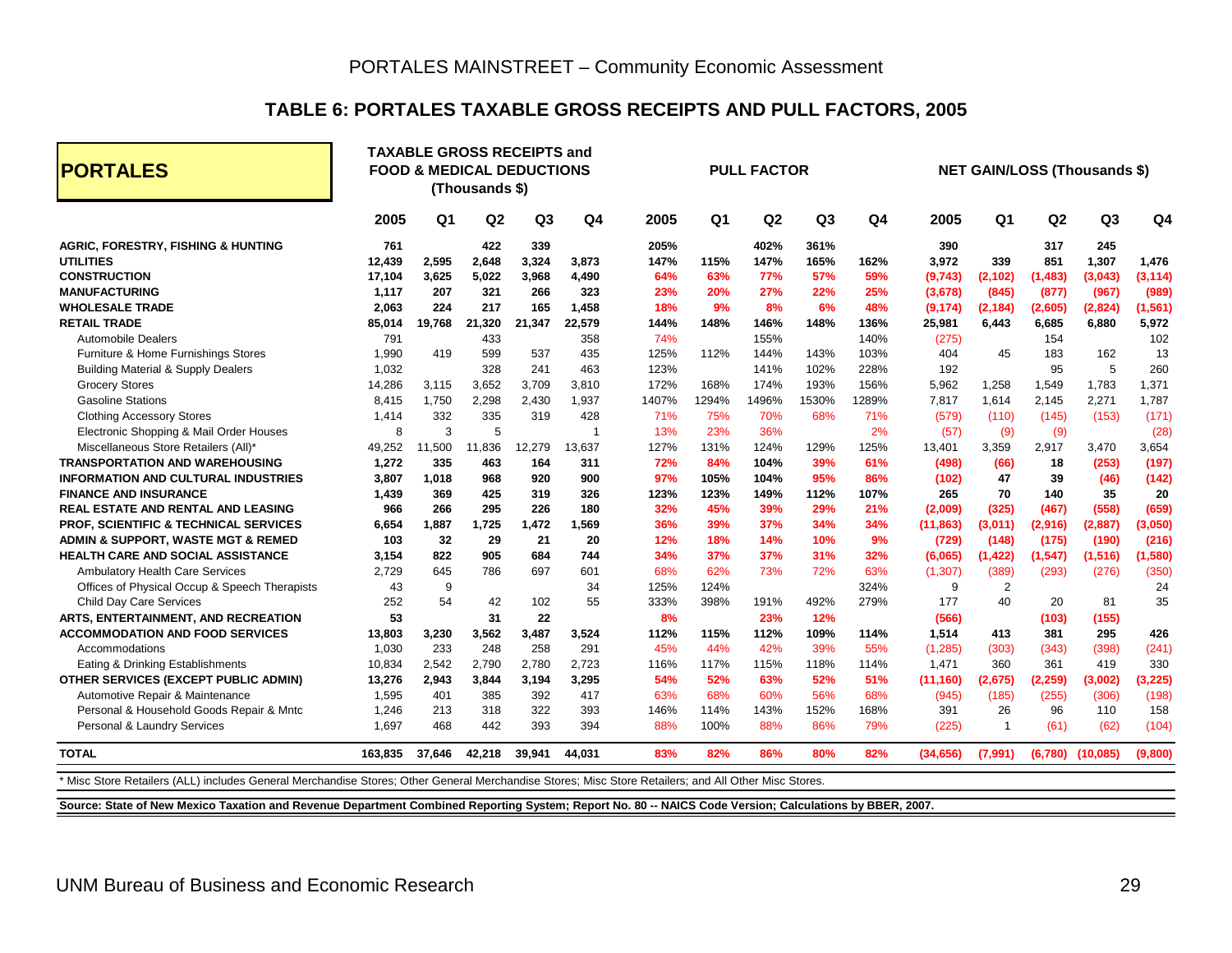



Source: State of New Mexico Taxation & Revenue Department Combined Reporting System; Report No. 80 -- NAICS Code Version; Calculations by BBER, 2007.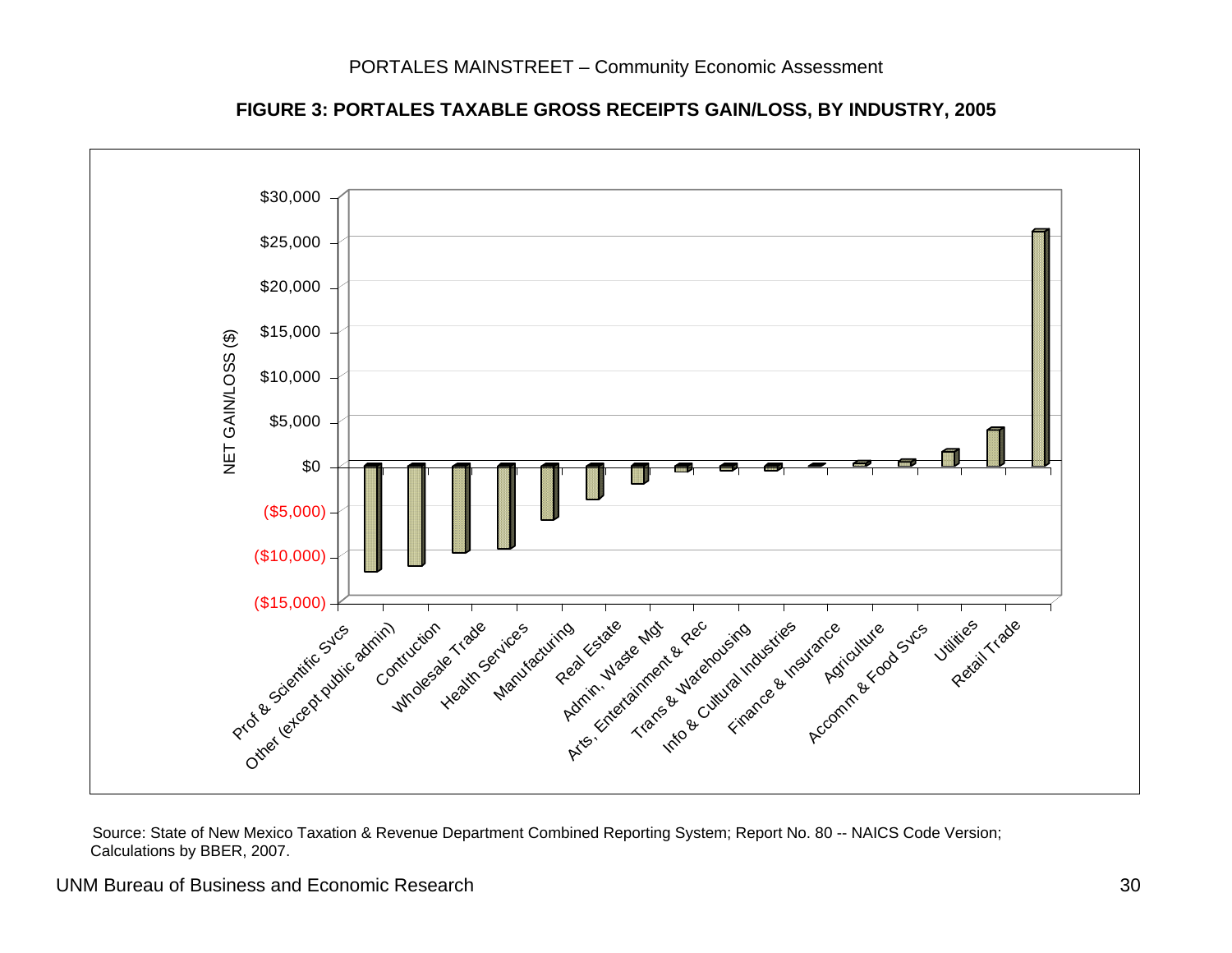#### PORTALES MAINSTREET – Community Economic Assessment

#### **TABLE 7: LOCATION QUOTIENT: PORTALES EMPLOYMENT, BY INDUSTRY, IN RELATION TO ROOSEVELT COUNTY, THE EASTERN PLAINS NEW MEXICO REGION, AND NEW MEXICO; ROOSEVELT COUNTY IN RELATION TO THE EASTERN PLAINS NEW MEXICO REGION AND NEW MEXICO; AND THE EASTERN PLAINS NEW MEXICO REGION IN RELATION TO NEW MEXICO**

|                                                                     |                   | <b>PORTALES</b> |               | <b>ROOSEVELT</b> |               | <b>EASTERN</b>    |
|---------------------------------------------------------------------|-------------------|-----------------|---------------|------------------|---------------|-------------------|
|                                                                     |                   |                 |               | <b>COUNTY</b>    |               | <b>PLAINS</b>     |
|                                                                     | Roosevelt Eastern |                 | <b>New</b>    | <b>Eastern</b>   | <b>New</b>    |                   |
| <b>Base Geography</b>                                               | County            | <b>Plains</b>   | <b>Mexico</b> | <b>Plains</b>    | <b>Mexico</b> | <b>New Mexico</b> |
| Agriculture; forestry; fishing and hunting; and mining              | 0.35              | 0.48            | 0.99          | 1.36             | 2.83          | 2.07              |
| Agriculture; forestry; fishing and hunting                          | 0.36              | 0.51            | 1.87          | 1.40             | 5.14          | 3.68              |
| Mining                                                              | 0.00              | 0.00            | 0.00          | 0.82             | 0.22          | 0.27              |
| <b>Construction</b>                                                 | 0.89              | 0.76            | 0.62          | 0.85             | 0.70          | 0.82              |
| <b>Manufacturing</b>                                                | 1.20              | 1.31            | 0.90          | 1.10             | 0.75          | 0.69              |
| <b>Wholesale trade</b>                                              | 0.54              | 0.60            | 0.39          | 1.11             | 0.71          | 0.64              |
| <b>Retail trade</b>                                                 | 1.13              | 0.96            | 1.19          | 0.85             | 1.05          | 1.24              |
| Transportation and warehousing; and utilities                       | 0.76              | 0.55            | 0.78          | 0.72             | 1.03          | 1.42              |
| Transportation and warehousing                                      | 0.80              | 0.61            | 1.01          | 0.76             | 1.25          | 1.64              |
| <b>Utilities</b>                                                    | 0.35              | 0.17            | 0.13          | 0.48             | 0.38          | 0.78              |
| <b>Information</b>                                                  | 1.37              | 2.01            | 1.99          | 1.47             | 1.45          | 0.99              |
| Finance; insurance; real estate and rental and leasing              | 0.84              | 0.91            | 0.72          | 1.08             | 0.86          | 0.80              |
| Finance and insurance                                               | 0.64              | 0.65            | 0.59          | 1.02             | 0.92          | 0.90              |
| Real estate and rental and leasing                                  | 1.25              | 1.54            | 0.96          | 1.22             | 0.77          | 0.63              |
| Professional; scientific; management; administrative; and           |                   |                 |               |                  |               |                   |
| waste management services                                           | 0.88              | 0.67            | 0.31          | 0.77             | 0.35          | 0.46              |
| Professional; scientific; and technical services                    | 0.70              | 0.44            | 0.16          | 0.63             | 0.24          | 0.38              |
| Management of companies and enterprises                             | 0.00              | 0.00            | 0.00          | 0.00             | 0.00          | 0.00              |
| Administrative and support and waste management                     |                   |                 |               |                  |               |                   |
| services                                                            | 1.03              | 0.95            | 0.60          | 0.93             | 0.58          | 0.63              |
| <b>Educational; health and social services</b>                      | 1.13              | 1.42            | 1.58          | 1.25             | 1.40          | 1.12              |
| <b>Educational services</b>                                         | 1.16              | 1.86            | 2.38          | 1.60             | 2.05          | 1.28              |
| Health care and social assistance                                   | 1.05              | 0.82            | 0.78          | 0.78             | 0.74          | 0.96              |
| Arts; entertainment; recreation; accommodation and food<br>services | 1.19              | 0.82            | 0.73          | 0.69             | 0.61          | 0.89              |
| Arts; entertainment; and recreation                                 | 0.99              | 0.53            | 0.20          | 0.54             | 0.21          | 0.38              |
| Accommodation and food services                                     | 1.21              | 0.86            | 0.90          | 0.71             | 0.74          | 1.04              |
|                                                                     | 1.04              | 0.84            | 0.91          | 0.81             | 0.88          | 1.09              |
| Other services (except public administration)                       |                   |                 |               |                  |               |                   |
| <b>Public administration</b>                                        | 1.29              | 1.06            | 1.01          | 0.82             | 0.78          | 0.95              |

Source: Census 2000 Summary File 3 (SF 3) - Sample Data; P49. Universe: Employed civilian population 16 years and over. Calculations by BBER, 2007.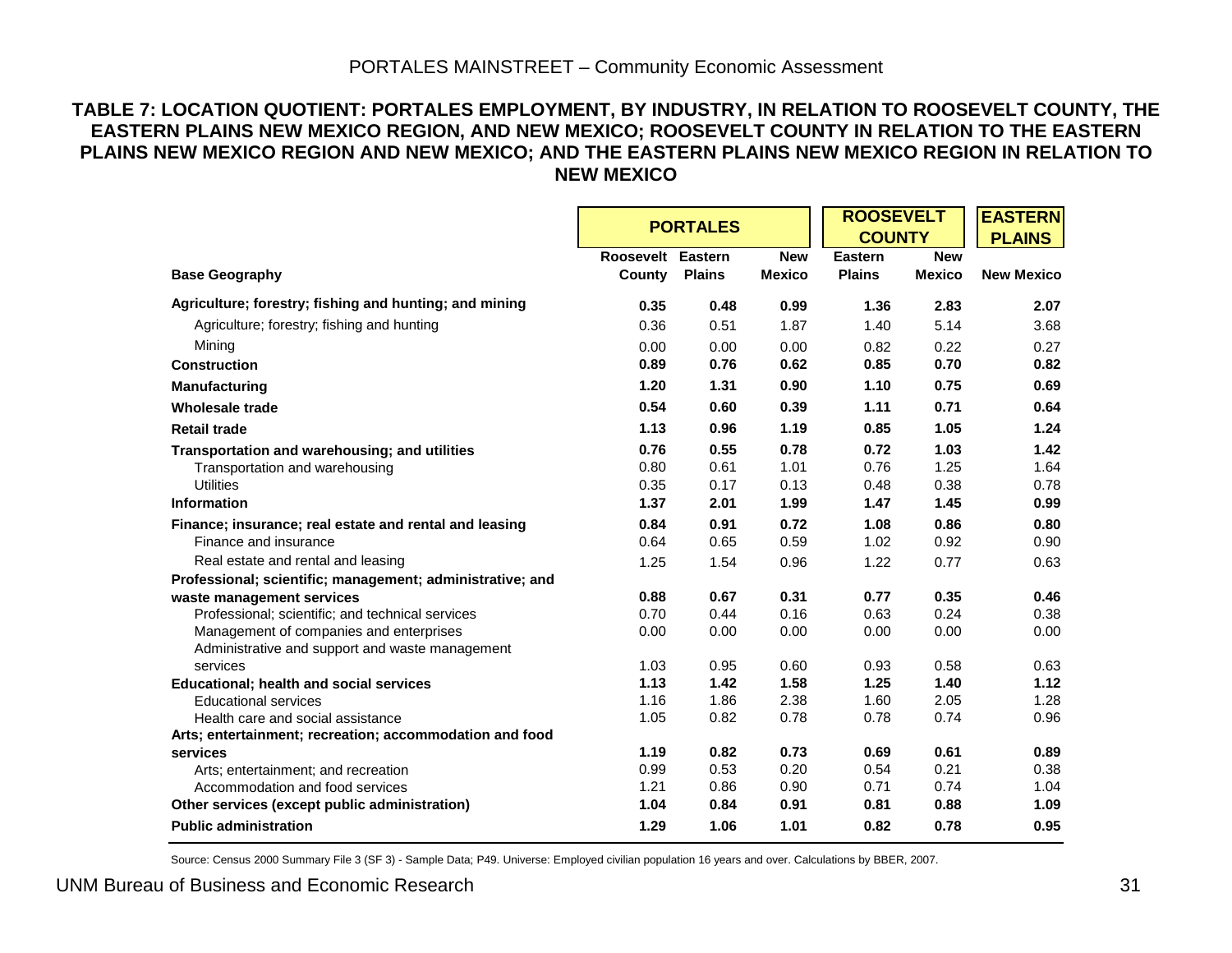#### **TABLE 8: LOCATION QUOTIENT: PORTALES EMPLOYMENT, BY OCCUPATION, IN RELATION TO ROOSEVELT COUNTY, THE EASTERN PLAINS NEW MEXICO REGION, AND NEW MEXICO; ROOSEVELT COUNTY IN RELATION TO THE EASTERN PLAINS NEW MEXICO REGION AND NEW MEXICO; AND THE EASTERN PLAINS NEW MEXICO REGION IN RELATION TO NEW MEXICO**

|                                                            | <b>PORTALES</b>            |                                 |                             | <b>ROOSEVELT</b><br><b>COUNTY</b> |                             | <b>EASTERN</b><br><b>PLAINS</b> |
|------------------------------------------------------------|----------------------------|---------------------------------|-----------------------------|-----------------------------------|-----------------------------|---------------------------------|
| <b>Base Geography</b>                                      | <b>Roosevelt</b><br>County | <b>Eastern</b><br><b>Plains</b> | <b>New</b><br><b>Mexico</b> | <b>Eastern</b><br><b>Plains</b>   | <b>New</b><br><b>Mexico</b> | <b>New Mexico</b>               |
| Management; professional; and related occupations          | 0.97                       | 1.14                            | 0.99                        | 1.17                              | 1.02                        | 0.87                            |
| Management; business; and financial operations occupations | 0.53                       | 0.53                            | 0.52                        | 1.00                              | 0.99                        | 0.98                            |
| Management occupations; except farmers                     | 0.84                       | 0.74                            | 0.57                        | 0.88                              | 0.68                        | 0.77                            |
| Farmers and farm managers                                  | 0.05                       | 0.06                            | 0.32                        | 1.24                              | 6.47                        | 5.21                            |
| Business and financial operations occupations              | 0.82                       | 0.76                            | 0.47                        | 0.93                              | 0.57                        | 0.61                            |
| <b>Business operations specialists</b>                     | 0.92                       | 0.76                            | 0.34                        | 0.83                              | 0.37                        | 0.44                            |
| <b>Financial specialists</b>                               | 0.77                       | 0.77                            | 0.58                        | 0.99                              | 0.76                        | 0.76                            |
| Professional and related occupations                       | 1.20                       | 1.54                            | 1.24                        | 1.28                              | 1.03                        | 0.81                            |
| Computer and mathematical occupations                      | 1.37                       | 2.51                            | 0.81                        | 1.84                              | 0.60                        | 0.32                            |
| Architecture and engineering occupations                   | 1.07                       | 0.65                            | 0.19                        | 0.61                              | 0.18                        | 0.29                            |
| Architects; surveyors; cartographers; and engineers        | 1.32                       | 1.40                            | 0.22                        | 1.06                              | 0.17                        | 0.16                            |
| Drafters; engineering; and mapping technicians             | 0.65                       | 0.23                            | 0.12                        | 0.36                              | 0.19                        | 0.53                            |
| Life; physical; and social science occupations             | 1.06                       | 1.73                            | 0.49                        | 1.64                              | 0.46                        | 0.28                            |
| Community and social services occupations                  | 1.47                       | 1.49                            | 1.99                        | 1.01                              | 1.35                        | 1.34                            |
| Legal occupations                                          | 1.36                       | 0.65                            | 0.33                        | 0.48                              | 0.24                        | 0.51                            |
| Education; training; and library occupations               | 1.13                       | 1.66                            | 2.04                        | 1.47                              | 1.81                        | 1.23                            |
| Arts; design; entertainment; sports; and media occupations | 1.45                       | 3.26                            | 1.72                        | 2.25                              | 1.19                        | 0.53                            |
| Healthcare practitioners and technical occupations         | 1.10                       | 0.98                            | 0.83                        | 0.89                              | 0.76                        | 0.85                            |
| <b>Service occupations</b>                                 | 1.10                       | 0.88                            | 0.93                        | 0.80                              | 0.85                        | 1.06                            |
| Healthcare support occupations                             | 1.25                       | 0.97                            | 0.97                        | 0.77                              | 0.78                        | 1.01                            |
| Protective service occupations                             | 1.07                       | 0.74                            | 0.64                        | 0.69                              | 0.60                        | 0.87                            |
| Food preparation and serving related occupations           | 1.18                       | 0.92                            | 1.02                        | 0.78                              | 0.86                        | 1.11                            |
| Building and grounds cleaning and maintenance occupations  | 0.99                       | 0.80                            | 0.83                        | 0.81                              | 0.84                        | 1.04                            |
| Personal care and service occupations                      | 1.02                       | 0.92                            | 1.08                        | 0.90                              | 1.06                        | 1.18                            |
| Sales and office occupations                               | 1.07                       | 0.99                            | 0.98                        | 0.92                              | 0.91                        | 0.99                            |
| Sales and related occupations                              | 0.96                       | 0.81                            | 0.87                        | 0.85                              | 0.91                        | 1.07                            |
| Office and administrative support occupations              | 1.16                       | 1.14                            | 1.06                        | 0.99                              | 0.92                        | 0.93                            |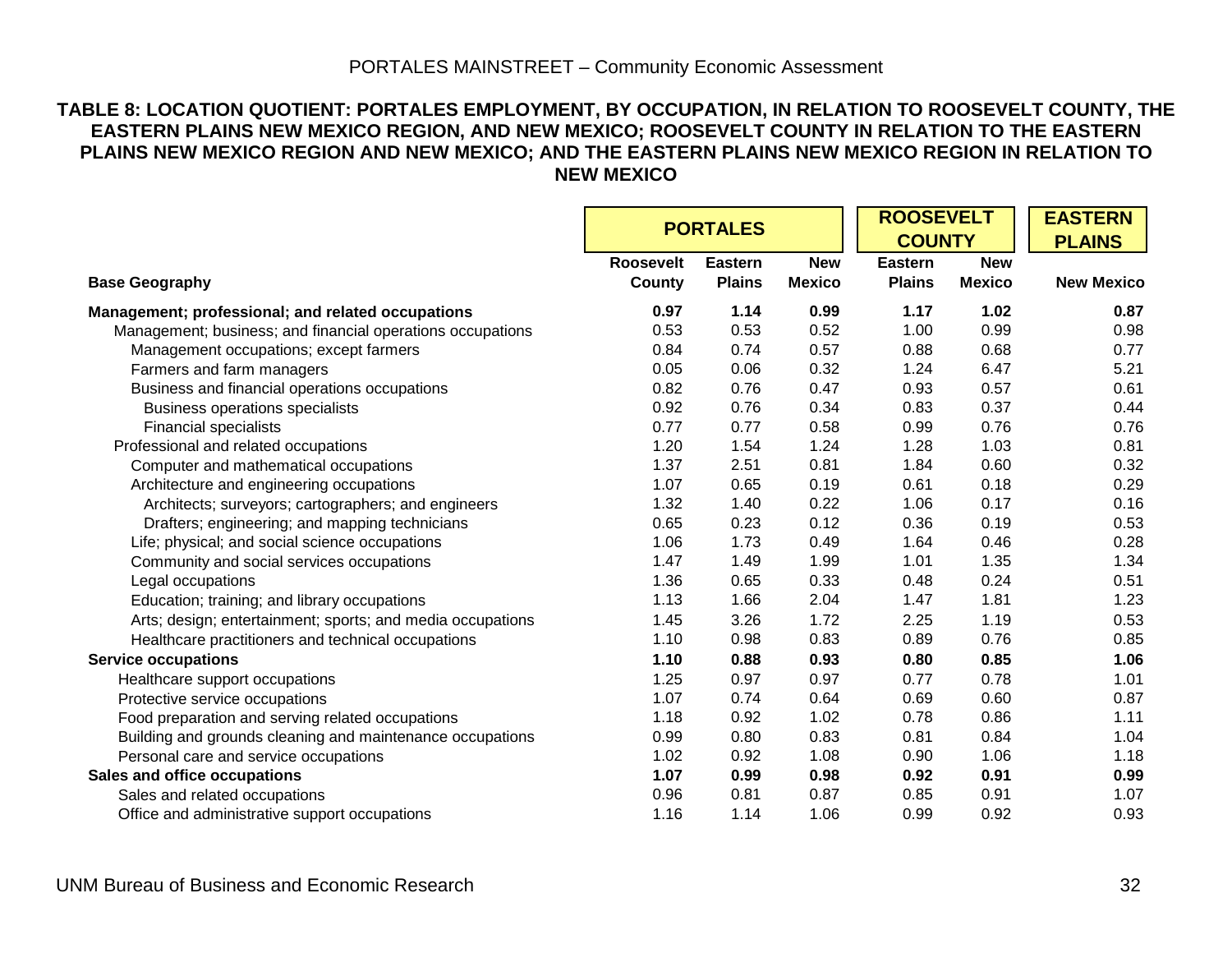#### **TABLE 8: LOCATION QUOTIENT: PORTALES EMPLOYMENT, BY OCCUPATION, IN RELATION TO ROOSEVELT COUNTY, THE EASTERN PLAINS NEW MEXICO REGION, AND NEW MEXICO; ROOSEVELT COUNTY IN RELATION TO THE EASTERN PLAINS NEW MEXICO REGION AND NEW MEXICO; AND THE EASTERN PLAINS NEW MEXICO REGION IN RELATION TO NEW MEXICO, CONTINUED**

|                                                             |                            | <b>PORTALES</b>                 |                             | <b>ROOSEVELT</b><br><b>COUNTY</b> |                             | <b>EASTERN</b><br><b>PLAINS</b> |
|-------------------------------------------------------------|----------------------------|---------------------------------|-----------------------------|-----------------------------------|-----------------------------|---------------------------------|
| <b>Base Geography</b>                                       | <b>Roosevelt</b><br>County | <b>Eastern</b><br><b>Plains</b> | <b>New</b><br><b>Mexico</b> | <b>Eastern</b><br><b>Plains</b>   | <b>New</b><br><b>Mexico</b> | <b>New Mexico</b>               |
| Farming; fishing; and forestry occupations                  | 0.59                       | 1.00                            | 3.24                        | 1.69                              | 5.46                        | 3.24                            |
| Construction; extraction; and maintenance occupations       | 1.03                       | 0.83                            | 0.82                        | 0.81                              | 0.80                        | 0.99                            |
| Construction and extraction occupations                     | 1.00                       | 0.83                            | 0.68                        | 0.83                              | 0.68                        | 0.82                            |
| Supervisors; construction and extraction workers            | 0.69                       | 0.30                            | 0.25                        | 0.43                              | 0.36                        | 0.85                            |
| Construction trades workers                                 | 1.05                       | 0.94                            | 0.81                        | 0.90                              | 0.78                        | 0.86                            |
| Extraction workers                                          | 0.00                       | 0.00                            | 0.00                        | 0.58                              | 0.17                        | 0.29                            |
| Installation; maintenance; and repair occupations           | 1.06                       | 0.84                            | 1.07                        | 0.79                              | 1.00                        | 1.27                            |
| Production; transportation; and material moving occupations | 0.99                       | 1.04                            | 1.19                        | 1.04                              | 1.20                        | 1.15                            |
| Production occupations                                      | 1.08                       | 1.29                            | 1.15                        | 1.20                              | 1.07                        | 0.90                            |
| Transportation and material moving occupations              | 0.93                       | 0.88                            | 1.22                        | 0.95                              | 1.32                        | 1.39                            |

Source: Census 2000 Summary File 3 (SF 3) - Sample Data; P49. Universe: Employed civilian population 16 years and over. Calculations by BBER, 2007.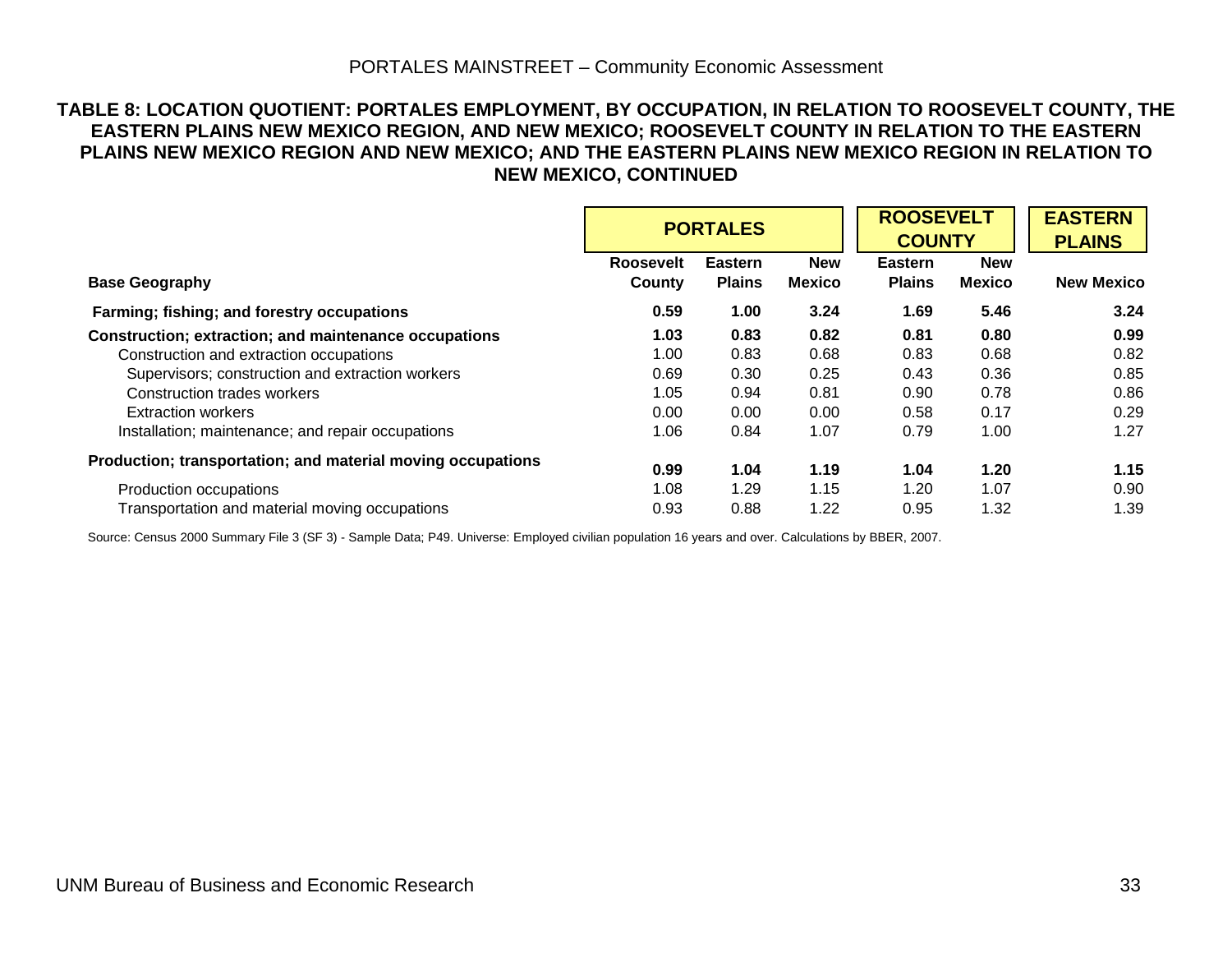#### PORTALES MAINSTREET – Community Economic Assessment

#### **TABLE 9: LOCATION QUOTIENT: PORTALES EMPLOYMENT, BY BUSINESS OWNERSHIP, IN RELATION TO ROOSEVELT COUNTY, THE EASTERN PLAINS NEW MEXICO REGION, AND NEW MEXICO; ROOSEVELT COUNTY IN RELATION TO THE EASTERN PLAINS NEW MEXICO REGION AND NEW MEXICO; AND THE EASTERN PLAINS NEW MEXICO REGION IN RELATION TO NEW MEXICO**

|                                                        |                  | <b>PORTALES</b> |               | <b>ROOSEVELT</b><br><b>COUNTY</b> | <b>EASTERN</b><br><b>PLAINS</b> |                   |
|--------------------------------------------------------|------------------|-----------------|---------------|-----------------------------------|---------------------------------|-------------------|
|                                                        | <b>Roosevelt</b> | <b>Eastern</b>  | <b>New</b>    | <b>Eastern</b>                    | <b>New</b>                      |                   |
| <b>Base Geography</b>                                  | County           | <b>Plains</b>   | <b>Mexico</b> | <b>Plains</b>                     | <b>Mexico</b>                   | <b>New Mexico</b> |
| Private for-profit wage and salary workers             | 0.98             | 0.94            | 0.88          | 0.95                              | 0.89                            | 0.94              |
| Employee of private company                            | 1.00             | 0.97            | 0.91          | 0.97                              | 0.91                            | 0.94              |
| Self-employed in own incorporated business             | 0.57             | 0.39            | 0.36          | 0.69                              | 0.64                            | 0.93              |
| Private not-for-profit wage and salary workers         | 1.20             | 1.23            | 1.06          | 1.02                              | 0.88                            | 0.86              |
| <b>Local government workers</b>                        | 1.15             | 1.19            | 1.23          | 1.04                              | 1.07                            | 1.03              |
| <b>State government workers</b>                        | 1.18             | 1.69            | 2.08          | 1.43                              | 1.76                            | 1.23              |
| <b>Federal government workers</b>                      | 1.27             | 0.91            | 0.82          | 0.72                              | 0.64                            | 0.90              |
| Self-employed workers in own not incorporated business | 0.53             | 0.52            | 0.70          | 0.97                              | 1.32                            | 1.36              |
| <b>Unpaid family workers</b>                           | 0.51             | 0.47            | 0.57          | 0.93                              | 1.13                            | 1.21              |

Source: Census 2000 Summary File 3 (SF 3) - Sample Data; P51 Universe: Employed civilian population 16 years and over. Calculations by BBER, 2007.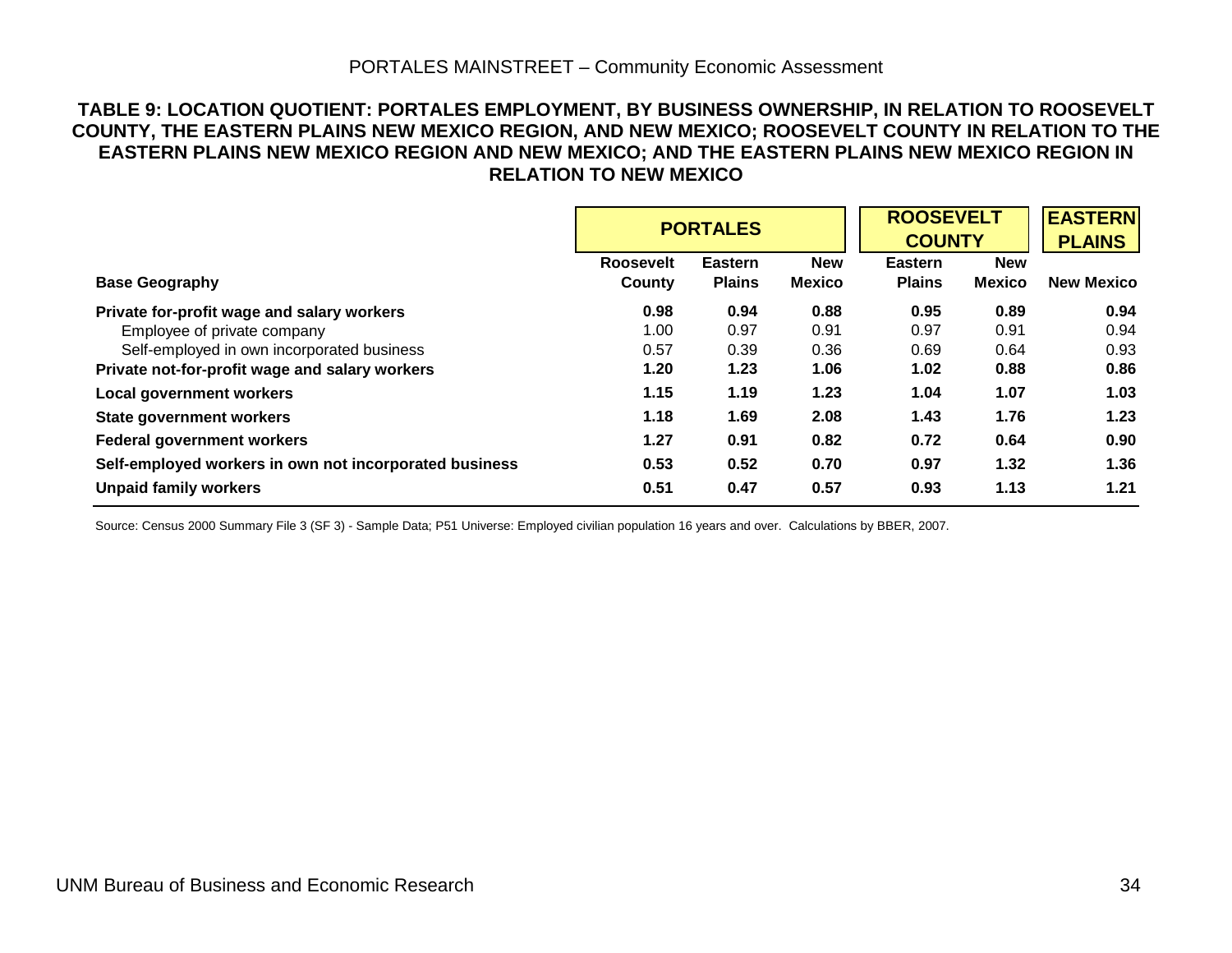**FIGURE 4: PORTALES LOCATION QUOTIENTS, BY OCCUPATION, 2005** 



 Source: Census 2000 Summary File 3 (SF 3) - Sample Data; P51 Universe: Employed civilian population 16 years and over. Calculations by BBER, 2007.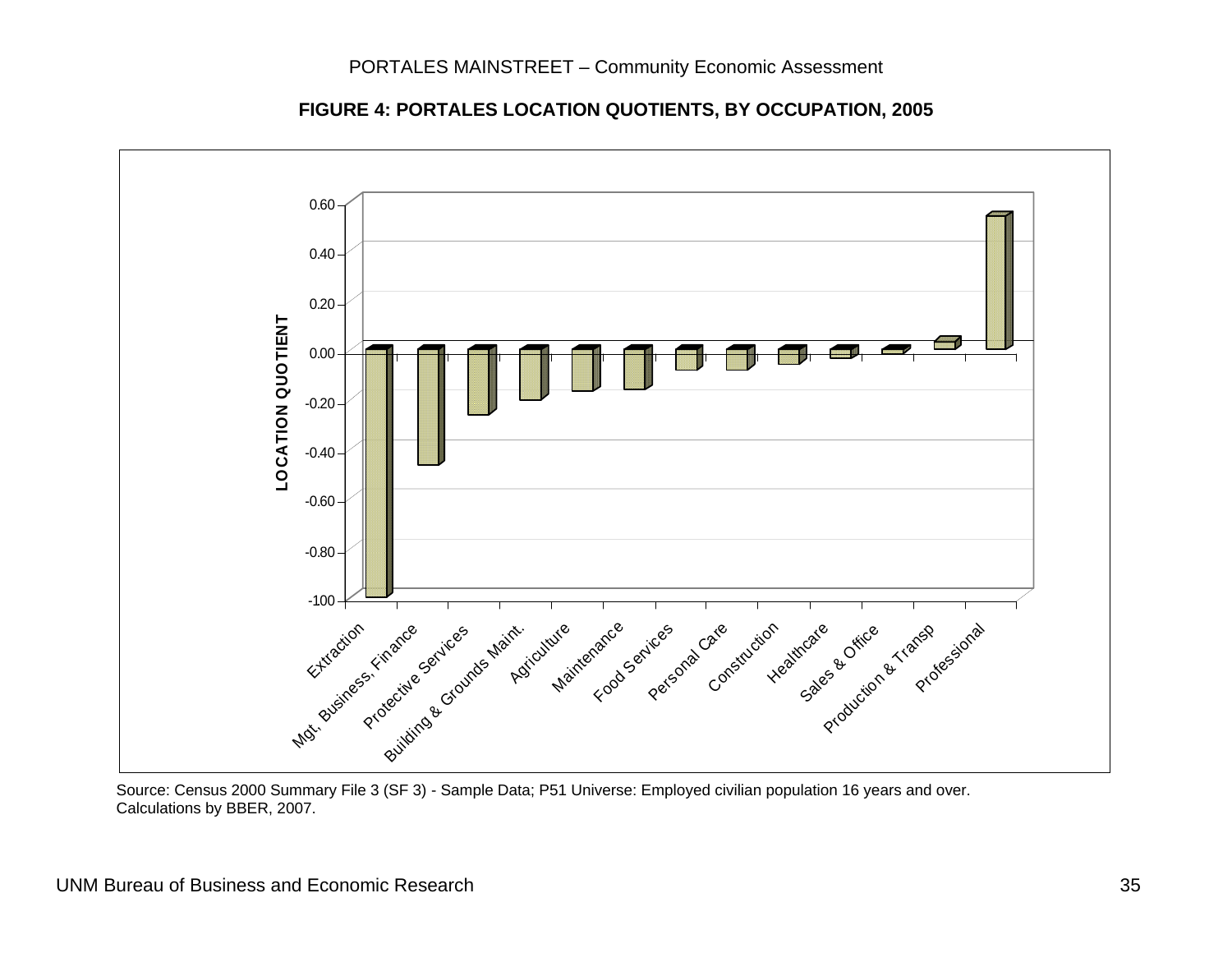#### **TABLE 10: PORTALES BUSINESSES BY INDUSTRY, BY LOCAL GEOGRAPHY, 2005**

| <b>INDUSTRY</b>                              | MS <sup>1</sup> | PORTALES <sup>2</sup> | $MS\%$ <sup>3</sup> | <b>COUNTY</b> | <b>TOTAL<sup>5</sup></b> |
|----------------------------------------------|-----------------|-----------------------|---------------------|---------------|--------------------------|
| Agriculture, Forestry                        | $\overline{2}$  | 41                    | 5%                  | 9             | 52                       |
| Mining                                       |                 |                       |                     |               | 3                        |
| <b>Utilities</b>                             |                 | 4                     | 33%                 |               | 7                        |
| Construction                                 |                 | 47                    | 8%                  | 14            | 65                       |
| Manufacturing                                |                 | 11                    | 15%                 |               | 14                       |
| Wholesale trade                              |                 | 11                    | 15%                 |               | 14                       |
| <b>Retail Trade</b>                          | 13              | 32                    | 29%                 | 3             | 48                       |
| Transportation & Warehousing                 |                 | 28                    | 3%                  | 11            | 40                       |
| Information                                  |                 |                       | 86%                 | 3             | 10                       |
| Finance & Insurance                          |                 |                       | 61%                 |               | 18                       |
| Real Estate, Rental & Leasing                |                 | 14                    | 18%                 |               | 17                       |
| Prof, Scientific, Tech Services              |                 | 5                     | 55%                 | 3             | 14                       |
| <b>Administrative &amp; Support Services</b> |                 | 5                     | 17%                 | 3             | 9                        |
| <b>Educational Services</b>                  |                 | 3                     | 25%                 |               | 8                        |
| <b>Health Care and Social Assistance</b>     |                 | 25                    | 22%                 | 9             | 41                       |
| Arts, Entertainment and Recreation           |                 | 3                     | 40%                 |               | 6                        |
| <b>Accommodations &amp; Food Services</b>    |                 | 22                    | 19%                 | 5             | 32                       |
| <b>Other Services</b>                        | h               | 30                    | 14%                 | 5             | 40                       |
| <b>Public Administration</b>                 | 6               | 11                    | 35%                 | 15            | 32                       |
| Other                                        |                 |                       |                     |               | $\overline{2}$           |
| <b>TOTAL</b>                                 | 79              | 300                   | 21%                 | 93            | 472                      |

1 MainStreet District.

2 Town, not including MainStreet District.

3 MainStreet District as a percentage of entire town.

4 County, not including town.

5 County total.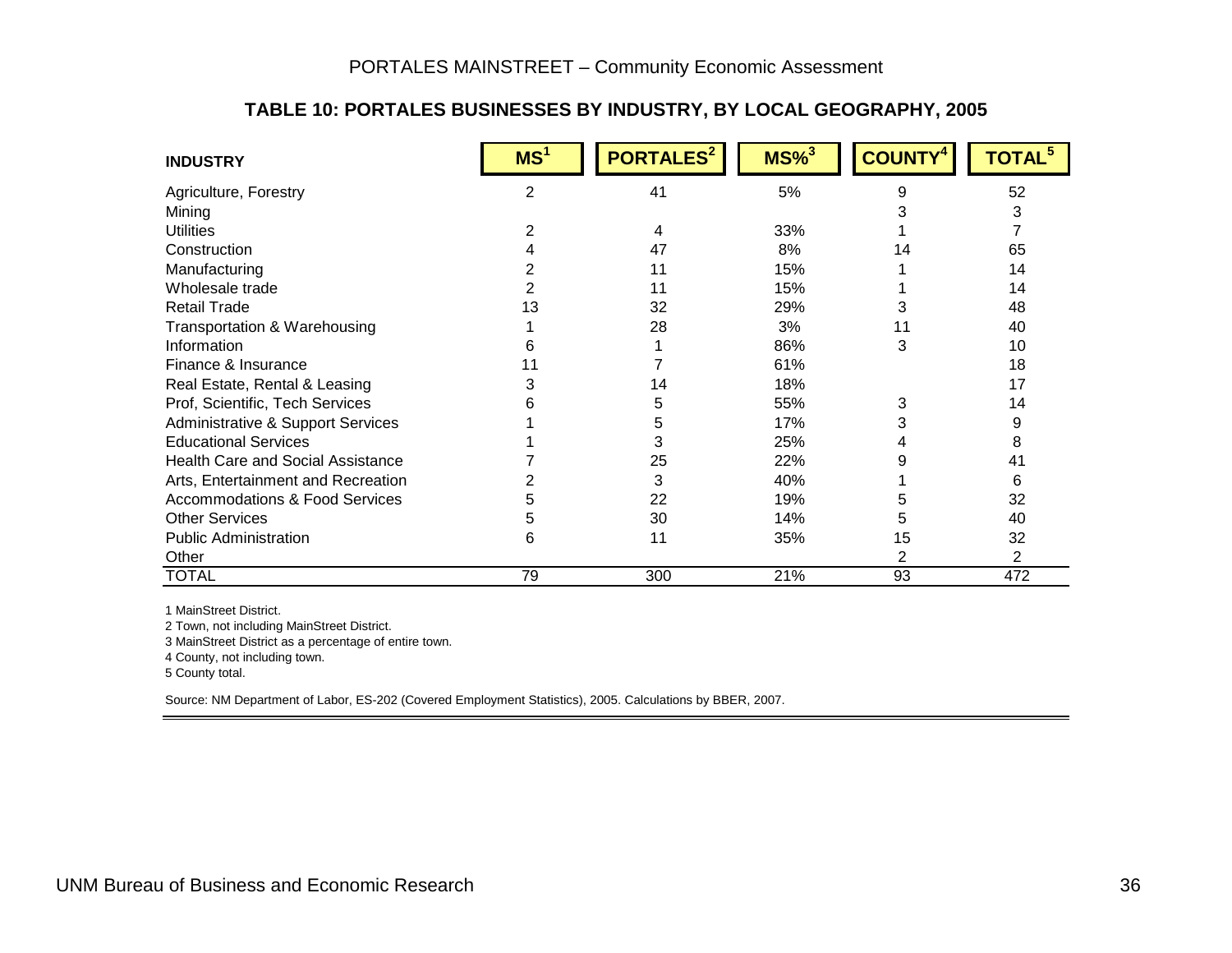#### **TABLE 11: PORTALES EMPLOYMENT BY INDUSTRY, IN MAINSTREET AREA, 2005**

| <b>INDUSTRY</b>                              | MS <sup>1</sup> | <b>PORTALES<sup>2</sup></b> | $MS\%$ <sup>3</sup> | <b>COUNT)</b>  | <b>TOTAL<sup>5</sup></b> |
|----------------------------------------------|-----------------|-----------------------------|---------------------|----------------|--------------------------|
| Agriculture, Forestry                        | 4               | 797                         | 1%                  | 113            | 914                      |
| Mining                                       |                 |                             |                     | 13             | 13                       |
| <b>Utilities</b>                             | 51              | 14                          | 79%                 |                | 65                       |
| Construction                                 | 50              | 237                         | 17%                 | 39             | 326                      |
| Manufacturing                                | 21              | 325                         | 6%                  | 0              | 346                      |
| Wholesale trade                              | 15              | 72                          | 18%                 | $\overline{2}$ | 89                       |
| <b>Retail Trade</b>                          | 101             | 555                         | 15%                 | 22             | 677                      |
| Transportation & Warehousing                 | 2               | 353                         | 1%                  | 56             | 411                      |
| Information                                  | 81              | 13                          | 86%                 | 2              | 96                       |
| Finance & Insurance                          | 104             | 19                          | 84%                 |                | 123                      |
| Real Estate, Rental & Leasing                | 13              | 57                          | 18%                 |                | 70                       |
| Prof, Scientific, Tech Services              | 28              | 15                          | 66%                 | $\overline{2}$ | 44                       |
| <b>Administrative &amp; Support Services</b> | 2               | 17                          | 10%                 | 39             | 58                       |
| <b>Educational Services</b>                  | $\overline{2}$  | 1,172                       | $0\%$               | 145            | 1,319                    |
| <b>Health Care and Social Assistance</b>     | 25              | 684                         | 4%                  | 49             | 757                      |
| Arts, Entertainment and Recreation           | 36              | 32                          | 53%                 | $\overline{7}$ | 74                       |
| <b>Accommodations &amp; Food Services</b>    | 13              | 913                         | 1%                  | 37             | 963                      |
| <b>Other Services</b>                        | 20              | 95                          | 17%                 | 6              | 120                      |
| <b>Public Administration</b>                 | 46              | 101                         | 31%                 | 69             | 216                      |
| Other                                        |                 |                             |                     | $\Omega$       | 0                        |
| <b>TOTAL</b>                                 | 614             | 5,468                       | 10%                 | 600            | 6,682                    |

1 MainStreet District.

2 Town, not including MainStreet District.

3 MainStreet District as a percentage of entire town.

4 County, not including town.

5 County total.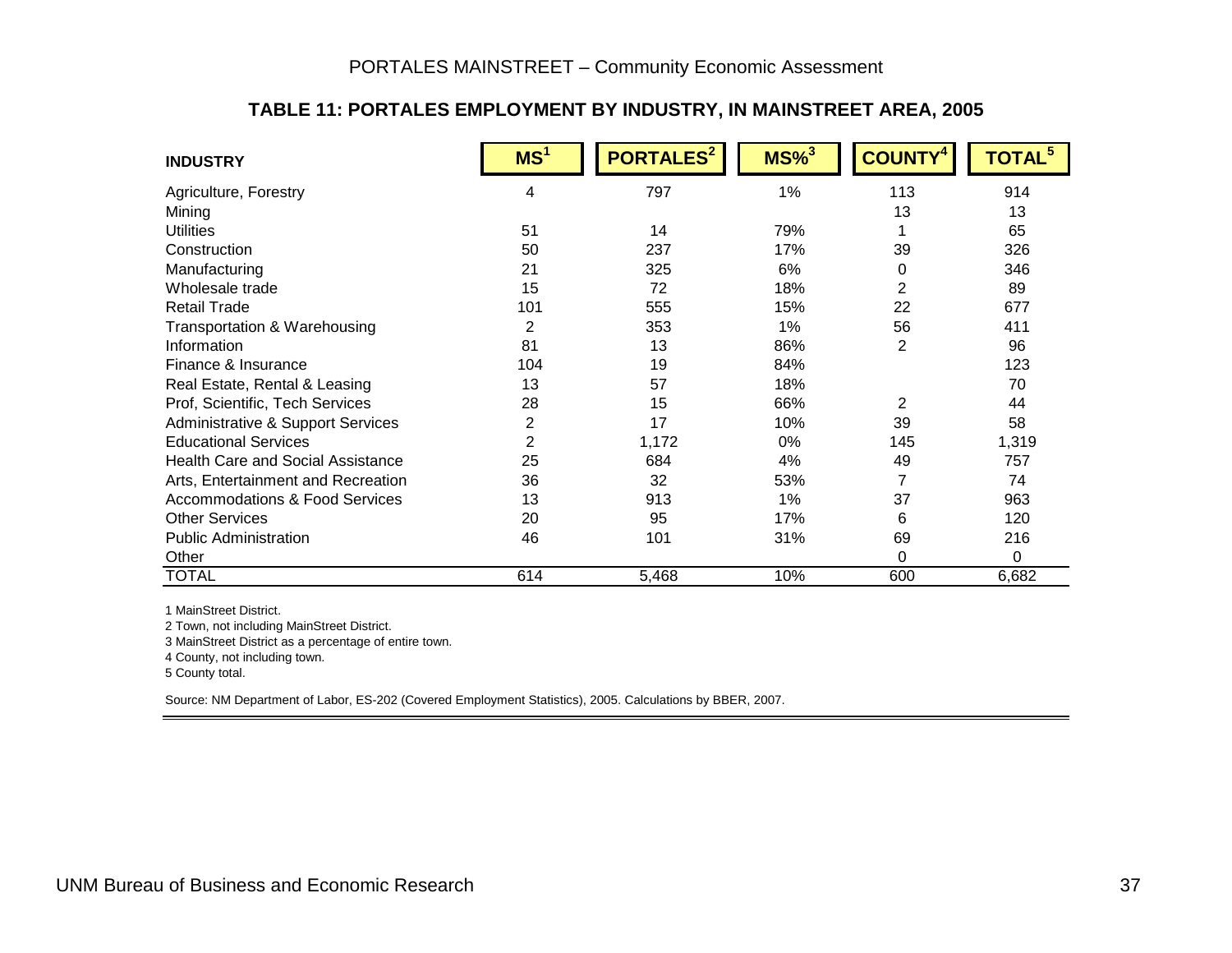

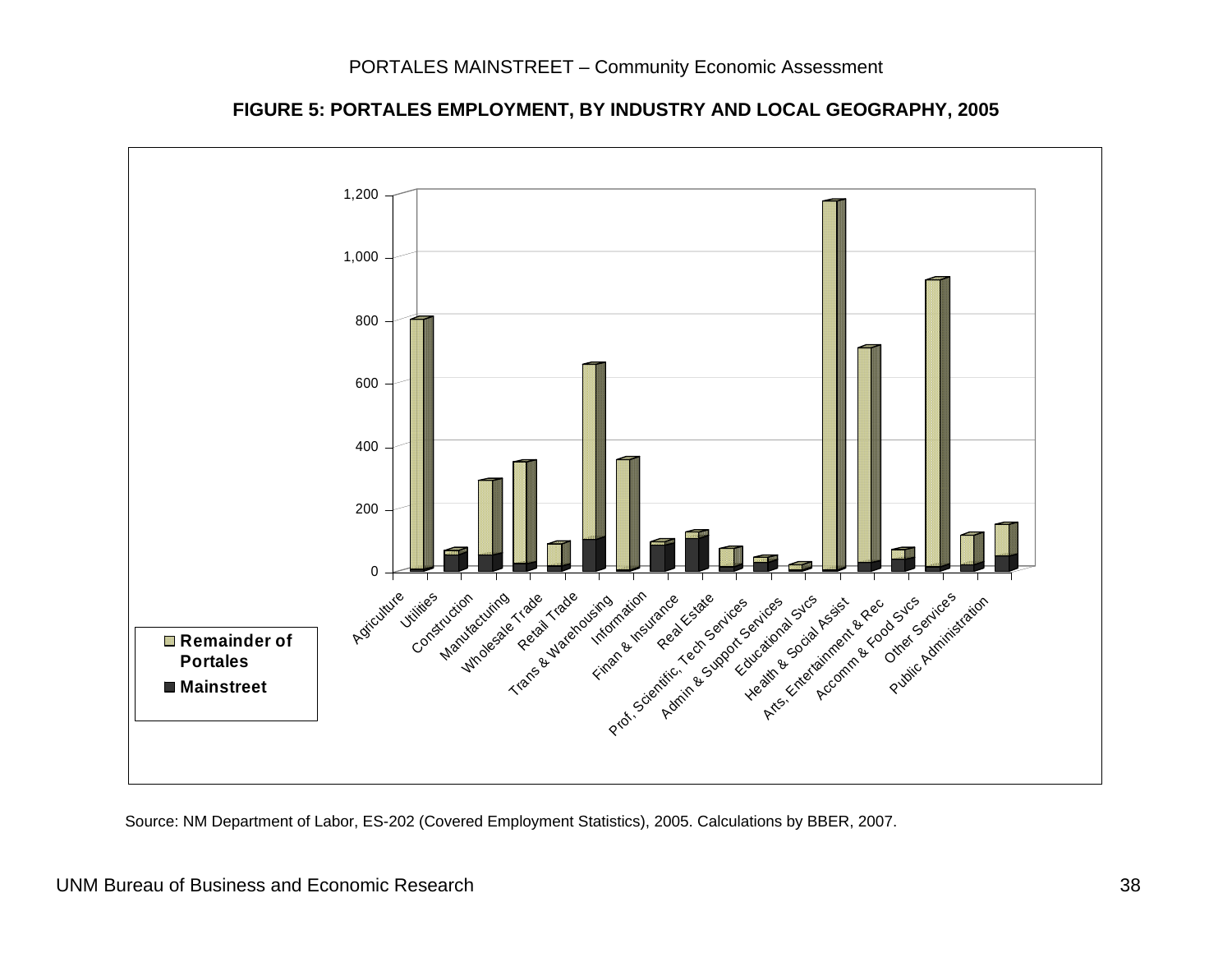#### **FIGURE 6: PORTALES EMPLOYMENT IN MAINSTREET AREA, BY INDUSTRY, 2005**

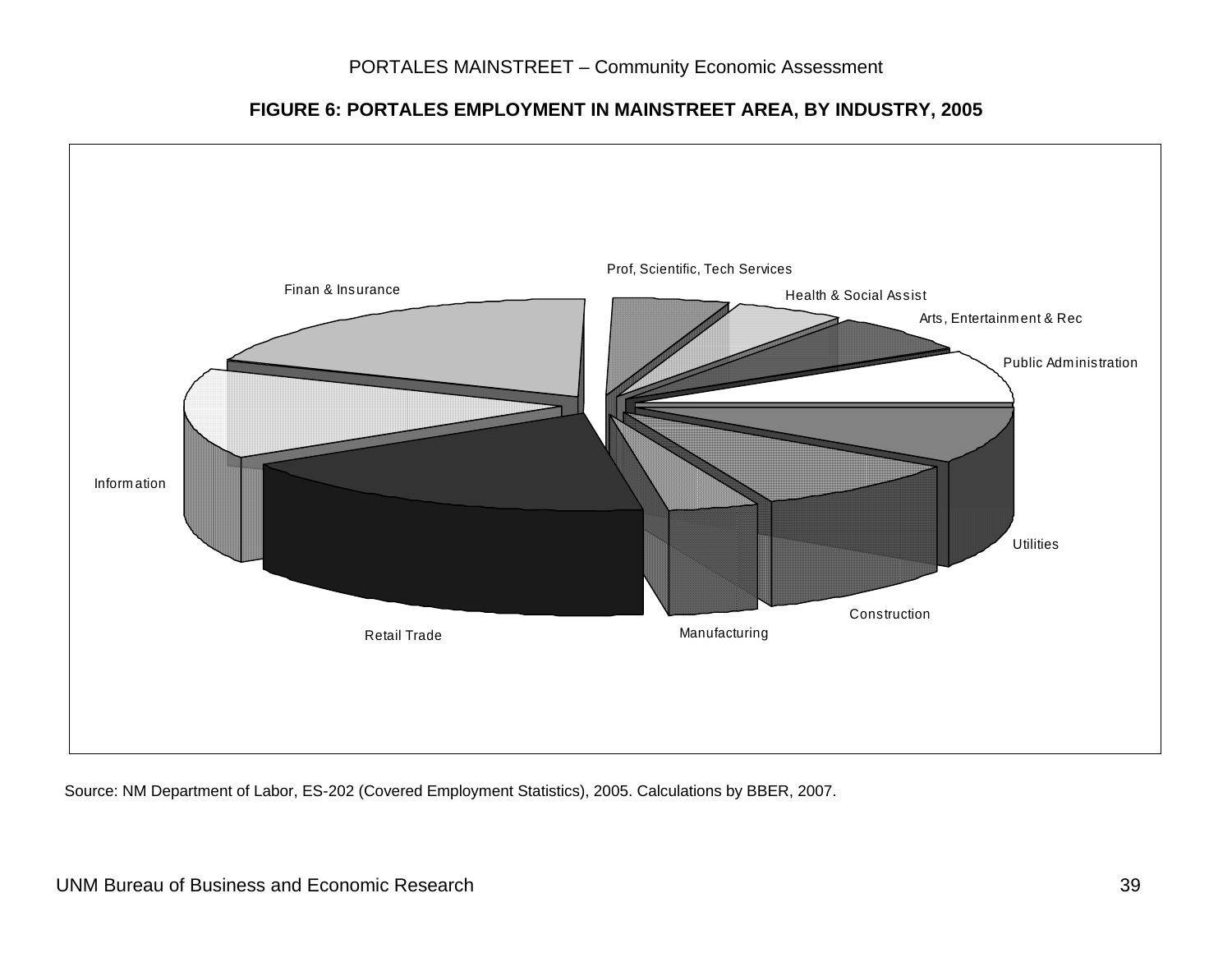#### **TABLE 12: PORTALES EMPLOYMENT BY 3-DIGIT RETAIL & SERVICE SUBSECTOR, IN MAINSTREET AREA, 2005**

| <b>NAICS INDUSTRY</b>                                 | MS <sup>1</sup>         | <b>PORTALES</b> <sup>2</sup> | $MS\%$ <sup>3</sup> | <b>COUNTY<sup>4</sup></b> | TOTAL <sup>5</sup> |
|-------------------------------------------------------|-------------------------|------------------------------|---------------------|---------------------------|--------------------|
| 423 Merchant Wholesalers, Durable Goods               |                         | 15                           |                     |                           | 15                 |
| 424 Merchant Wholesalers, Nondurable Goods            | 15                      | 47                           | 24%                 | $\overline{2}$            | 65                 |
| 425 Wholesale Electronic Markets                      |                         | 10                           |                     |                           | 10                 |
| 441 Motor Vehicle & Parts Dealers                     | 37                      | 85                           | 30%                 |                           | 121                |
| 442 Furniture & Home Furnishings Stores               | 25                      | $\overline{2}$               | 92%                 |                           | 27                 |
| 443 Electronics & Appliance Stores                    |                         | 3                            |                     |                           | 3                  |
| 444 Building Material, Garden Equipment Dealers       | 26                      | 8                            | 77%                 | 15                        | 48                 |
| 445 Food & Beverage Stores                            |                         | 118                          |                     |                           | 118                |
| 446 Health & Personal Care Stores                     | 6                       | 10                           | 39%                 |                           | 16                 |
| 447 Gasoline Stations                                 |                         | 53                           |                     | $\overline{7}$            | 60                 |
| 448 Clothing & Clothing Accessories Stores            | $\overline{\mathbf{c}}$ |                              | 59%                 |                           | $\sqrt{3}$         |
| 451 Sporting Goods, Hobby, Book, & Music Stores       | 3                       |                              | 100%                |                           | 3                  |
| 452 General Merchandise Stores                        |                         | 241                          |                     |                           | 241                |
| 453 Miscellaneous Store Retailers                     | 3                       | 34                           | 7%                  |                           | 37                 |
| 484 Truck Transportation                              |                         | 296                          |                     | 19                        | 315                |
| 485 Transit and Ground Passenger Transport            |                         | 35                           |                     | 1                         | 35                 |
| 486 Pipeline Transportation                           | 2                       |                              | 100%                |                           | $\overline{c}$     |
| 488 Support Services for Transportation               |                         | 3                            |                     |                           | 3                  |
| 491 Postal Service                                    |                         |                              |                     | 36                        | 36                 |
| 492 Couriers and Messengers                           |                         | 19                           |                     |                           | 19                 |
| 511 Publishing Industries                             | 21                      |                              | 100%                |                           | 21                 |
| 512 Motion Picture & Sound Recording Industries       | 9                       |                              | 100%                |                           | 9                  |
| 515 Broadcasting (except Internet)                    |                         | 13                           |                     | $\overline{\mathbf{c}}$   | 15                 |
| 517 Telecommunications                                | 27                      |                              | 100%                | 0                         | 27                 |
| 518 Internet Service Providers & Data Processing Srvs | 15                      |                              | 100%                | 0                         | 15                 |
| 519 Other Information Services                        | 8                       |                              | 100%                |                           | 8                  |
| 522 Credit Intermediation & Related Activities        | 78                      | 15                           | 84%                 |                           | 93                 |
| 524 Insurance Carriers & Related Activities           | 26                      | 4                            | 87%                 |                           | 30                 |
| 531 Real Estate                                       | $\overline{2}$          | 28                           | 7%                  |                           | 30                 |
| 532 Rental & Leasing Services                         | 11                      | 30                           | 26%                 |                           | 40                 |
| 541 Professional, Scientific, & Technical Services    | 28                      | 15                           | 66%                 | $\overline{2}$            | 44                 |
| 561 Administrative & Support Services                 | $\overline{2}$          | 9                            | 19%                 | 39                        | 50                 |
| 562 Waste Management & Remediation Service            |                         | 9                            |                     | 0                         | 9                  |
| 611 Educational Services                              | 2                       | 1,172                        | 0%                  | 145                       | 1,319              |
| 621 Ambulatory Health Care Services                   | 23                      | 178                          | 11%                 | 45                        | 245                |